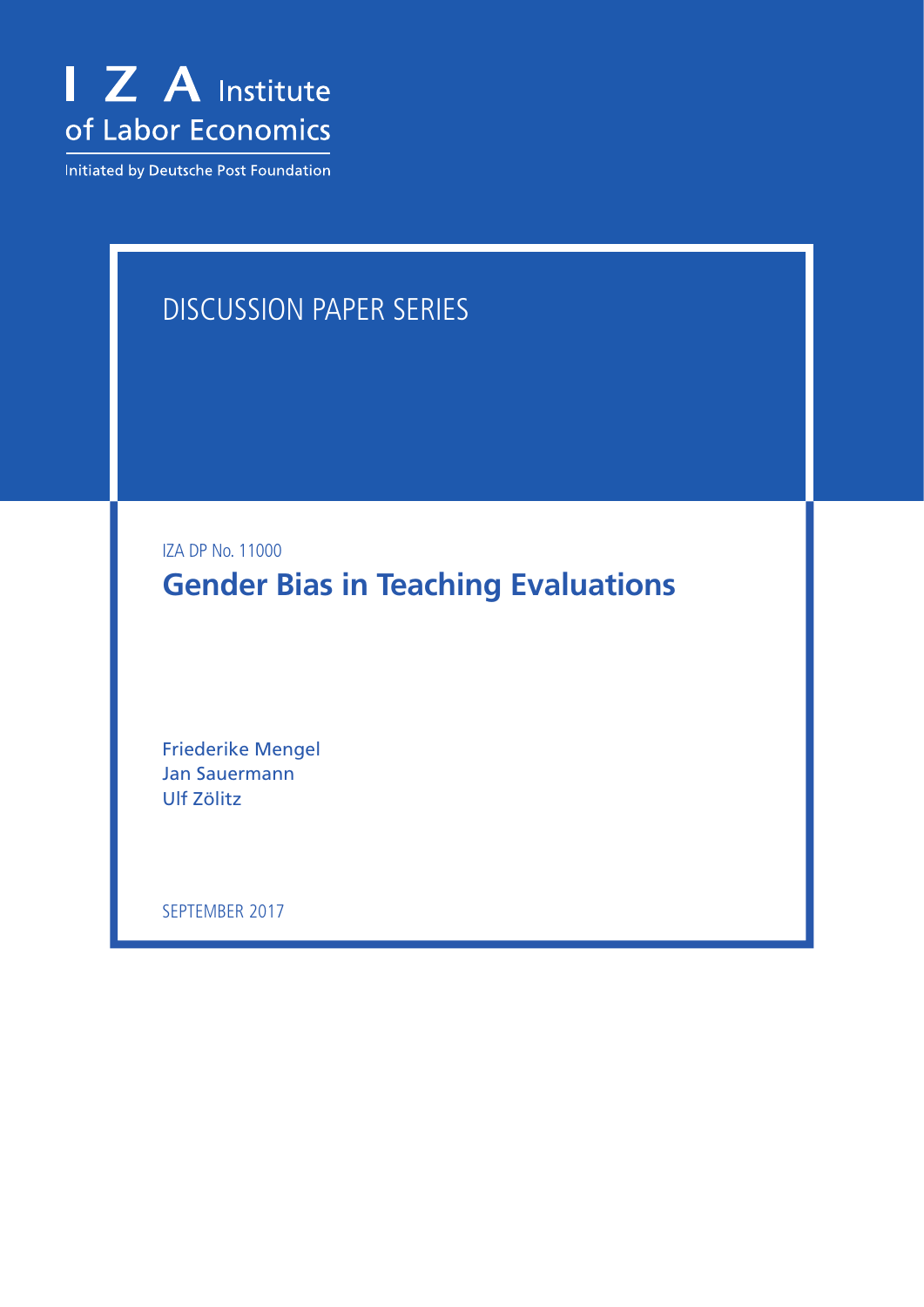

Initiated by Deutsche Post Foundation

# DISCUSSION PAPER SERIES IZA DP No. 11000 **Gender Bias in Teaching Evaluations** SEPTEMBER 2017 **Friederike Mengel** *University of Essex and Lund University* **Jan Sauermann** *SOFI, Stockholm University, CCP, IZA and ROA* **Ulf Zölitz** *briq and IZA*

Any opinions expressed in this paper are those of the author(s) and not those of IZA. Research published in this series may include views on policy, but IZA takes no institutional policy positions. The IZA research network is committed to the IZA Guiding Principles of Research Integrity.

The IZA Institute of Labor Economics is an independent economic research institute that conducts research in labor economics and offers evidence-based policy advice on labor market issues. Supported by the Deutsche Post Foundation, IZA runs the world's largest network of economists, whose research aims to provide answers to the global labor market challenges of our time. Our key objective is to build bridges between academic research, policymakers and society.

IZA Discussion Papers often represent preliminary work and are circulated to encourage discussion. Citation of such a paper should account for its provisional character. A revised version may be available directly from the author.

| IZA - Institute of Labor Economics                 |                                                      |             |  |  |
|----------------------------------------------------|------------------------------------------------------|-------------|--|--|
| Schaumburg-Lippe-Straße 5–9<br>53113 Bonn, Germany | Phone: +49-228-3894-0<br>Email: publications@iza.org | www.iza.org |  |  |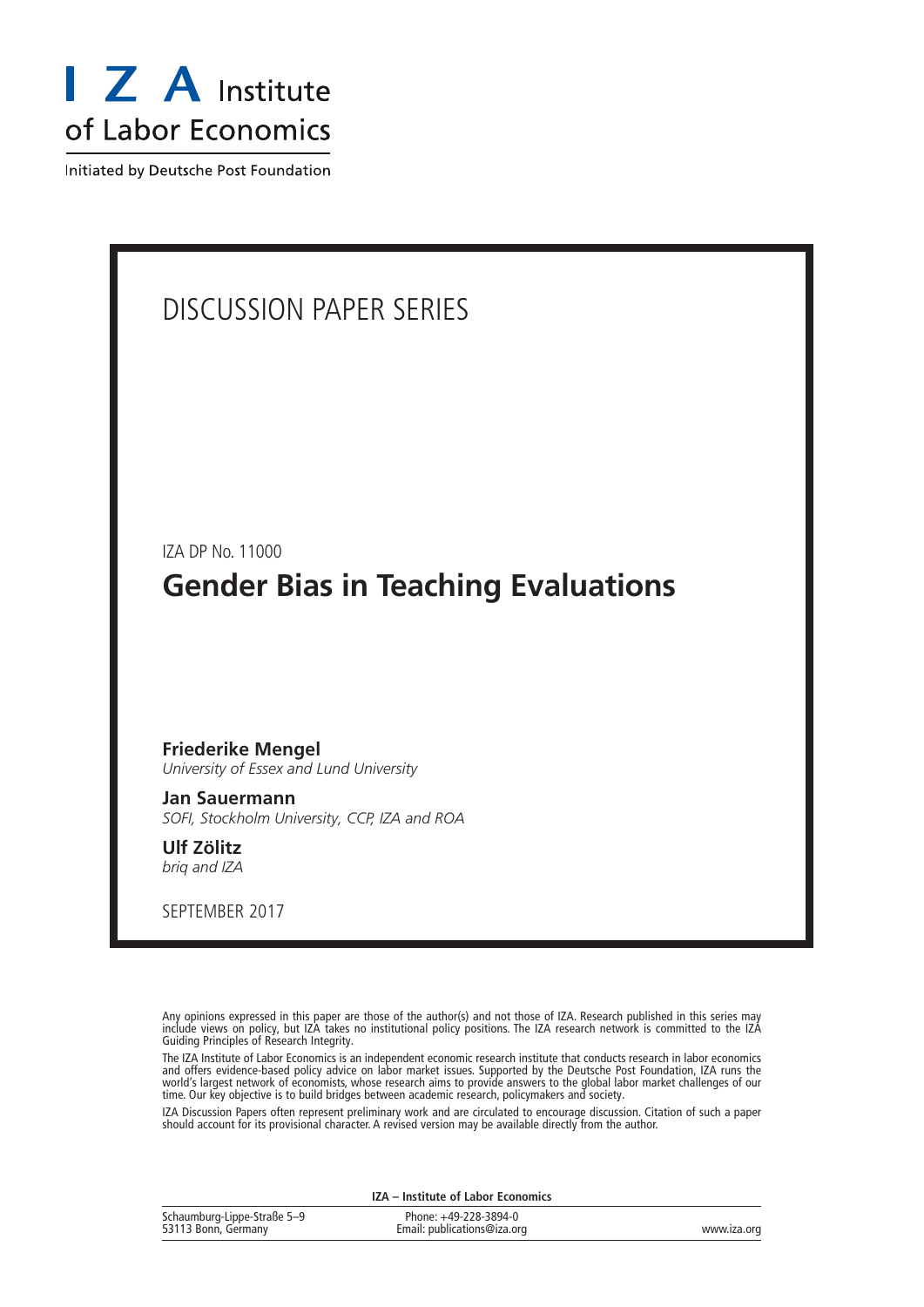# ABSTRACT

## **Gender Bias in Teaching Evaluations\***

This paper provides new evidence on gender bias in teaching evaluations. We exploit a quasi-experimental dataset of 19,952 student evaluations of university faculty in a context where students are randomly allocated to female or male instructors. Despite the fact that neither students' grades nor self-study hours are affected by the instructor's gender, we find that women receive systematically lower teaching evaluations than their male colleagues. This bias is driven by male students' evaluations, is larger for mathematical courses and particularly pronounced for junior women. The gender bias in teaching evaluations we document may have direct as well as indirect effects on the career progression of women by affecting junior women's confidence and through the reallocation of instructor resources away from research and towards teaching.

| <b>JEL Classification:</b> | J16, J71, I23, J45                                |
|----------------------------|---------------------------------------------------|
| Keywords:                  | gender bias, teaching evaluations, female faculty |

#### **Corresponding author:** Ulf Zölitz

Behavior and Inequality Research Institute (briq) Schaumburg-Lippe-Str. 5-9 53113 Bonn Germany E-mail: ulf.zoelitz@briq-institute.org

<sup>\*</sup> We thank Elena Cettolin, Kathie Coffman, Patricio Dalton, Luise Görges, Nabanita Datta Gupta, Charles Nouissar, Björn Öckert, Anna Piil Damm, Robert Dur, Louis Raes, Daniele Paserman, three anonymous reviewers and seminar participants in Stockholm, Tilburg, Nuremberg, Uppsala, Aarhus, the BGSE Summer Forum in Barcelona, the EALE/ SOLE conference in Montreal, the AEA meetings in San Francisco and the IZA reading group in Bonn for helpful comments. We thank Sophia Wagner for providing excellent research assistance. Friederike Mengel thanks the Dutch Science Foundation (NWO Veni grant 016.125.040) for financial support. Jan Sauermann thanks the Jan Wallanders och Tom Hedelius Stiftelse for financial support (Grant number I2011-0345:1). The Online Appendix can be found on the authors' websites.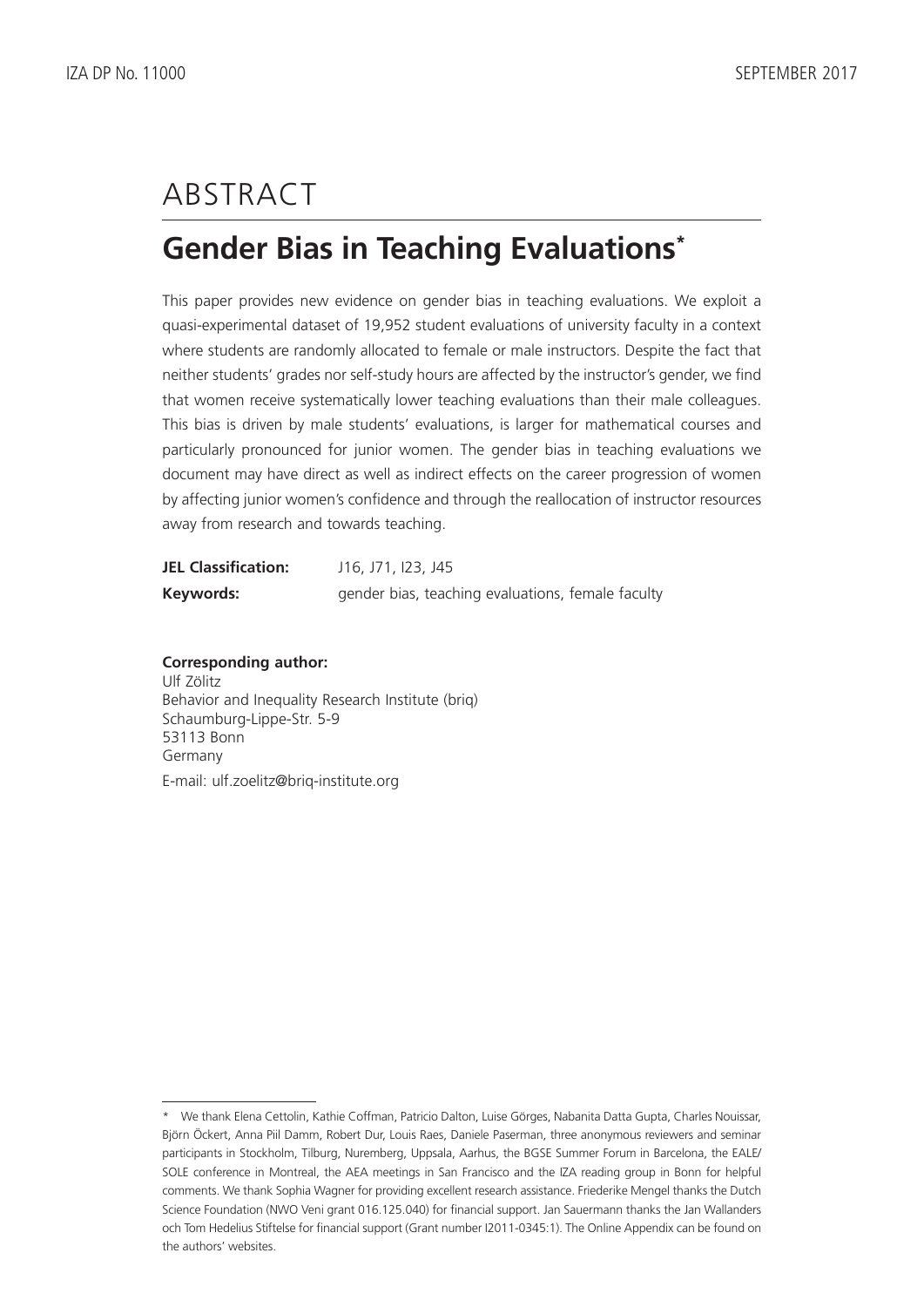## 1 Introduction

Why are there so few female professors? Despite the fact that the fraction of women enrolling in graduate programs has steadily increased over the last decades, the proportion of women who continue their careers in academia remains low. Potential explanations for the controversially debated question of why some fields in academia are so male dominated include differences in preferences (e.g., competitiveness), differences in child rearing responsibilities, and gender discrimination.<sup>1</sup>

One frequently used assessment criterion for faculty performance in academia are student evaluations. In the competitive world of academia, these teaching evaluations are often part of hiring, tenure and promotion decisions and, thus, have a strong impact on career progression. Feedback from teaching evaluations could also affect the confidence and beliefs of young academics and may lead to a reallocation of scarce resources from research to teaching. This reallocation of resources may in turn lead to lower (quality) research outputs.<sup>2</sup>

In this paper we investigate whether there is a gender bias in university teaching evaluations. Gender bias exists if women and men receive different evaluations which cannot be explained by objective differences in teaching

<sup>1</sup>The "leaking pipeline" in Economics is summarized by McElroy (2016), who reports that in 2015 35% of new PhDs were female, 28% of assistant professors, 24% of tenured associate professors and 12% of full professors. Similar results can be found in Kahn (1993), Broder (1993), McDowell et al. (1999), European Commission (2009), or National Science Foundation (2009). Possible explanations for these gender differences in labor market outcomes are discussed by Heilman and Chen (2005), Croson and Gneezy (2009), Lalanne and Seabright (2011), Hederos Eriksson and Sandberg (2012), Hernández-Arenaz and Iriberri (2016) or Leibbrandt and List (2015), among others.

<sup>&</sup>lt;sup>2</sup>Indeed, there is evidence that female university faculty allocate more time to teaching compared to men (Link et al. 2008). Such reallocations of resources away from research can be detrimental for women with both research and teaching contracts. For instructors with teaching-only contracts the direct effects on promotion and tenure are likely to be even more substantial.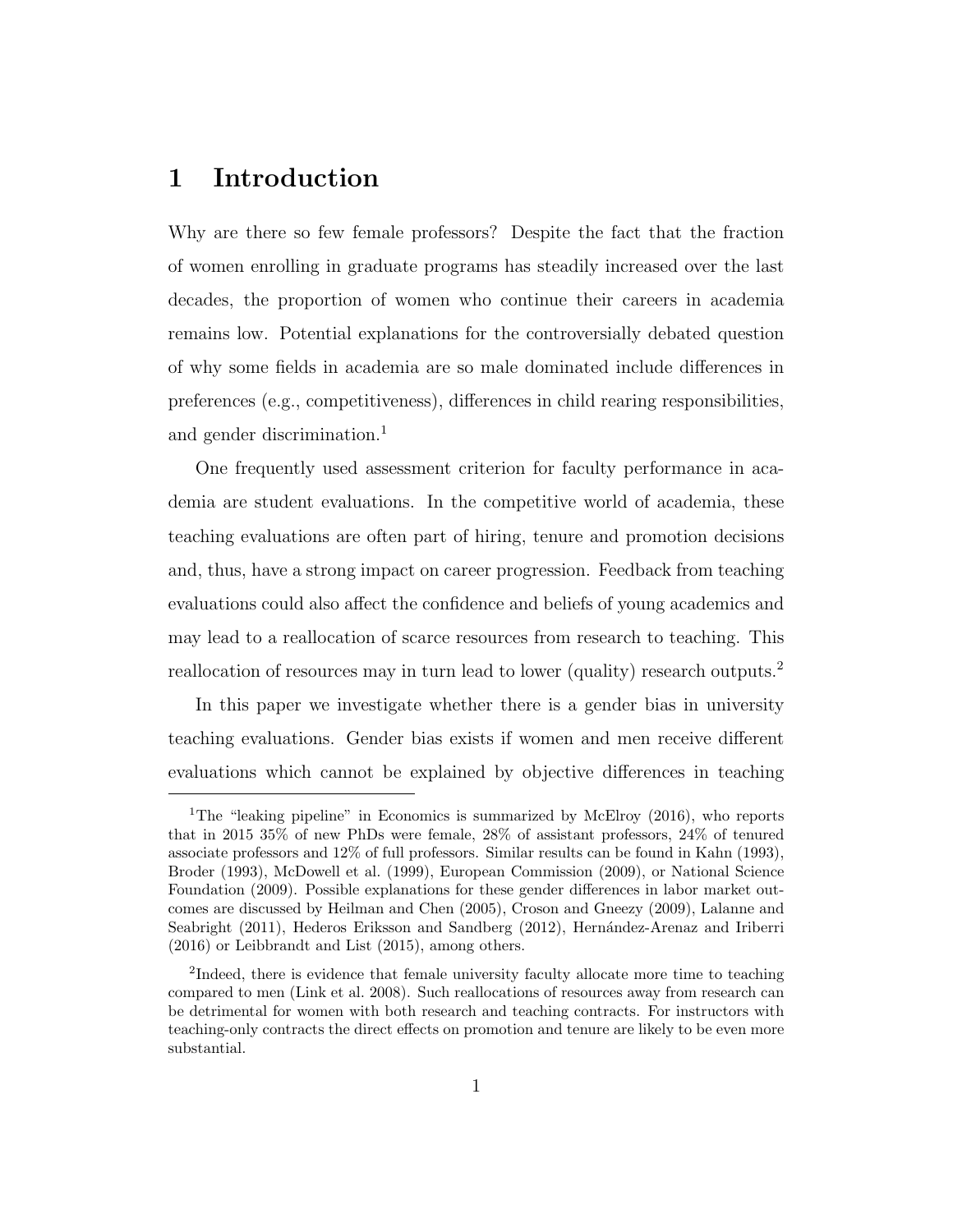quality. We exploit a quasi-experimental dataset of 19,952 evaluations of instructors at Maastricht University in the Netherlands. To identify causal effects, we exploit the institutional feature that within each course students are randomly assigned to either female or male section instructors.<sup>3</sup> In addition to students' subjective evaluations of their instructors' performance, our dataset also contains students' course grades, which are mostly based on centralized exams and are usually not graded by the section instructors whose evaluation we are analyzing. This provides us with an objective measure of the instructors' performance. Furthermore, we observe a measure of effort, namely the self-reported number of hours students spent studying for the course, which allows us to test if students adjust their effort in response to female instructors.

Our results show that female faculty receive systematically lower teaching evaluations than their male colleagues despite the fact that neither students' current or future grades nor their study hours are affected by the gender of the instructor. The lower teaching evaluations of female faculty stem mostly from male students, who evaluate their female instructors 21% of a standard deviation worse than their male instructors. While female students were found to rate female instructors about 8% of a standard deviation lower than male instructors.

When testing whether results differ by seniority, we find the effects to be driven by junior instructors, particularly PhD students, who receive 28% of a standard deviation lower teaching evaluations than their male colleagues. Interestingly, we do not observe this gender bias for more senior female instructors like lecturers or professors. We do find, however, that the gender

<sup>3</sup>Throughout this paper, we use the term instructor to describe all types of teachers (students, PhD students, post-docs, assistant, associate and full professors) who are teaching groups of students (sections) as part of a larger course.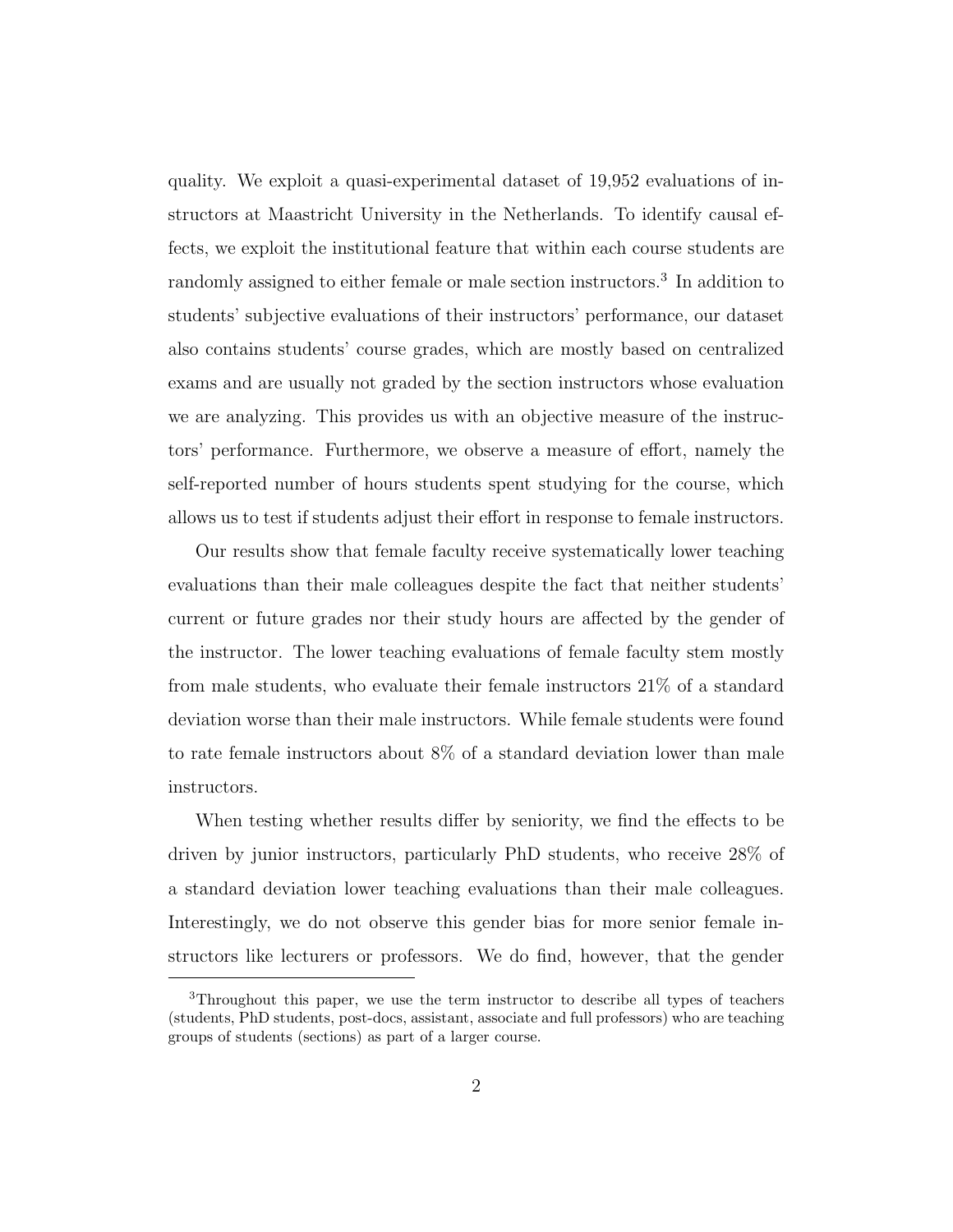bias is substantially larger for courses with math-related content. Within each of these subgroups, we confirm that the bias cannot be explained by objective differences in grades or student effort. Furthermore, we find that the gender bias is independent of whether the majority of instructors within a course is female or male. Importantly, this suggests that the bias works against female instructors in general and not only against minority faculty in gender-incongruent areas, e.g., teaching in more math intensive courses.

The gender bias against women is not only present in evaluation questions relating to the individual instructor, but also when students are asked to evaluate learning materials, such as text books, research articles and the online learning platform. Strikingly, despite the fact that learning materials are identical for all students within a course and are independent of the gender of the section instructor, male students evaluate these worse when their instructor is female. One possible mechanism to explain this spillover effect is that students anchor their response to material-related questions based on their previous responses to instructor-related questions.

Since student evaluations are frequently used as a measure of teaching quality in hiring, promotion and tenure decisions, our findings have worrying implications for the progression of junior women in academic careers. The sizeable and systematic bias against female instructors that we document in this article is likely to affect women in their career progression in a number of ways. First, when being evaluated on the job market or for tenure, women will appear systematically worse at teaching compared to men. Second, negative feedback in the form of evaluations is likely to induce a reallocation of resources away from research towards teaching-related activities, which could possibly affect the publication record of women. Third, the gender gap in teaching evaluations may affect women's self-confidence and beliefs about their teaching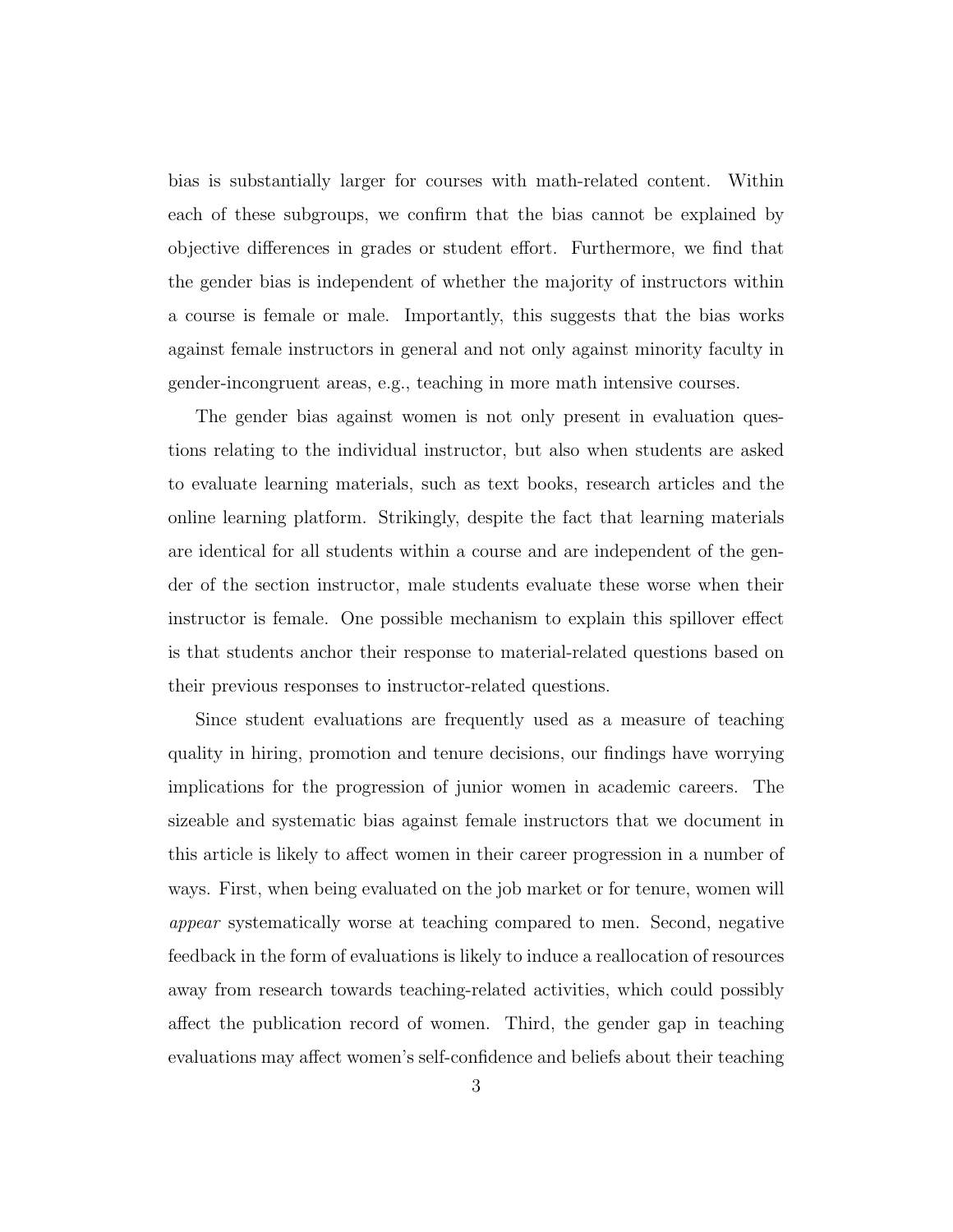abilities, which may be a factor in explaining why women are more likely than men to drop out of academia after graduate school.

In the existing literature, a number of related studies investigate gender bias in teaching evaluations. MacNell et al. (2015) conduct an experiment within an online course where they manipulate the information students receive about the gender of their instructor. The authors find that students evaluate the male identity significantly better than the female identity, regardless of the instructor's actual gender. One advantage of the study by MacNell et al. (2015) is that teaching quality and style can literally be held constant by deceiving students about the instructor's true gender identity by limiting contact to online interaction only. In comparison to MacNell et al. (2015), our study uses data from a more traditional classroom setting and has larger sample size  $(n=19,952)$ , with theirs having a sample size of only 43 students assigned to 4 different instructor identities.

In a similar context to ours, Boring (2017) also finds that male university students evaluate female instructors worse and provides evidence for genderstereotypical evaluation patterns. While male instructors are rewarded for non-time-consuming dimensions of the course, such as leadership skills, female instructors are rewarded for more time-consuming skills, such as the preparation of classes.<sup>4</sup> In contrast to the study by Boring  $(2017)$ , where students are able to choose sections with the knowledge of the genders of their instructors,

<sup>4</sup>Additional suggestive evidence for gender-stereotypical evaluation patterns comes from an analysis of reviews on RateMyProfessor.com, where male professors are more likely described as smart, intelligent or genius, and female professors are more likely described as bossy, insecure or annoying (New York Times online; http://nyti.ms/1EN9iFA). Wu (2017) studies gender stereotyping in the language used to describe women and men in anonymous online conversations related to the economics profession. Wu (2017) finds that women are less likely to be described with academic or professional terms and more likely to be described with terms referring to physical attributes or personal characteristics.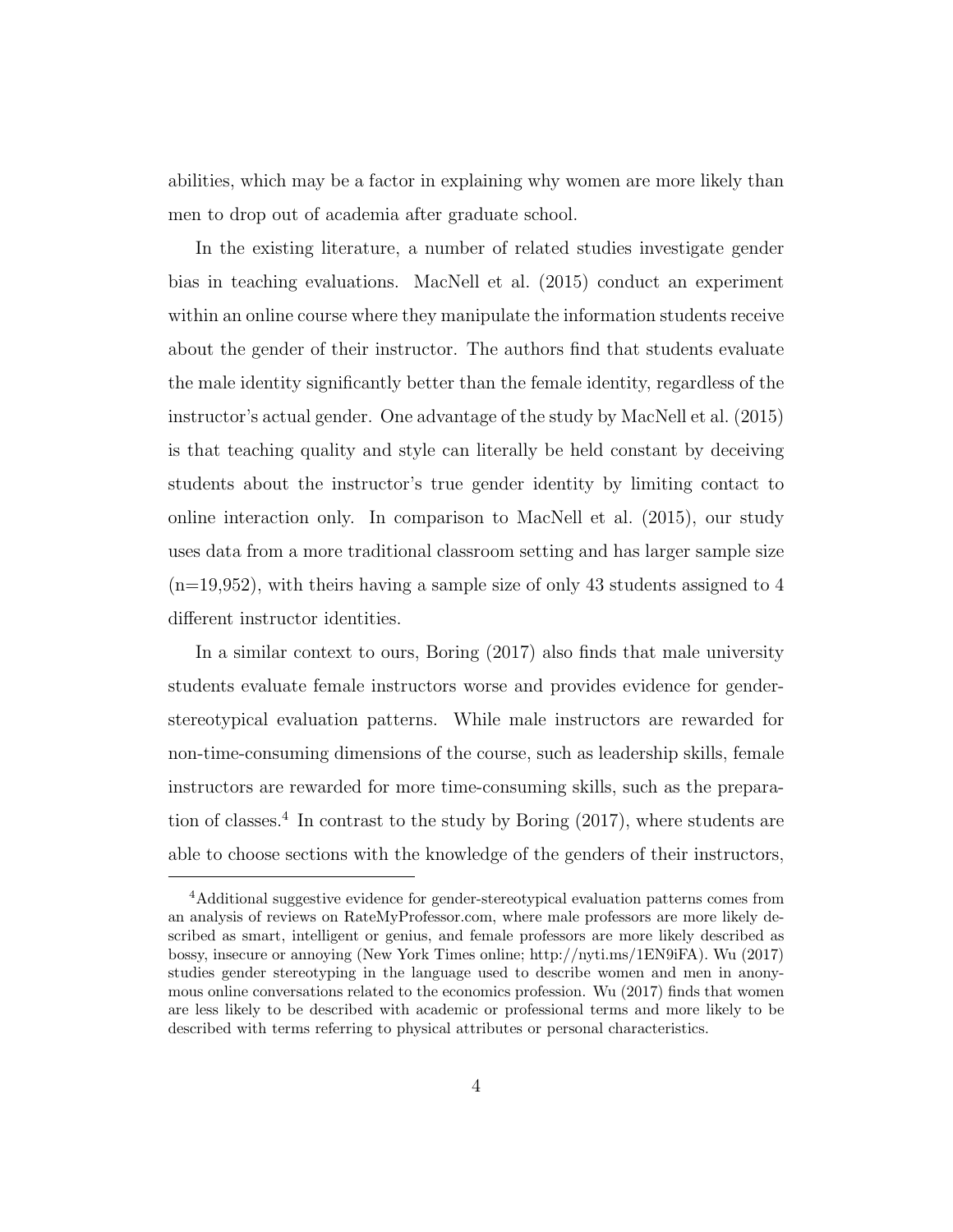we study evaluations in a setting where students are randomly assigned to sections, which helps alleviate concerns regarding student selection. <sup>5</sup> Furthermore, going beyond Boring (2017), our study provides additional evidence on whether longer-term learning outcomes such as subsequent grades, first year GPAs and final GPAs are affected by instructor gender.

By documenting gender bias in teaching evaluations, this paper also contributes to the ongoing and more general discussion on the validity of teaching evaluations (Stark and Freishtat 2014). While, for example, Hoffman and Oreopoulos (2009) concludes that subjective teacher evaluations are suitable measures to gauge an instructor's influence on student dropout rates and course choice, Carrell and West (2010), by contrast, finds that teaching evaluations are negatively related to the instructor's influence on the future performance of students in advanced classes.

There is also a large literature in education research and educational psychology on the gender bias in teaching evaluations.<sup>6</sup> Many studies in this strand of the literature face endogeneity problems and issues related to data limitation. For example, instructor assignment is typically not exogenous, while the timing of surveys and exams gives rise to reverse causality problems. In several of these studies, it is not possible to compare individual level evaluations by student gender. Thus, Centra and Gaubatz (2000) conclude that findings in this literature are mixed.

<sup>&</sup>lt;sup>5</sup>Compared to the body of existing literature, the study by Boring  $(2017)$  has a relatively clean identification. Incentives for students to select courses based on instructor gender are reduced as students have to choose blocks consisting of three sections and are not able to change sections once teaching has started.

 $6$ See Anderson et al. (2005), Basow and Silberg (1987), Bennett (1982), Elmore and LaPointe (1974), Harris (1975), Kaschak (1978), Marsh (1984) or Potvin et al. (2009), among others.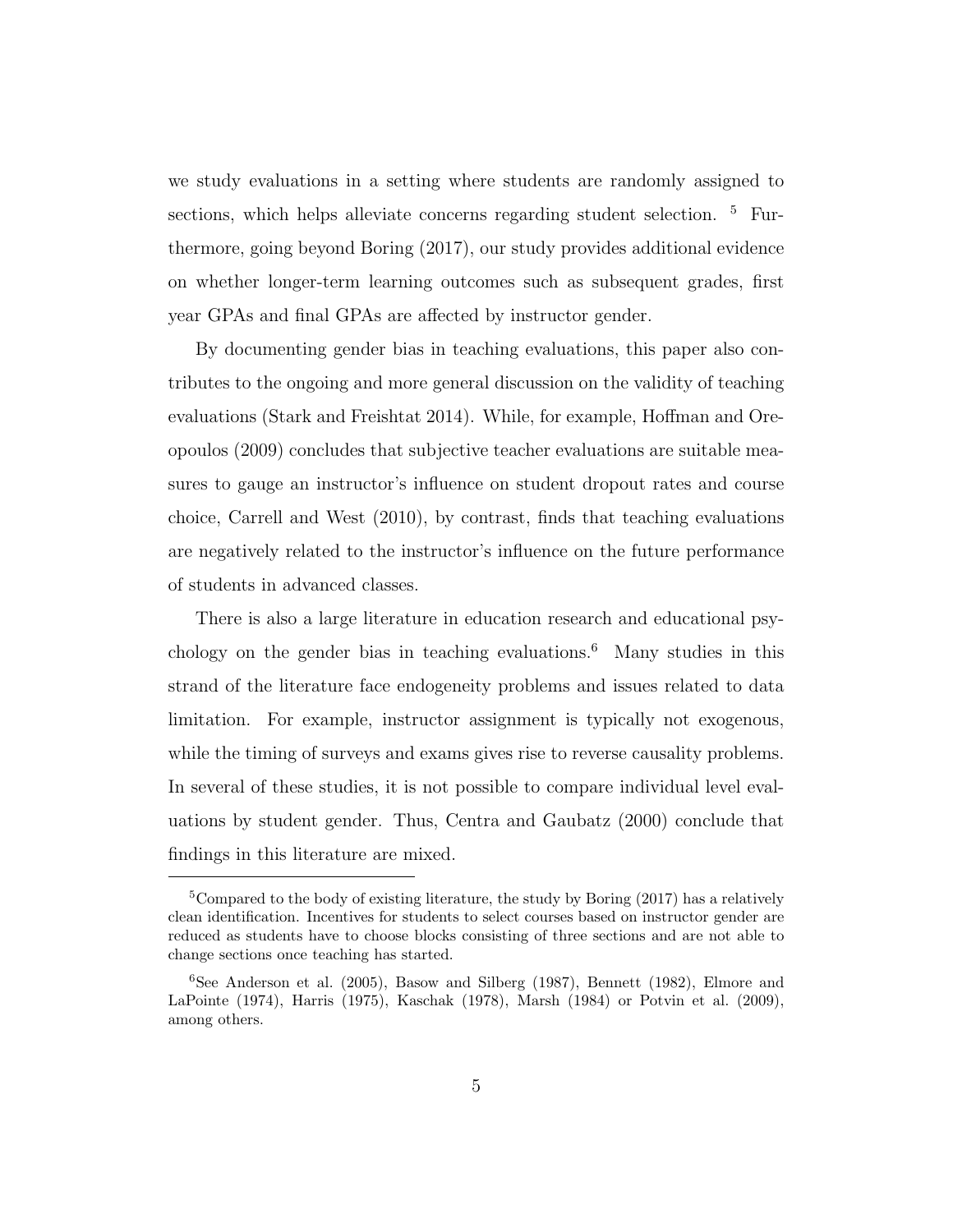A number of related studies analyze gender biases in academic hiring decisions, the peer review process or academic promotions. Blank (1991) and Abrevaya and Hamermesh (2012) study gender bias in the journal refereeing process and do not find that referees' recommendations are affected by the author's gender. In contrast to this, Broder (1993), Wennerås and Wold (1997) and Van der Lee and Ellemers (2015) find that proposals submitted to national science foundations by female researchers are rated worse compared to men's proposals.<sup>7</sup> Two shortcomings in this strand of the literature are that the above-cited studies are not able to provide evidence on the potential underlying objective performance differences between women and men, and, in most cases, evaluators are typically not randomly assigned. A few studies have exploited random variation in the composition of hiring and promotion committees to test whether decisions are affected by the share of women in the committee, finding mixed results. While Bagues et al. (2017) find that the gender composition of committees does not affect hiring decisions, Bagues and Esteve-Volart (2010) present evidence that candidates become less likely to be hired if the committee contains a higher share of evaluators with the same gender as the candidate. De Paola and Scoppa (2015) find that female candidates are less likely to be promoted when a committee is composed exclusively of males and that the gender promotion gap disappears with mixed-sex committees.

Finally, our study also relates to a large literature on in-group biases that documents favoritism towards individuals of the same "type" (Tajfel and Turner 1986, Price and Wolfers 2010, Shayo and Zussman 2011). Shayo and Zussman (2011), for example, find that in Israeli small claims courts Jewish

<sup>7</sup>Along these lines, Krawczyk and Smyk (2016) conduct a lab experiment and provide evidence that both women and men evaluate papers by women worse.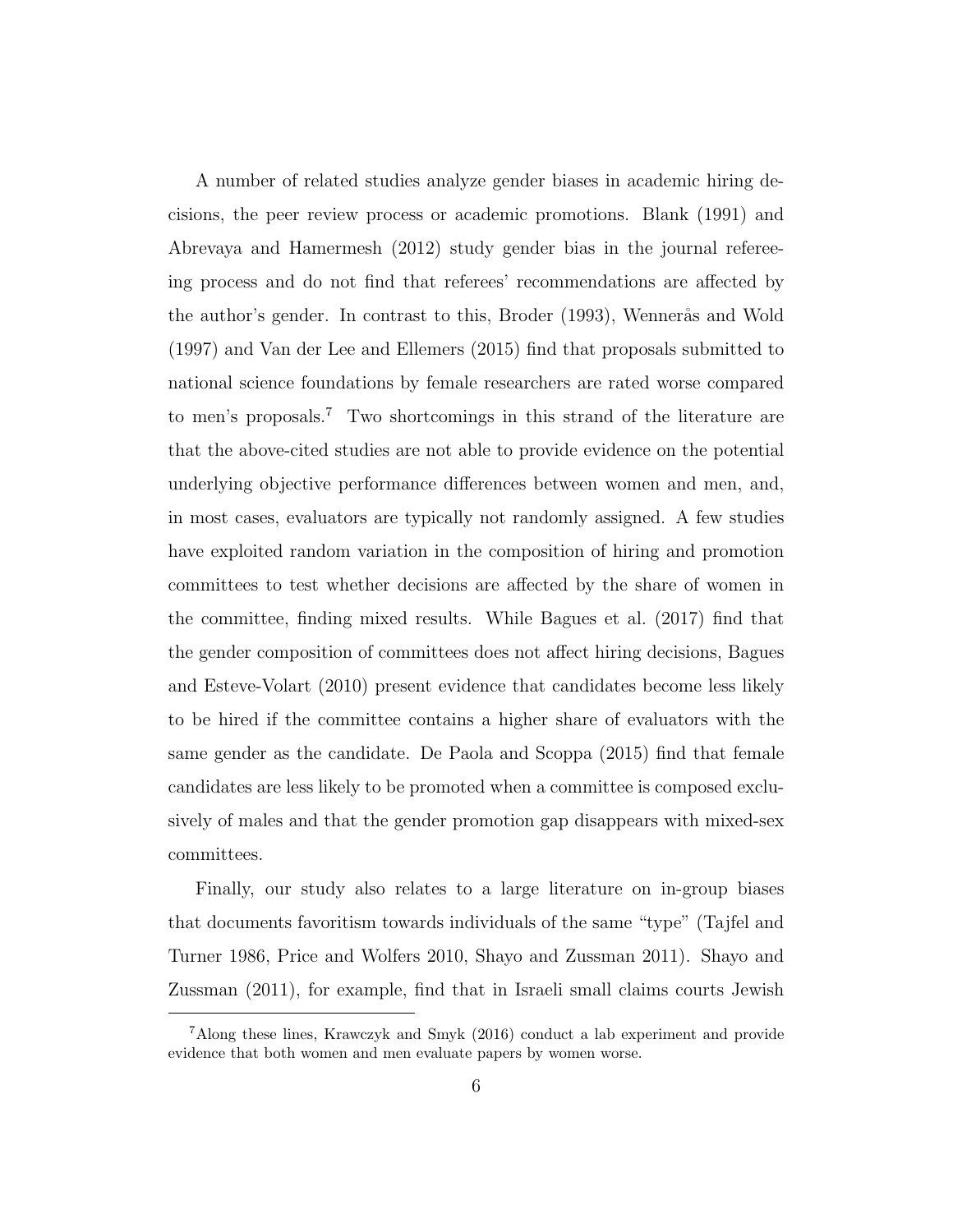judges accept more claims by Jewish plaintiffs compared to Arab judges, while Arab judges accept more claims by Arab plaintiffs compared to Jewish judges. Price and Wolfers (2010) analyze data from NBA basketball games and find that more personal fouls are awarded against players when they are officiated by an opposite-race officiating crew than when they are officiated by an ownrace refereeing crew. In both these settings, agents favor their group relative to another group. In our setting, by contrast, we identify an absolute bias against women, though it is stronger among the out-group compared to the in-group.

The paper is organized as follows. In Section 2 we provide information on the institutional background and data. In Section 3 we develop a conceptual framework and derive testable hypotheses. In Section 4 we discuss our estimation strategy and main results. Section 5 provides additional evidence on the underlying mechanisms which could explain our results. Section 6 concludes the article.

## 2 Background and data

### 2.1 Institutional environment

We use data collected at the School of Business and Economics (SBE) of Maastricht University in the Netherlands, which contain rich information on student performance and outcomes of instructor evaluations.

The data and institutional setting that we study in this article is close to an ideal setup to investigate gender bias in teaching evaluations. First, as a key institutional feature, students are randomly assigned to section instructors within courses, which helps us to overcome selection problems that exist in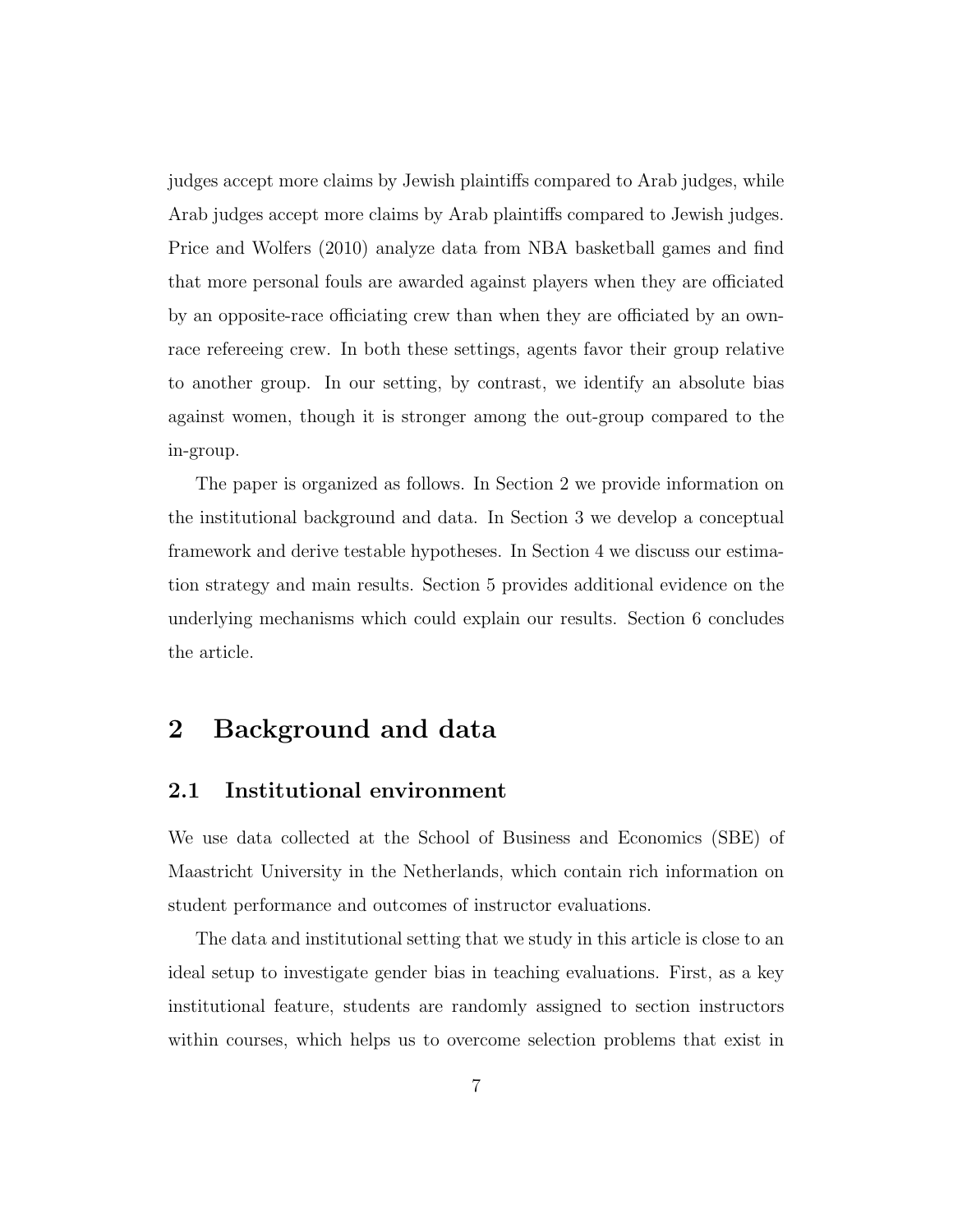many other environments. Second, the data we use contain both a detailed set of students' subjective course evaluation items and their course grades, which allows us to link arguably more objective performance indicators to subjective evaluation outcomes at the individual level. Furthermore, the data also contain information on self-reported study hours, providing us with a measure of the effort students put into the course.

The data we use spans the academic years  $2009/2010$  to  $2012/2013$ , including all bachelor and master programs.<sup>8</sup> The academic year is divided into four seven-week-long teaching periods, in each of which students usually take up to two courses at the same time. $9$  Most courses consist of a weekly lecture which is attended by all students and is typically taught by senior instructors. In addition, students are required to participate in sections which typically meet twice per week for two hours each. For these sections, all students taking a course are randomly split into groups of at most 15 students. Instructors in these sections can be either professors (full, associate or assistant), postdocs, PhD students, lecturers, or graduate student teaching assistants.<sup>10</sup> Our analysis focuses on the teaching evaluations of these section instructors.

 $8$ See Feld and Zölitz (2017) as well as Zölitz and Feld (2017) for a similar and more detailed description of the data and the institutional background. The data used in this study was gathered with the consent of the SBE, the Scheduling Department (information on instructors and student assignment) and the Examinations Office (information on student course evaluations, grades and student background, such as gender, age and nationality). There was no ethical review board for Social Sciences at Maastricht at the time Feld and Zölitz (2017) gathered these data. Subsequently, ethical approval for the analysis of data has been obtained from the University of Essex FEC.

<sup>&</sup>lt;sup>9</sup>In addition to the four terms, there are two two-weeks periods each academic year known as "Skills Periods." We exclude courses in these periods from our analysis because these are often not graded or evaluated and usually include multiple staff members which cannot always be identified.

<sup>&</sup>lt;sup>10</sup>Lecturers are teachers on temporary teaching-only contracts and can either have a PhD or not. When referring to professors, we include research and teaching staff at any level (assistant, associate, full) with and without tenure as well as post-docs.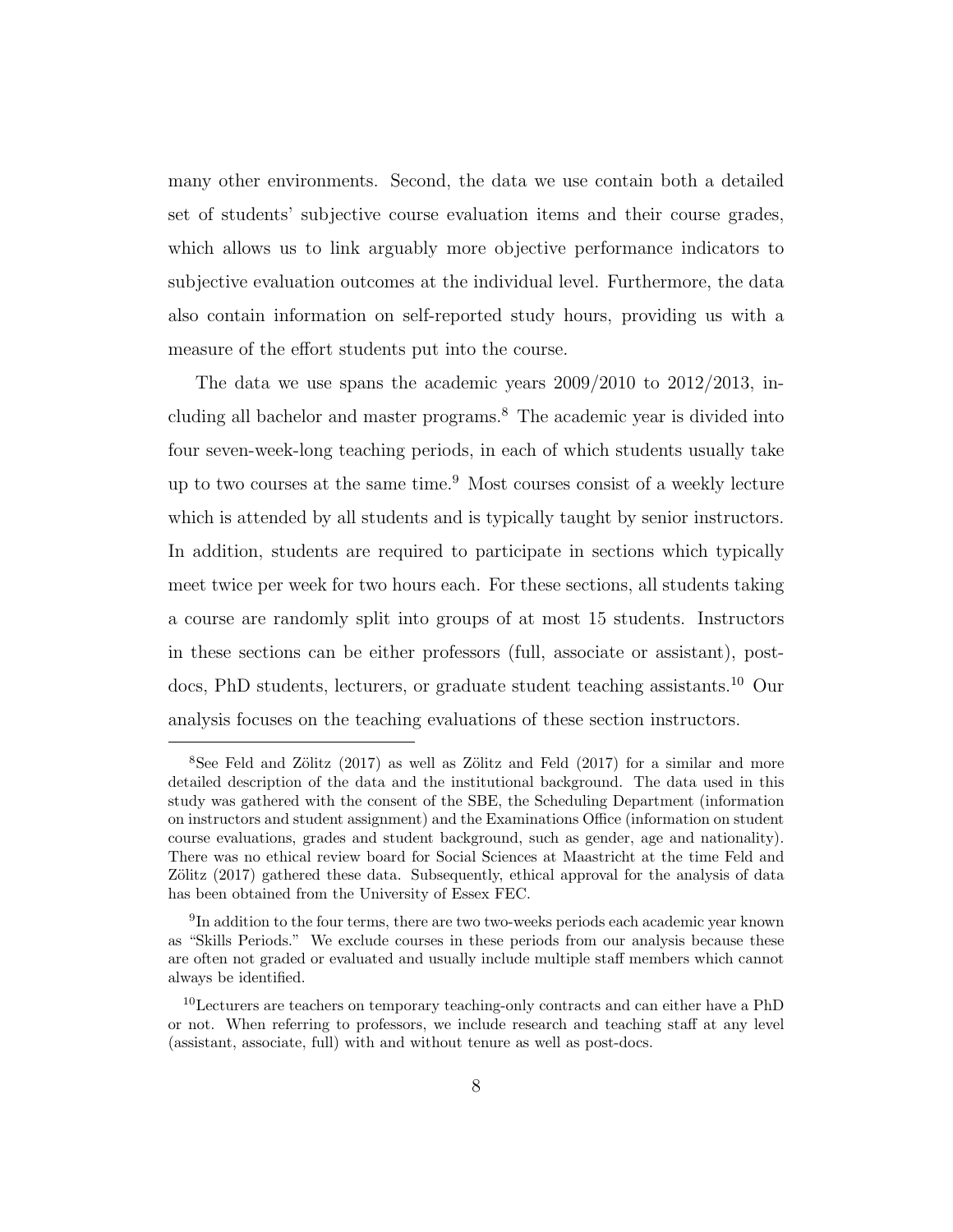Throughout this article, we refer to each course-year-term combination as a separate course. In total, our sample comprises 735 different instructors, 9,010 students, 809 courses, and  $6,206$  sections.<sup>11</sup> Column (1) of Table 1 shows that 35% of the instructors and 38% of the students in our sample are female. Because of its proximity to Germany, 51% of the students are German, and only 30% are Dutch. Students are, on average, 21 years old. Most students are enrolled in Business (54%), followed by 28% of students in Economics. A total of 25% of the students are enrolled in master programs. Of all student-course registrations, 7% of students do not complete the course.

Table 2 provides additional cross-tabulations of instructor type by course themes. While 38% of all instructors in Business courses are female, 32% of instructors are female in Economics. For courses that neither fall into the Business or Economics field, 32% of instructors are female. The lower half of Table 2 reports the mean and standard deviation of various evaluation domains by course type. While there is considerable variation within the five evaluation domains, there seem to be no systematic differences across Business, Economics and other types of courses.

### 2.2 Relevance of teaching evaluations at the institution

The two key criteria for tenure decisions at Maastricht University are research output and teaching evaluations. The minimum requirements for both criteria

<sup>&</sup>lt;sup>11</sup> From the total sample of students registered in courses during our sample period, we exclude exchange students from other universities as well as part-time (masters) students. We also exclude 6,724 observations where we do not have information on student or instructor gender. Furthermore, we exclude 3% of the estimation sample where sections exceeded 15 students as these are most likely irregular courses. There are also a few exceptions to this general procedure where, e.g., the course coordinators experimented with the section composition. Since these data may potentially be biased, we remove all exceptions from the random assignment procedure from the estimation sample.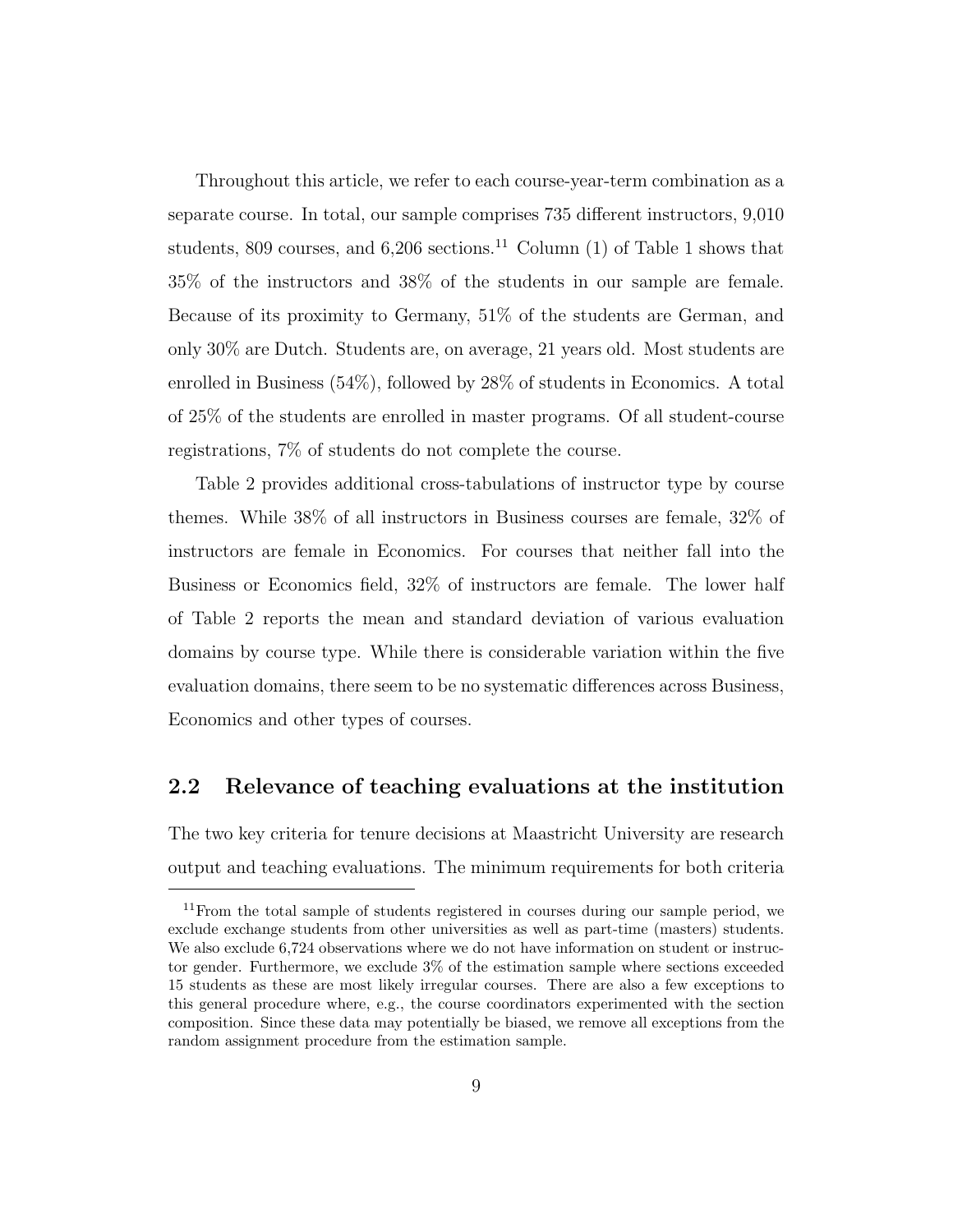vary across departments, with more research oriented departments typically placing greater weight on research performance and more teaching oriented departments greater weight on teaching performance. The outcome of teaching evaluations is also a part of the yearly evaluation talk between employees, supervisors and the human resources representative. The Department for Applied Economics, for example, has imposed a threshold for average scores on teaching evaluations that needs to be met to receive tenure as an assistant professor or for promotion to associate professor.

If evaluations of instructors are significantly lower than evaluations for the same course in previous years, the central Program Committee writes letters to instructors explaining that their teaching quality is below expectations and that they will be moved to teaching different courses if evaluations do not improve in the following years. The Program Committee also decides whether to inform the respective department head about weak evaluations of department members. Low-performing instructors can be assigned to teach different courses, and those with very good teaching evaluations can receive teaching awards and extra monetary payments based on their evaluation scores.

In addition, teaching records of graduate students containing the results of teaching evaluations are frequently taken to the job market and may thus affect hiring decisions in the earliest stages of their careers. At SBE teaching evaluations are also relevant for tenure and promotion decisions as well as salary negotiations.

#### 2.3 Assignment of instructors and students to sections

The Scheduling Department at SBE assigns teaching sections to time slots, and instructors and students to sections. Before each period, students register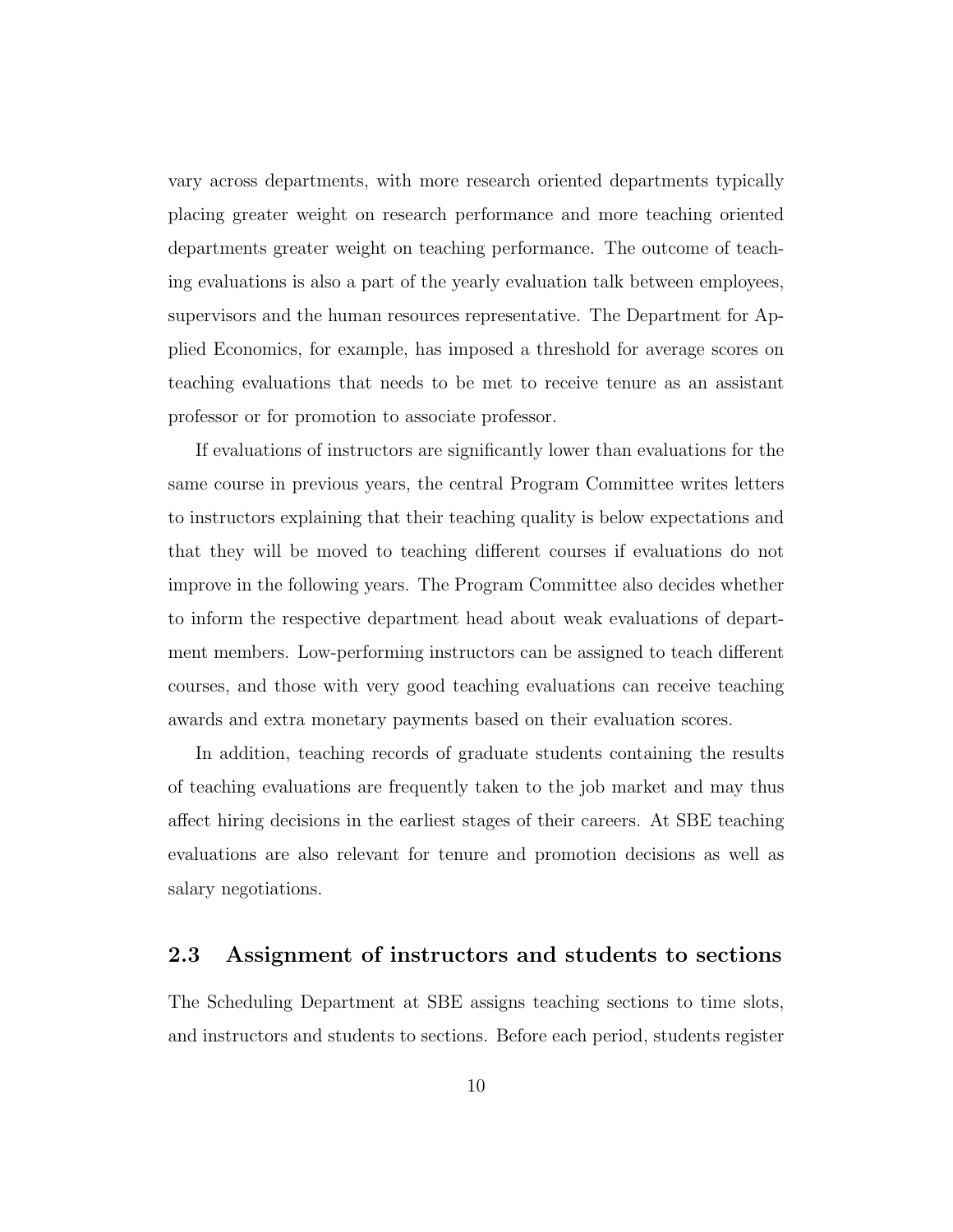online for courses. After the registration deadline, the Scheduling Department gets a list of registered students. First, instructors are assigned to time slots and rooms.<sup>12</sup> Second, the students are randomly allocated to the available sections. In the first year for which we have data available (2009/10), the section assignment for all courses was done with the software "Syllabus Plus Enterprise Timetable" using the allocation option "allocate randomly."<sup>13</sup> Since the academic year 2010/11, the random assignment of bachelor students is additionally stratified by nationality using the software SPASSAT. Some bachelor courses are also stratified by exchange student status.

After the assignment of students to sections, the software highlights scheduling conflicts. Scheduling conflicts arise for about 5 percent of the initial assignments. In the case of scheduling conflicts, the scheduler manually moves students between different sections until all scheduling conflicts are resolved.<sup>14</sup>

The next step in the scheduling procedure is that the section and instructor assignment is published. After this, the Scheduling Department receives information on late registering students and allocates them to the empty spots. Although only 2.6% in our data register late, the scheduling department leaves about ten percent of the slots empty to be filled with late registrants. This

<sup>12</sup>About ten percent of instructors indicate time slots when they are not available for teaching. This happens before they are scheduled and requires the signature from the department chair. Since students are randomly allocated to the available sections, this procedure does not affect the identification of the parameters of interest in this paper.

<sup>13</sup>See Figure A1 in the Online Appendix for a screenshot of the software.

<sup>&</sup>lt;sup>14</sup>There are four reasons for scheduling conflicts:  $(1)$  the student takes another regular course at the same time. (2) The student takes a language course at the same time. (3) The student is also a teaching assistant and needs to teach at the same time. (4) The student indicated non-availability for evening education. By default all students are recorded as available for evening sessions. Students can opt out of this by indicating this in an online form. Evening sessions are scheduled from 6 p.m. to 8 p.m., and about three percent of all sessions in our sample are scheduled for this time slot. The schedulers interviewed indicated that they follow no particular criteria when reallocating students.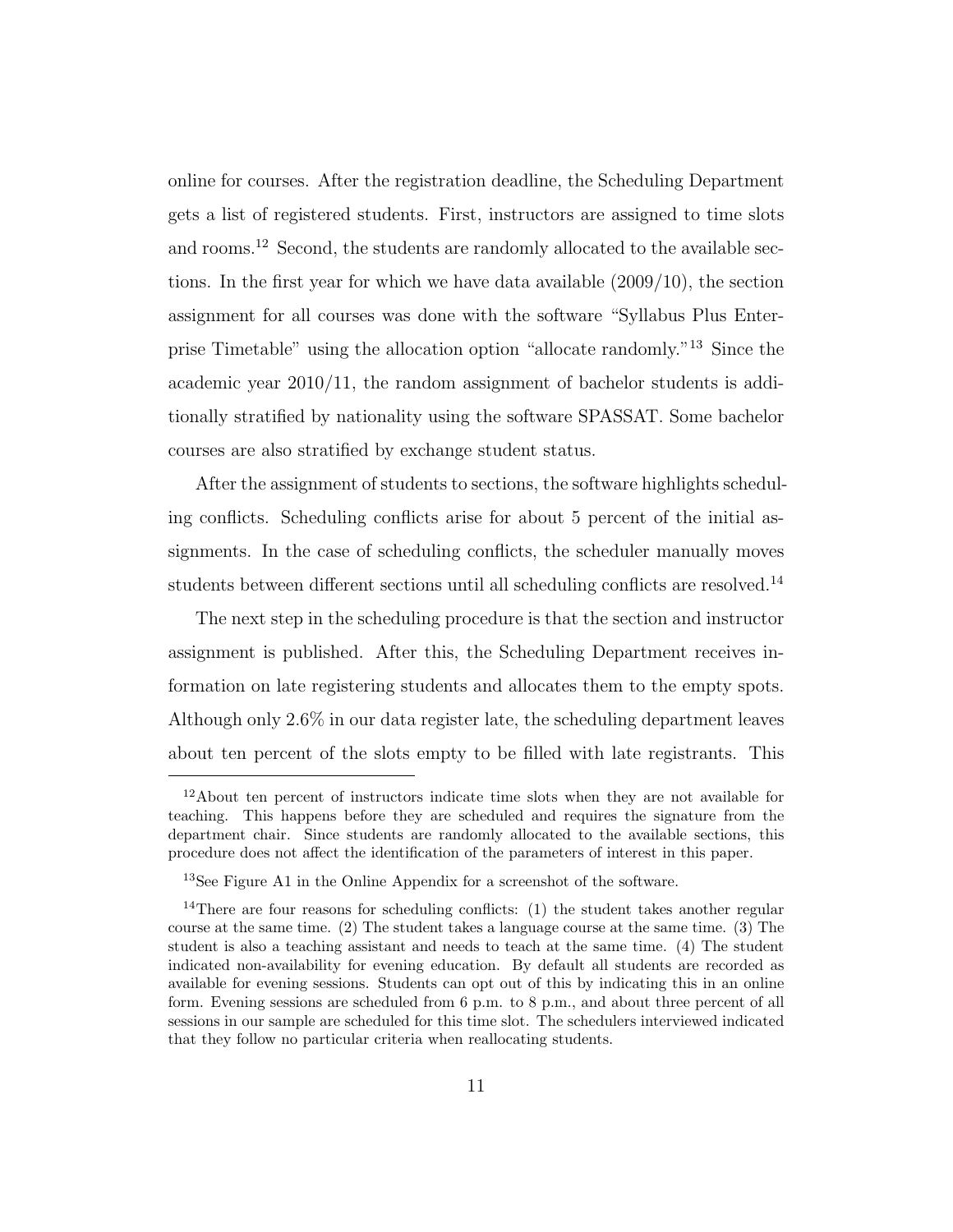procedure balances the amount of late registration students over the sections. Switching sections is only allowed for medical reasons or when the students are listed as top athletes and need to attend practice for their sport, which only occurs for around 20 to 25 students in each term.

Throughout the scheduling process, neither students nor schedulers, and not even course coordinators, can influence the assignment of instructors or the gender composition of sections. The gender composition of a section and the gender of the assigned instructor are random and exogenous to the outcomes we investigate as long as we include course fixed effects. The inclusion of course fixed-effects is necessary since this is the level at which the randomization takes place. Course fixed-effects also pick up all other systematic differences across courses and account for student selection into courses. We also include parallel course fixed-effects, which are defined as fixed effects for the other courses students take in the same term, to account for all deviations from the random assignment arising from scheduling conflicts. Table 3 provides evidence on the randomness of this assignment by showing the results of a regression of instructor gender on student gender and other student characteristics. The results show that, except for students' age, instructor gender is not correlated with student characteristics, either individually (Columns  $(1)$  to  $(9)$ ), or jointly (Columns  $(10)$  and  $(11)$ ).<sup>15</sup> These results confirm that there is no sorting of students to instructors.

<sup>&</sup>lt;sup>15</sup>The estimated age coefficient implies that students who get assigned to a female instructor are on average .67 days (15.7 hours) younger. We consider the size of this effect economically insignificant. All our main point estimates of interest are virtually identical when adding student age or any other student characteristics as an additional control to our regressions.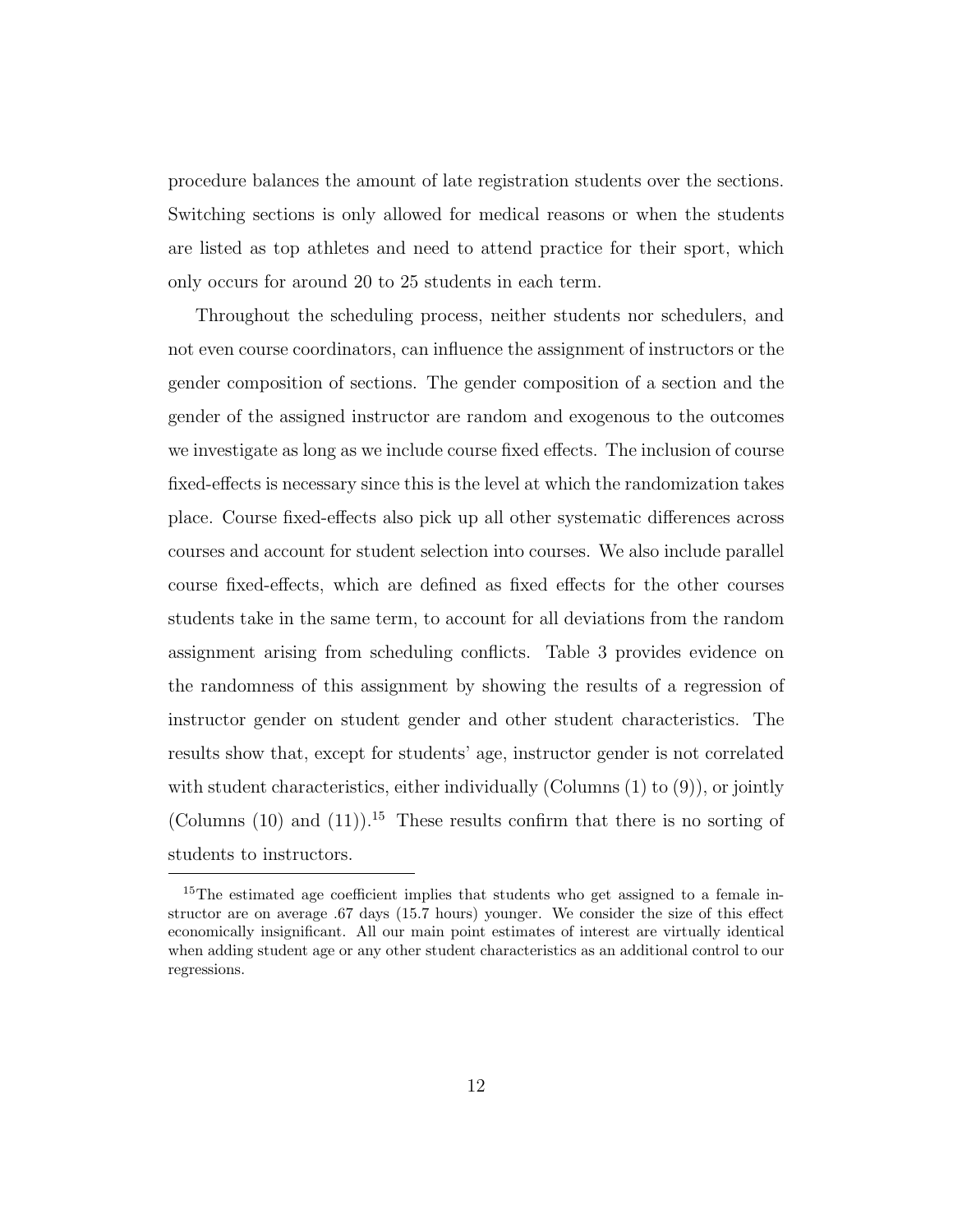### 2.4 Data on teaching evaluations

In the last teaching week before the final exams, students receive an email with a link to the online teaching evaluation, followed by a reminder a few days later. To avoid that students evaluate a course after they learned about the exam content or their exam grade, participation in the evaluation survey is only possible before the exam takes place. Likewise, faculty members receive no information about their evaluation before they have submitted the final course grades to the examination office. This "double blind" procedure is implemented to prevent either of the two parties retaliating by providing negative feedback with lower grades or through teaching evaluations. For our identification strategy, it is important to keep in mind that students obtain their grade after they evaluated the instructor (cf. Figure 1). Individual student evaluations are anonymous, and instructors only receive information aggregated at the section level.

Table 4 lists the 16 statements which are part of the evaluation survey. We group these items into instructor-related statements (five items), group-related statements (two items), course material-related statements (five items), and course-related statements (four items). Only the first, instructor-related statements, contain items that are directly attributable to the instructor. Course materials are centrally provided by the course coordinator and are identical for all section instructors. Because of fairness considerations, section instructors are requested to only use the teaching materials provided by the course coordinator. All evaluation questions except study hours are answered on a five point Likert scale. To simplify the analysis, we first standardize each item, and then calculate the average for each group.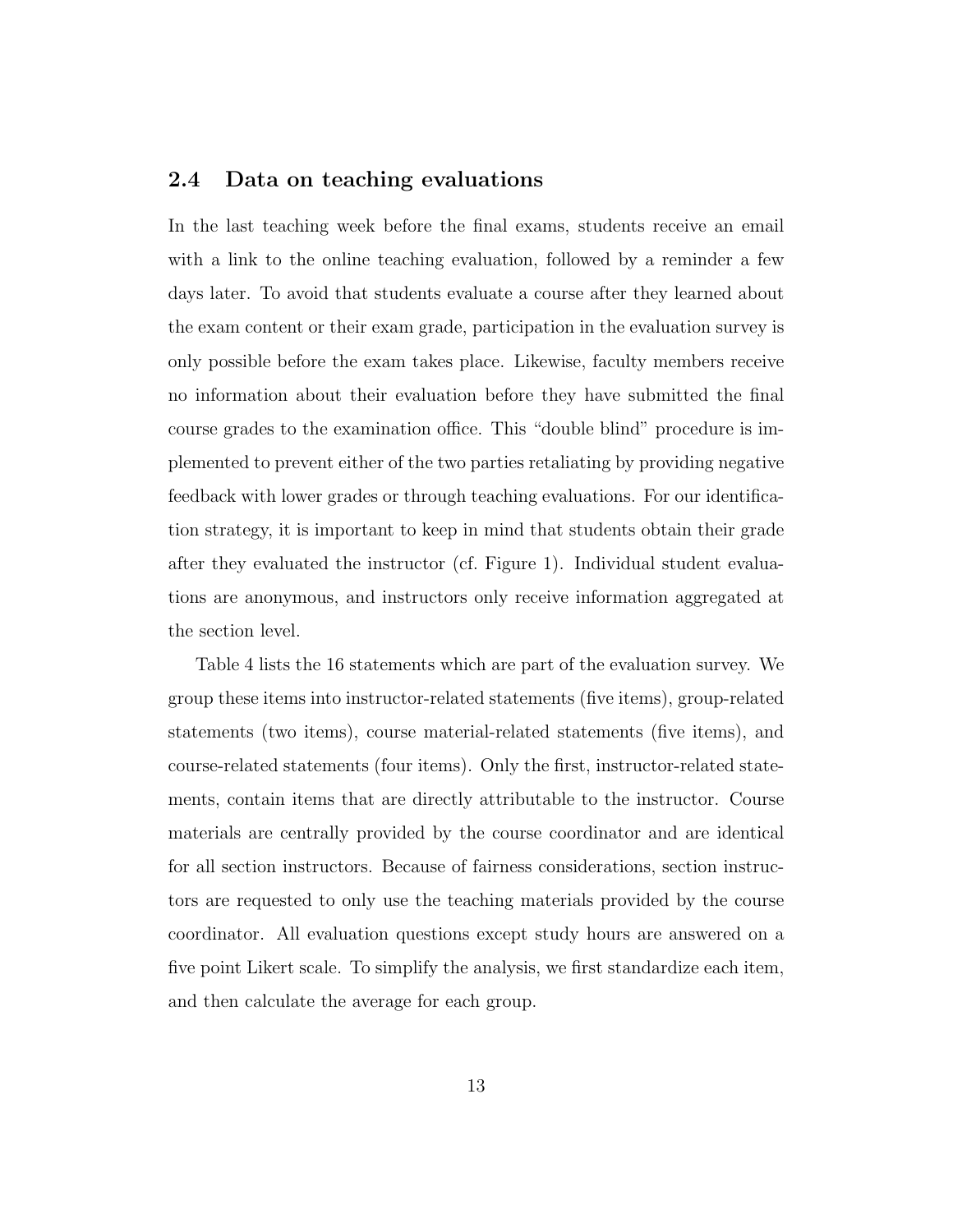Out of the full sample of all student-course registrations, 36% participate in the instructor evaluation.<sup>16</sup> This creates the potential for sample selection bias. Column (2) of Table 1 shows the descriptive statistics for the estimation sample  $(N = 19, 952)$ . It shows, e.g., that female students are more likely to participate in teaching evaluations. Importantly, however, instructor gender does not seem to affect students' decision to participate.<sup>17</sup>

#### 2.5 Data on student course grades

The Dutch grading scale ranges from 1 (worst) to 10 (best), with 5.5 usually being the lowest passing grade. If the course grade of a student after taking the exam is lower than 5.5, the student fails the course and has the possibility to make a second attempt at the exam. Because the second attempt is taken two months after the first and may not be comparable to the first attempt, we only consider the grade after the first exam.

Figure 2 shows the distribution of course grades in our estimation sample by student gender and evaluation participation status. Grade distributions are fairly similar for students who take part in the evaluations and those who do not. The final course grade that we observe in the data is usually calculated as the weighted average of multiple graded components such as the final exam

<sup>&</sup>lt;sup>16</sup>If we require non-missing values for GPA among those who respond, we only observe 26% of the total sample (where the total sample includes those where GPA is missing).

<sup>&</sup>lt;sup>17</sup>What we think is very important from a policy perspective is that the outcome of these student evaluations – no matter how selective – may still have very real consequences for instructors that get these systematically lower evaluations. To further understand what possible bias arising from sample selection implies for the interpretation of our findings, we believe it is useful to make the analogy to voting behavior: Any election suffers from selection bias due to the citizens' endogenous decision of whether to vote or not. Both for election outcomes and teaching evaluation, we need to be concerned about observable outcomes, as these are the ones which have real policy consequences, and not about potentially different outcomes of populations we may have observed if everyone would have voted/participated.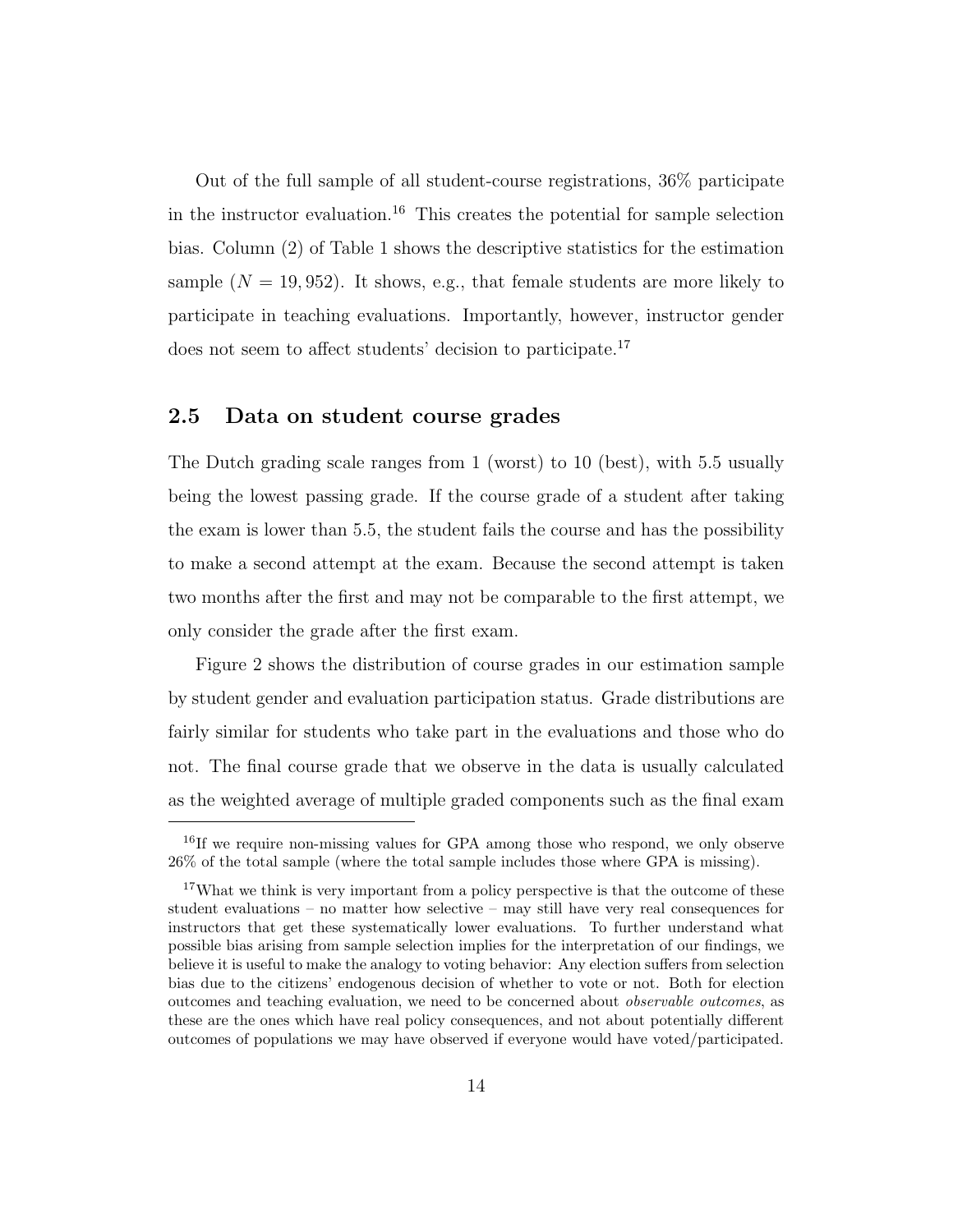grade (used in 90% of all courses), participation grades (87%), or the grade for a term paper  $(31\%)$ .<sup>18</sup> The graded components and their respective weights differ by course, with the final exam grade usually having the highest weight.<sup>19</sup> Exams are set by course coordinators. If at all, the section instructor only has indirect influence on the exam questions or difficulty of the exam. Although section instructors can be involved in the grading of exams, they are usually not directly responsible for grading their own students' exams. Instructors do, however, have possible influence on the course grade through the grading of participation and term papers, if applicable. Importantly, students learn about all grade components only after course evaluations are completed. Therefore, we do not think that results could be driven by students who retaliate for low participation grades with low teaching evaluations.<sup>20</sup>

## 3 Conceptual framework

We next outline a conceptual framework to inform our discussion of what motivates students when evaluating an instructor and where differences in evaluation results due to gender could originate from. The purpose of this section is not to provide a structural model. In our setting, which can be

<sup>&</sup>lt;sup>18</sup>While participation is a requirement in many courses, there is often no numerical participation grade, but instead a pass/fail requirement, which is implemented based on the number of times a student attended the section. This is especially the case in large courses with many sections. Information on how the participation requirement is implemented across courses is, however, not systematically available in our data.

<sup>&</sup>lt;sup>19</sup>The exact weights of the separate grading components are not available in our data. For all the courses for which we do have information, though, the weight of participation in the final grade is between 0-15 percent.

 $^{20}$ To rule out that results are driven by a student response to a gender bias in the instructor's grading of term papers, we estimated our main model for the subgroup of courses that have no term papers. Table B1 in the Online Appendix shows that we find very similar results for courses without term papers.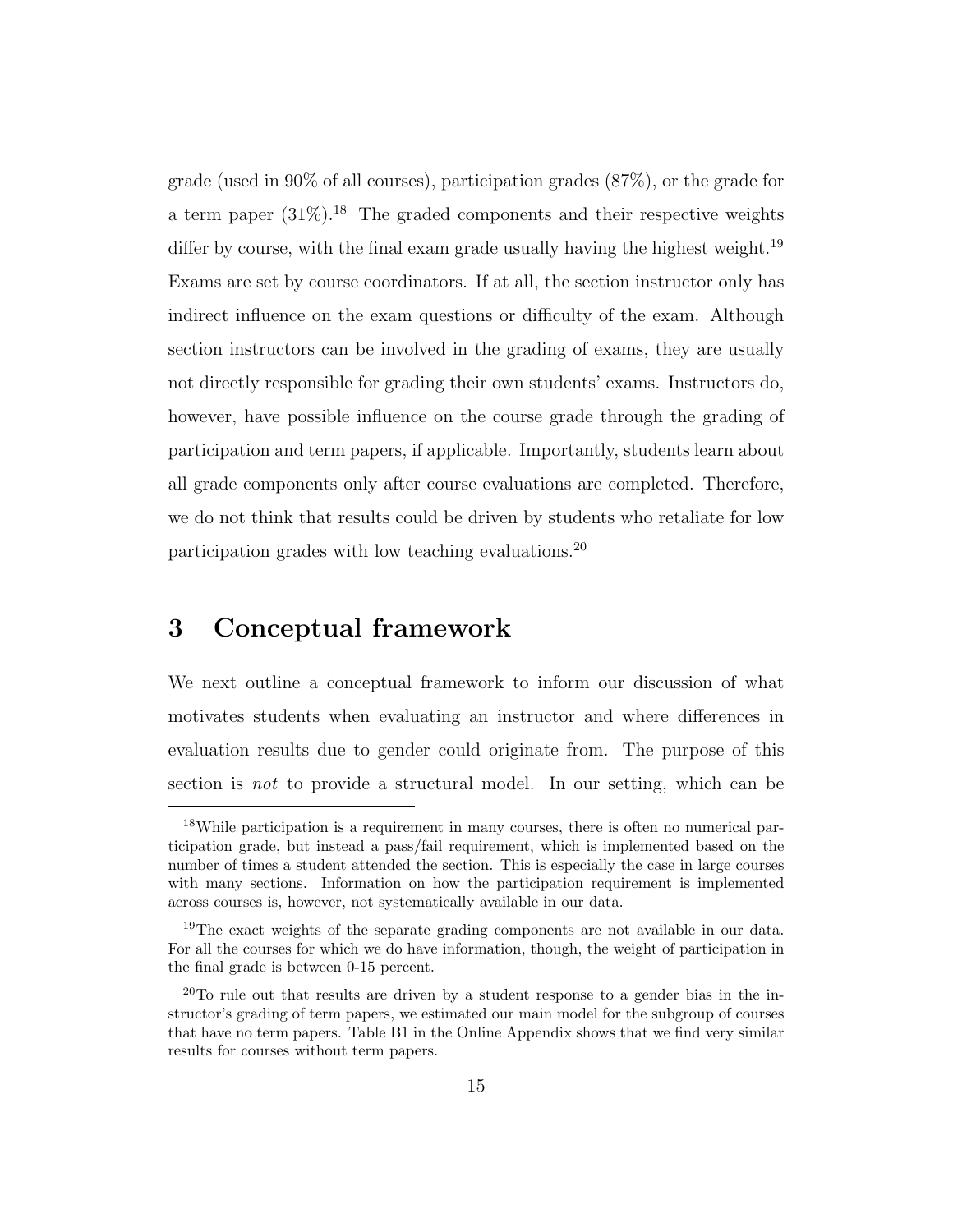describes with equation  $(1)$ , student i enrolls in a course, gets assigned to the section of instructor  $i$  and evaluates the instructor with a grade from 1 (worst) to 5 (best).

$$
u_{ij}(k) = \texttt{grade}_{ij}(k) - b_i * \texttt{effort}_{ij}(k) + c_i * \texttt{experimente}_{ij}(k) \qquad (1)
$$

We assume that student i obtains utility  $u_{ij}(k)$  in course k taught by instructors j, which depends on three factors: (i)  $\text{grade}_{ij}(k)$ : the grade that student *i* expects to obtains in course k when taught by j; (ii)  $\text{effort}_{ij}(k)$ : the amount of effort student i has to put into studying in course k with instructor j and (iii) experience<sub>ij</sub> $(k)$ : a collection of "soft factors" which could include "how much fun" the student had in the course, how "interesting the material was,"– or how much the student liked the instructor. Students then evaluate courses and give a higher evaluation to courses they derived higher utility from.<sup>21</sup> In particular, we assume that student i's evaluation of course k taught by instructor j is given by  $y_{ij}(k) = f(u_{ij}(k))$ , where  $f : \mathbb{R} \to \{1, ..., 5\}$  is a strictly increasing function of  $u_{ij}(k)$ .

We are interested in how the gender of instructor  $j$  affects student  $i$ 's evaluation, i.e., whether a given student  $i$  evaluates male or female instructors differently. In our framework differences in the average student evaluations for female and male instructors could thus be due to either different grades (learning outcomes), different effort levels or due to different "experiences." Note that it is also possible that female and male students evaluate a given in-

 $21$ There are two important factors to note. First, students in our institutional setting do not know their grade at the moment of evaluating the course. However, they do presumably know their learning success, i.e., whether they have understood the material and whether they feel well prepared for the exam. Second, typical courses have one coordinator, who typically determines the grade and the course material, but they are taught by different instructors  $j$  across many sections of at most 15 students each (see Sections 2.1 and 2.5 for details).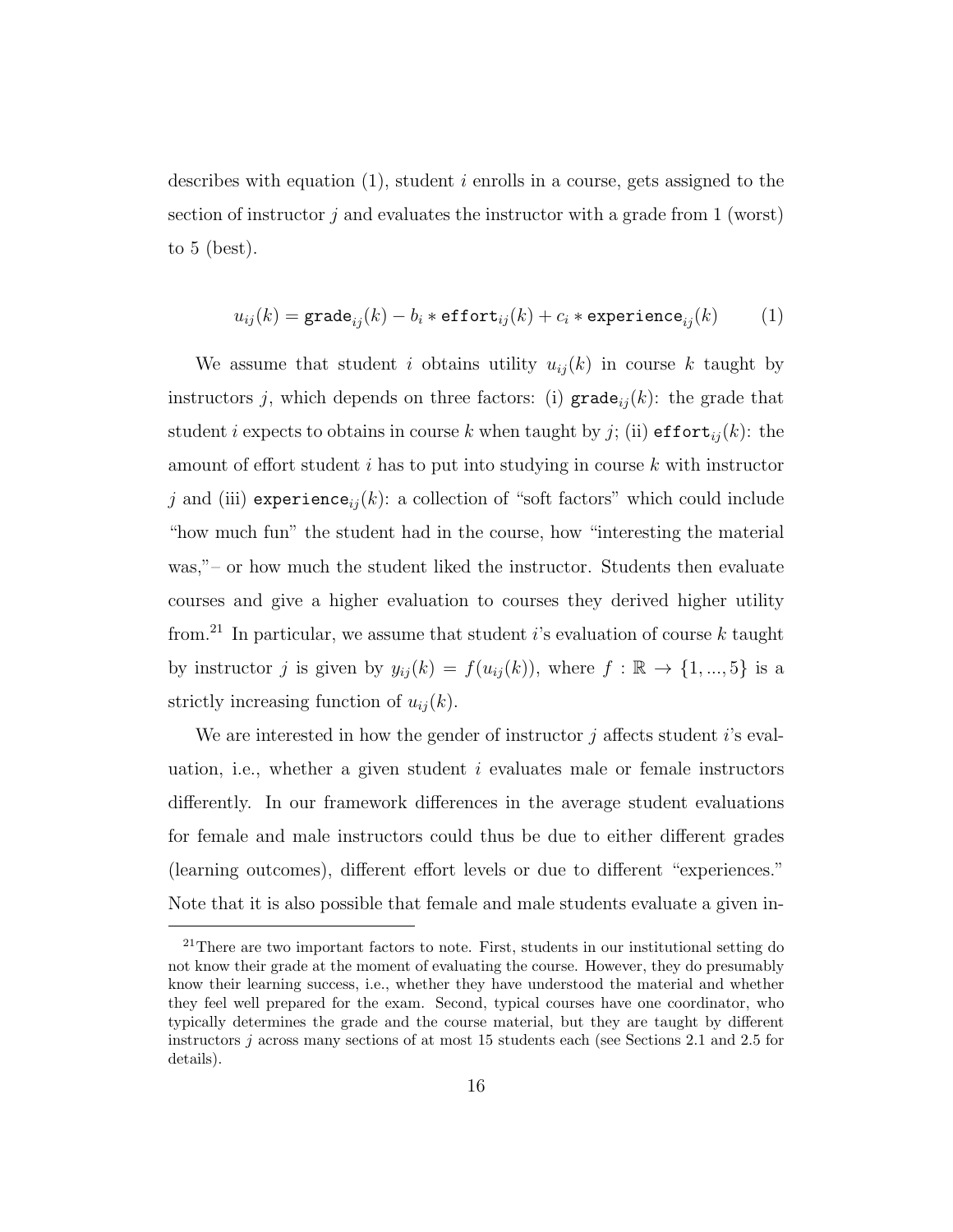structor differently. This could be, for example, because the mapping  $f$  differs between female and male students. While we are accounting for these types of effects in our analysis using gender dummies for *both* students and instructors, we are less interested in these effects. Typically we will hold student gender fixed and assess how instructor gender affects the evaluation,  $y_{ij}(k)$ <sup>22</sup> We will discuss possible explanations for gender differences in evaluations in Section 5, where we also try to open the black box of "experience."

We estimating the following model shown in Equation (2)

$$
y_i = \alpha_i + \beta_1 \cdot g_T + \beta_2 \cdot g_S + \beta_3 \cdot g_T \cdot g_S + \varepsilon_i,\tag{2}
$$

We denote using  $g_T$  and  $g_S$  the dummy variables indicating whether instructors (T) and student (S) are female  $(g = 1)$  or not  $(g = 0)$ .

The outcomes of interest we consider for  $y_i$  are different subjective and objective performance measures. The coefficient  $\beta_1$  can be interpreted as the differential impact of female and male instructors on student experiences, grades and effort, respectively. Analogously,  $\beta_2$  measures the difference between female and male students in  $f_i$ , i.e., in the mapping from utility to evaluation, plus the difference between female and male students in experience, grades and effort. The factor  $\beta_3$  comprises the differential effects of the interaction between student and instructor gender. Since we do have measures of grades and effort, we can identify the effect of gender on the soft category experience.

If two instructors perform equally well, gender differences in the experience domain can, on the one hand, be due to outright discrimination, i.e., where a student purposefully rates one instructor worse because of prejudice or dislike

 $^{22}$ One might be concerned whether some students confuse the section instructors with the course coordinator in the evaluations. If this should be the case, our point estimates of gender bias would be less precisely estimated due to measurement error.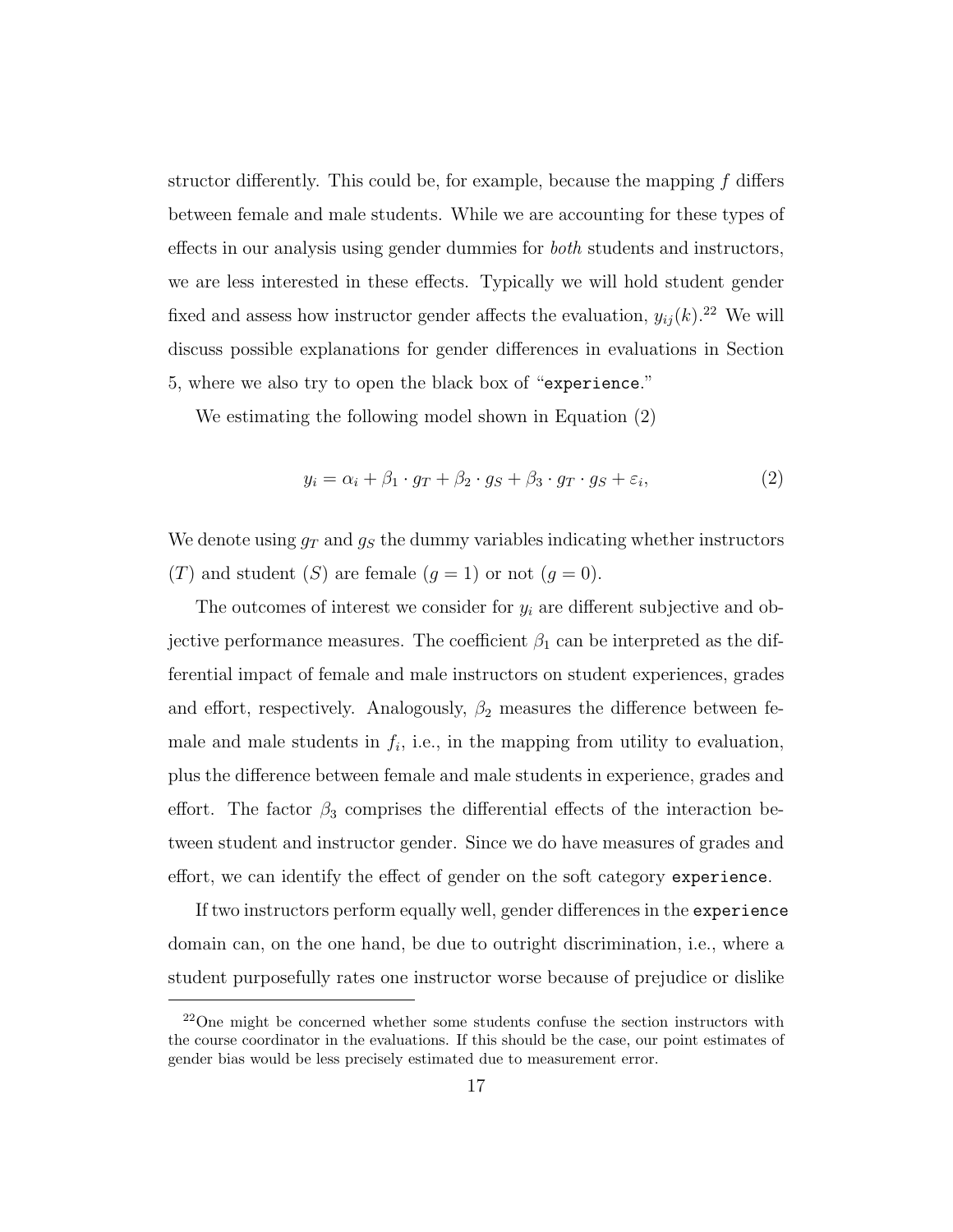of the instructor's gender. Or, on the other hand, they could also reflect gender differences in teaching style.<sup>23</sup> There is also a grey area between outright discrimination and differences in teaching style, where students may associate a certain teaching style (e.g., speaking loudly, displaying confidence) with better teaching because these styles are associated with the gender that is thought to be more competent. Nevertheless, it will be impossible for us to pin down the exact mechanism. We will hence refer to gender differences in evaluations which cannot be explained via grades or effort as "gender bias" without any implication that these biases are due to discrimination.

We are particularly interested in comparing how an instructor's gender affects evaluations when holding student gender fixed. Do female students evaluate female instructors differently than male instructors? And do male students evaluate female instructors differently than male instructors? In particular, we test the following hypotheses:

- $\mathbf{H0}\,$  : No gender differences  $\beta_1=\beta_2=\beta_3=0$
- H1 : Female students do not evaluate female and male instructors differently  $\beta_1 + \beta_3 = 0.$
- H2 : Male students do not evaluate female and male instructors differently  $\beta_1=0.$
- H3 : Differences in teaching evaluations between male and female instructors do not depend on student gender  $\beta_3 = 0$ .

<sup>&</sup>lt;sup>23</sup>A highly stereotypical example would be that male instructors start each session with a comment or joke about football, while female instructors do not. If all students who like football then find this instructor more relatable, they may give him better evaluations that could lead to gendered differences in evaluation results, despite not having any effect on learning outcomes. We thank the editor for this example.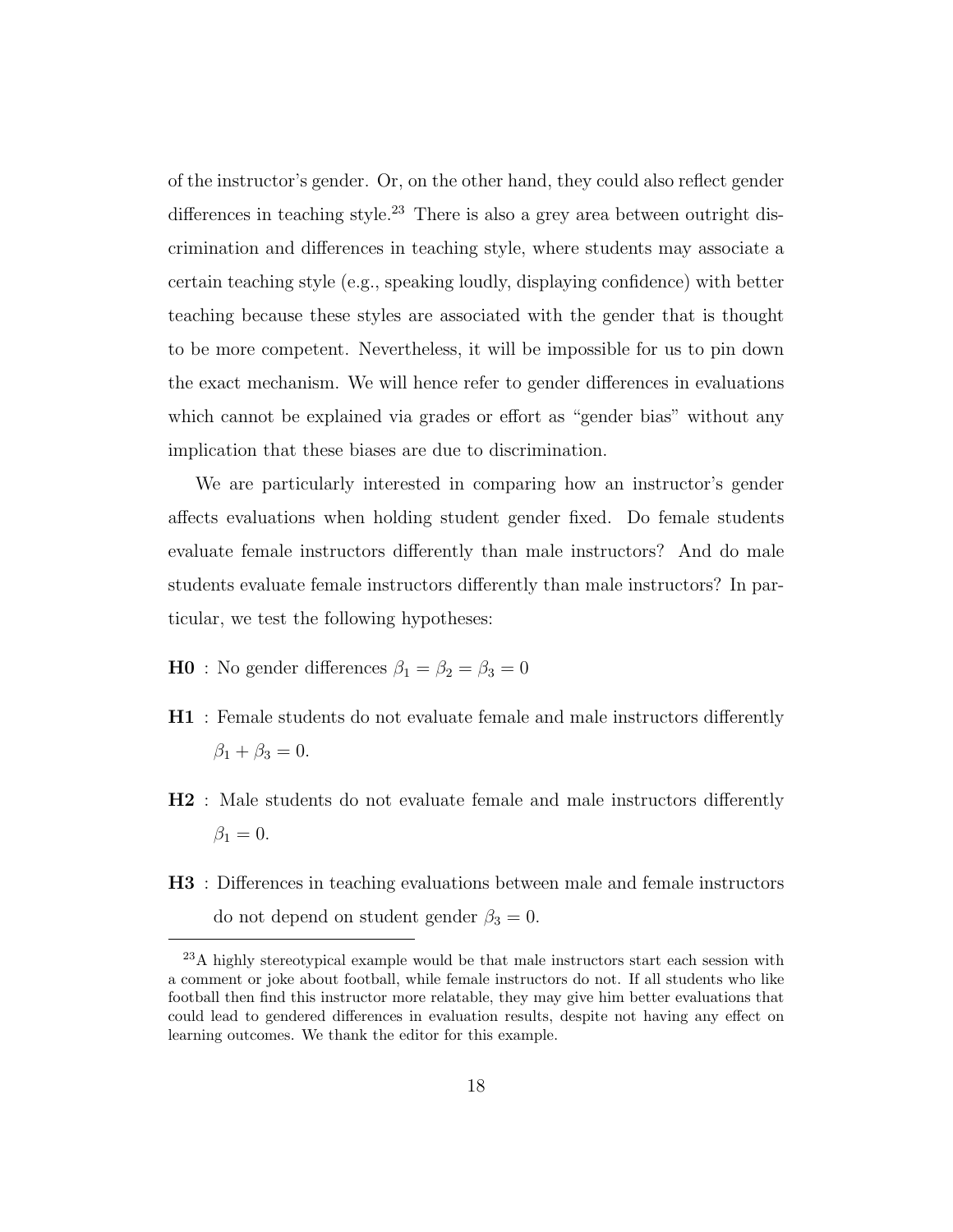The most basic hypothesis **H0** implies that there are no gender differences in evaluations, neither with respect to instructor nor student gender. Hypothesis H1 implies that female students make no difference in how they evaluate female or male instructors. H2 implies that male students do not evaluate female and male instructors differently. Hypothesis H3 states that neither female nor male students evaluate female or male instructors differently.

## 4 Main Results

To estimate the effect of the instructor gender on evaluations, we augment Equation (2) by a matrix,  $Z_{itk}$ , which includes additional controls for student characteristics (student's GPA, grade, study track, nationality, and age). The inclusion of course fixed-effects and parallel course fixed-effects ensures conditional randomization and allows us to interpret the estimates of instructor gender as causal effects (cf. Subsection 2.3). Standard errors are clustered at the section level. Table 5 contains the results of estimating Equation (2) for instructor-, group-, material- and course-related evaluation questions.

#### 4.1 Effects on instructor evaluations

We start our analysis by looking at how instructor gender affects student evaluations of instructor-related questions. The dependent variable in Column (1) is the average of all standardized instructor-related questions. Column (1) shows that male students evaluate female instructors 20.7% of a standard deviation worse than male instructors. This effect size is equal to a difference of 0.2 points on a five point Likert scale. Column (1) further shows that not only male, but also female students evaluate instructors lower when they are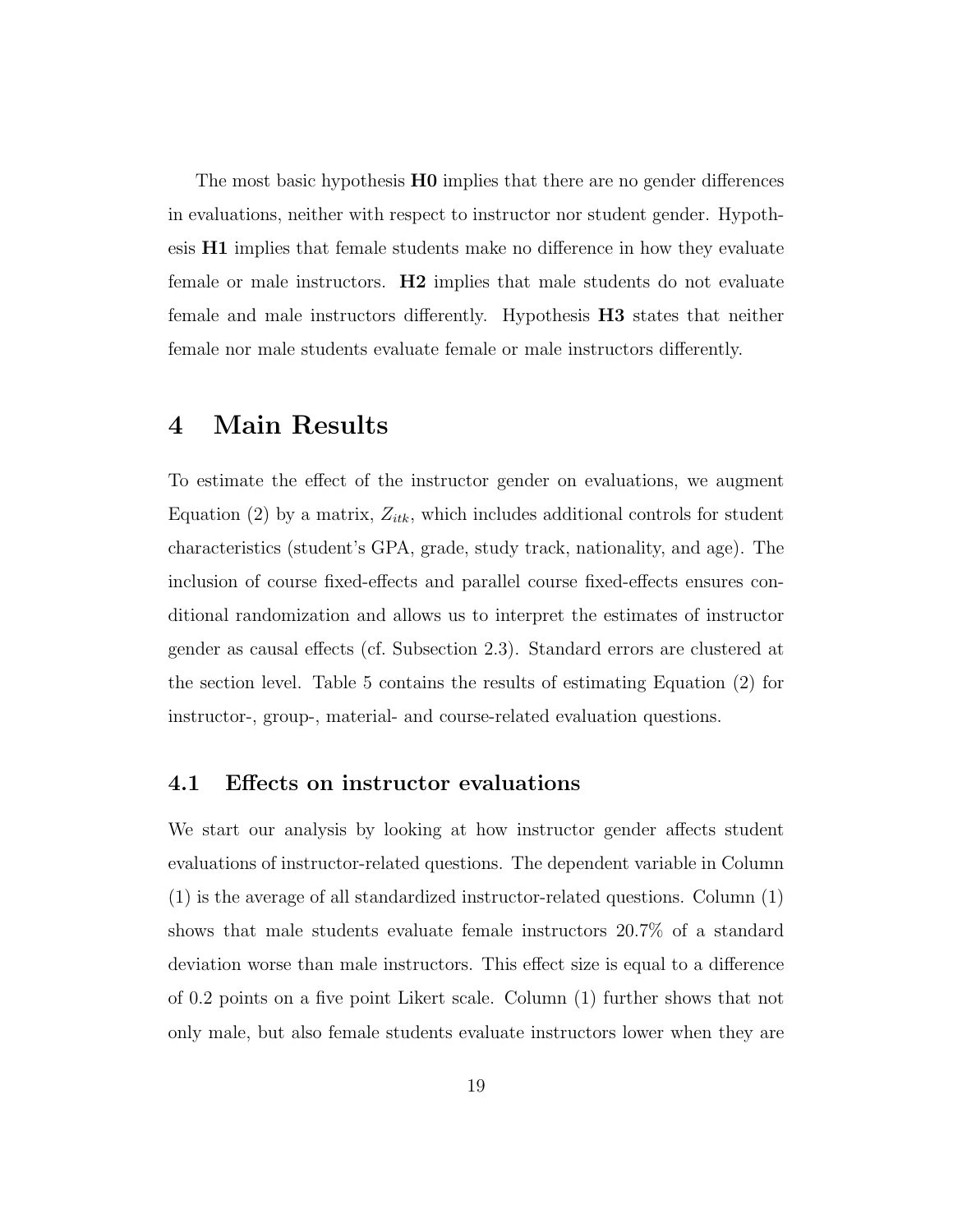female. The sum of the coefficients  $\beta_1$  and  $\beta_3$  is smaller in size, but remains statistically significant. Female students evaluate female instructors 7.6% of a standard deviation worse compared to male instructors. The estimates in Column (1) of Table 5 imply that all hypotheses **H0-H3** have to be rejected. Evaluations differ for all instructor-student gender combinations.

To understand the magnitude of these effects and assess their implications, we conduct a number of exercises. First, we can hypothetically compare a male and a female instructor who are both evaluated by a group which consists of 50% male students. In this setting the male instructor would receive a 14.2% of a standard deviation higher evaluation than his female colleague. In contrast to this, the gender difference in instructor evaluations would only be half the size and equal to 7.6% of a standard deviation if all students were female. Finally, if all students were male, the gender gap in evaluations would increases to 20.7% of a standard deviation.

Another illustration of the effect size is to calculate the evaluation rank of all instructors within the same course and to compare it to their hypothetical rank in the absence of gender bias.<sup>24</sup> In the resulting ranking, the worst instructor receives a 0 and the best instructor receives a 1. Female instructors receive, on average, a 0.37 lower ranking than their male colleagues. When correcting the ranking for gender bias, the gender gap almost closes, and the difference decreases to 0.05 rank-points.

This exercise suggests that the lower ratings for female instructors translate into substantial differences in rankings based on gender, which could manifest in other outcomes which are (partially) influenced by these rankings. One

<sup>24</sup>We calculate this ranking based on predicted evaluations using our model shown in Column (1) in Table 5 once with and once without taking the instructor's gender into account.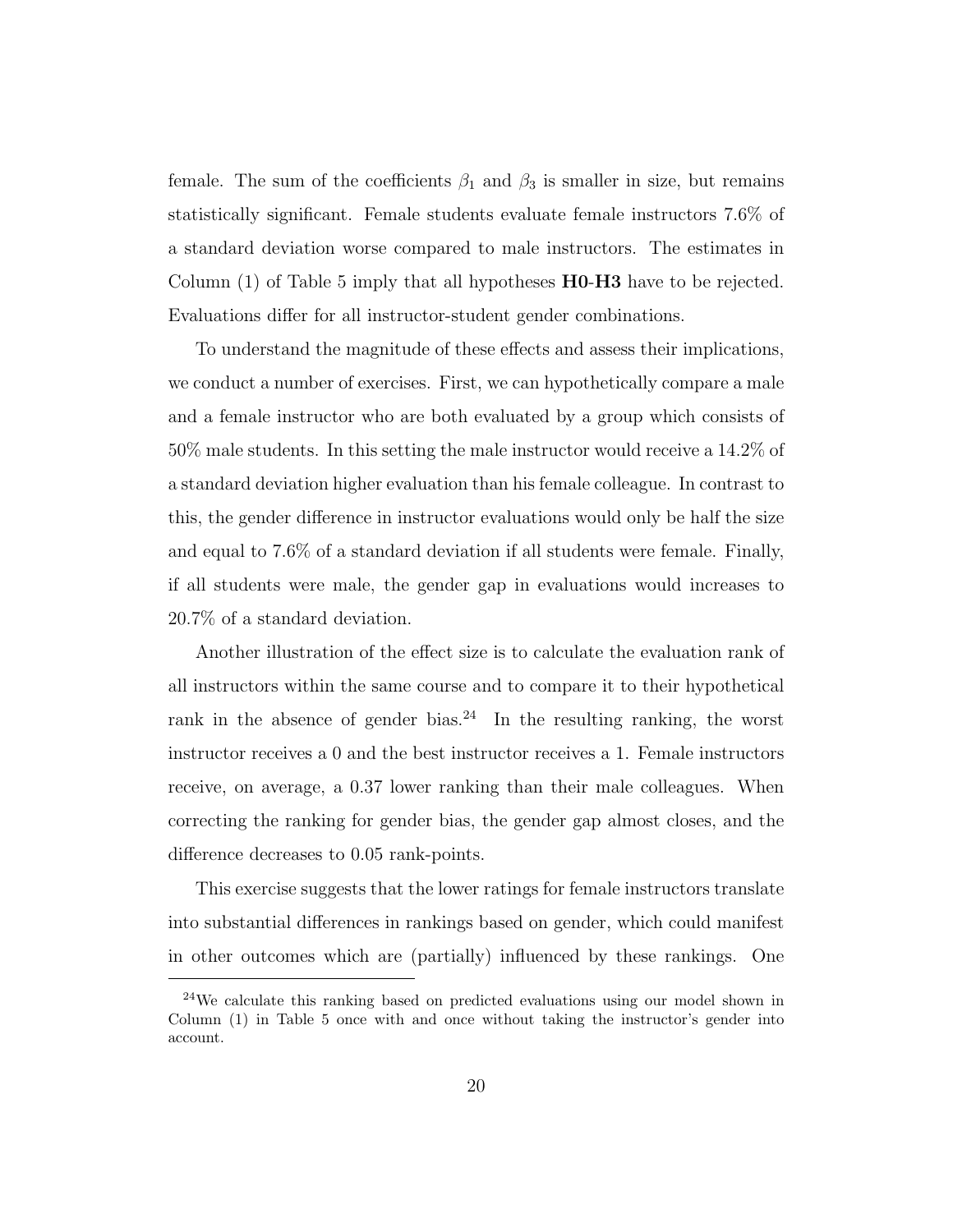example would be teaching awards, which are awarded annually at the SBE in three categories (student instructors, undergraduate teaching, and graduate teaching). The share of female teaching instructors in the three categories is 40%, 38%, and 32%, respectively, and the share of female instructors among nominees is 15\%, 26\%, and 27\%. Although there might be other reasons which cause this under-representation of women among nominees, this evidence is in line with our findings showing that female instructors receive substantially lower teaching evaluations compared to their male colleagues.<sup>25</sup>

#### 4.2 Robustness and Selective Response

The results documented in the previous section also hold when running the regressions separately for male and female students (Table B2 in the Online Appendix). Results also remain qualitatively the same when we estimate separate regressions for each of the evaluation questions of the teaching evaluation survey (Table B3). We also find similar results when we estimate separate models for high and low dispersion of responses within the evaluation questionnaire, which suggests that results are not driven by "careless" students who "always tick the same box" when filling in the survey (Table  $B4$ )<sup>26</sup>. When we drop sections where the course coordinator is the section instructor, which is the case for about 15% of our sample, we again find very similar results (B5). Each of these robustness checks confirms the main finding that there is

<sup>&</sup>lt;sup>25</sup>Gender bias in teaching evaluations also implies that women are over-represented among the lowest two ratings on the Likert scale, which can push them below thresholds for tenure and promotion. When estimating the probability of instructors being rated in this category, we find that women rated by male students are 40 percent (2.5 percentage points) more likely to be in this category than men and 15 percent (9 percentage points) less likely to be in the top two categories of the five-point Likert scale.

<sup>&</sup>lt;sup>26</sup>The bias displayed by male students is very similar across these two groups, and the bias by female students is higher when the within-survey response dispersion is low.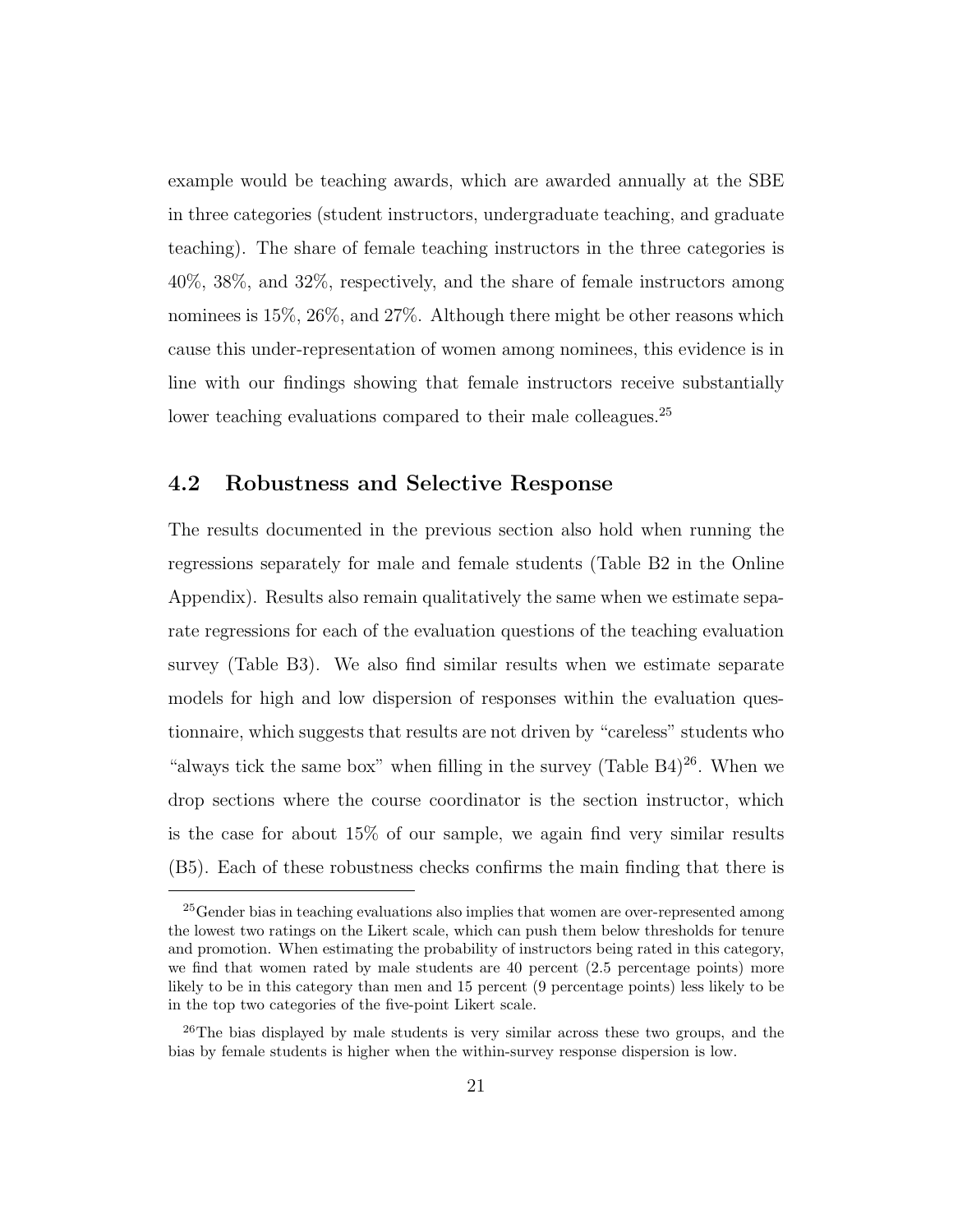a gender bias in teaching evaluations against female instructors, as shown in Column (1) of Table 5.

To understand whether the results are due to selective participation in the evaluation, we test whether survey response is selective with respect to observable characteristics. Table B6 shows that, although many of the observable student characteristics are predictive of survey response, instructor gender is not significantly correlated with the response behavior of male students  $(\beta_1)$ , which are driving our main results. This effect is independent of the different sets of included controls in Columns (2)-(5) of Table B6. The female student response rate slightly increases when they have a female instructor  $(\beta_1 + \beta_3)$ . However, when controlling for students' grades and GPA, this effect is not significantly different from zero. Importantly, even if this effect would be statistically significant, it would not explain our main result: that male students rate female instructors lower than male instructors.

As a second test to investigate whether results are driven by selective participation, we estimate a Heckman selection model. Table B7 in the Online Appendix shows two versions of the Heckman selection model. The model shown in Columns (1) and (2) does not contain an excluded variable and identifies effects off the functional form. The model in Columns (3) and (4) uses students' past response probability as an excluded variable, which should capture students latent motivation to participate in evaluations. The estimates in both models are very close to the estimates shown in Column (1) of Table 5.<sup>27</sup> The results show that a student's decision to participate in the evaluation does not depend on the instructor's gender. Taken together, selective survey

 $27$ To compare the results, Column (5) of Table B7 replicates Column (1) of Table 5.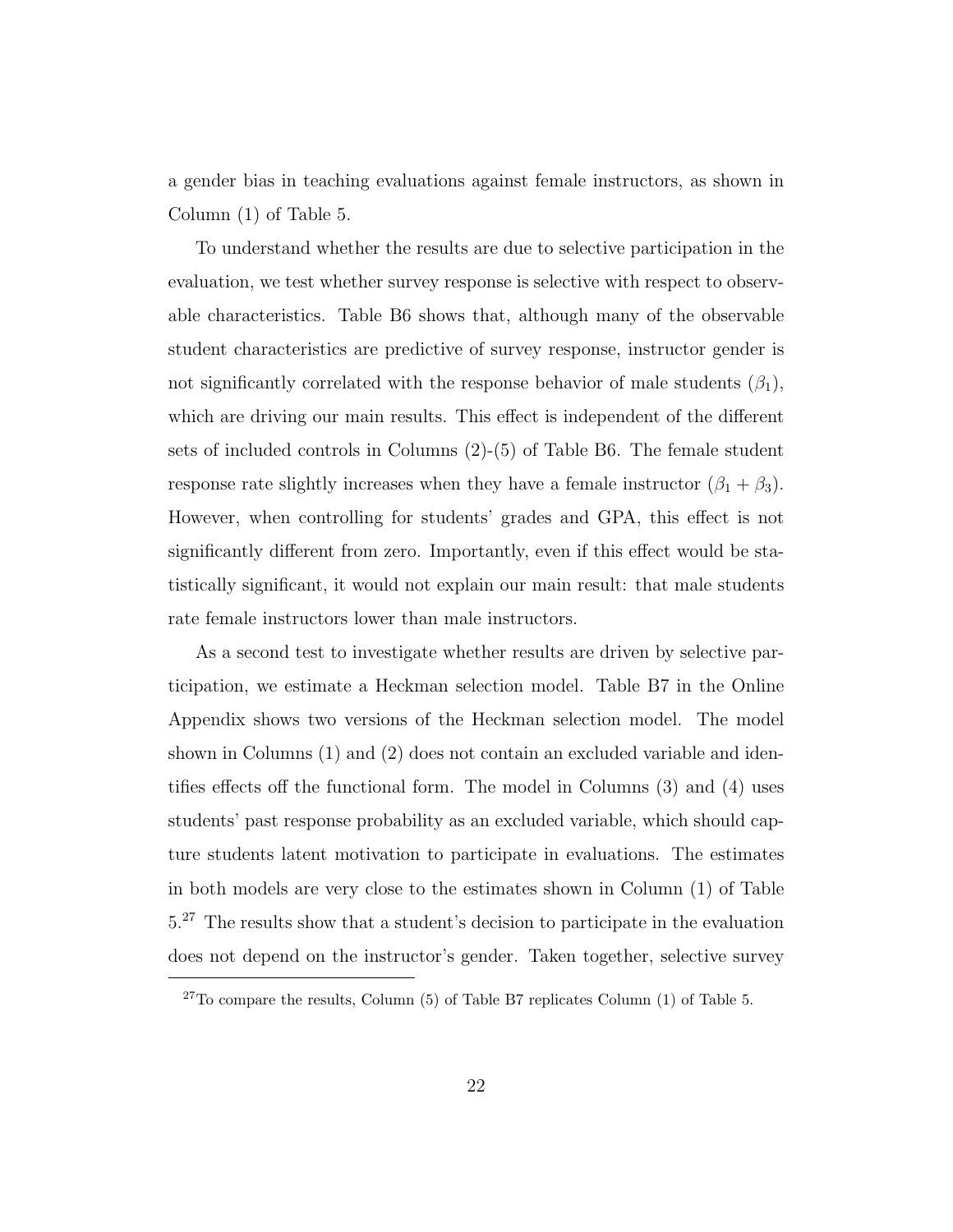response does not seem to be the driving mechanism behind gender bias in teaching evaluations.

### 4.3 Effects on Other Evaluation Outcomes

After documenting gender differences for instructor-related evaluation questions, we next test whether there are also differences in other course aspects that the students evaluate. In particular, we look at evaluation outcomes which are related to the functioning of the group (Column (2) of Table 5), the course material (Column (3)) and the course in general (Column (4)). Although most of the items are clearly not related to the instructor, male students still evaluate group-related items by 5.8%, material-related items by 5.7% and course-related items by 7.8% of a standard deviation worse when they have a female instructor. On the 5 point Likert scale, these estimates translate into a 0.07-0.1 lower evaluations score if the instructor is female. This result is particularly striking as course materials are identical across all sections of a given course and are clearly not related to the instructor's gender.

While this may seem "proof" of discrimination at first sight, there are also other potential explanations. On the one hand, even if the learning materials are the same in a given course, it might still be possible that female and male instructors teach the identical material in a systematically different way, which makes the same material "seem worse." One the other hand, since materialrelated question are asked after the questions about the instructor in the online evaluation survey, it could also be possible that students "anchor" their responses to material-related questions on their previous answers regarding the instructor.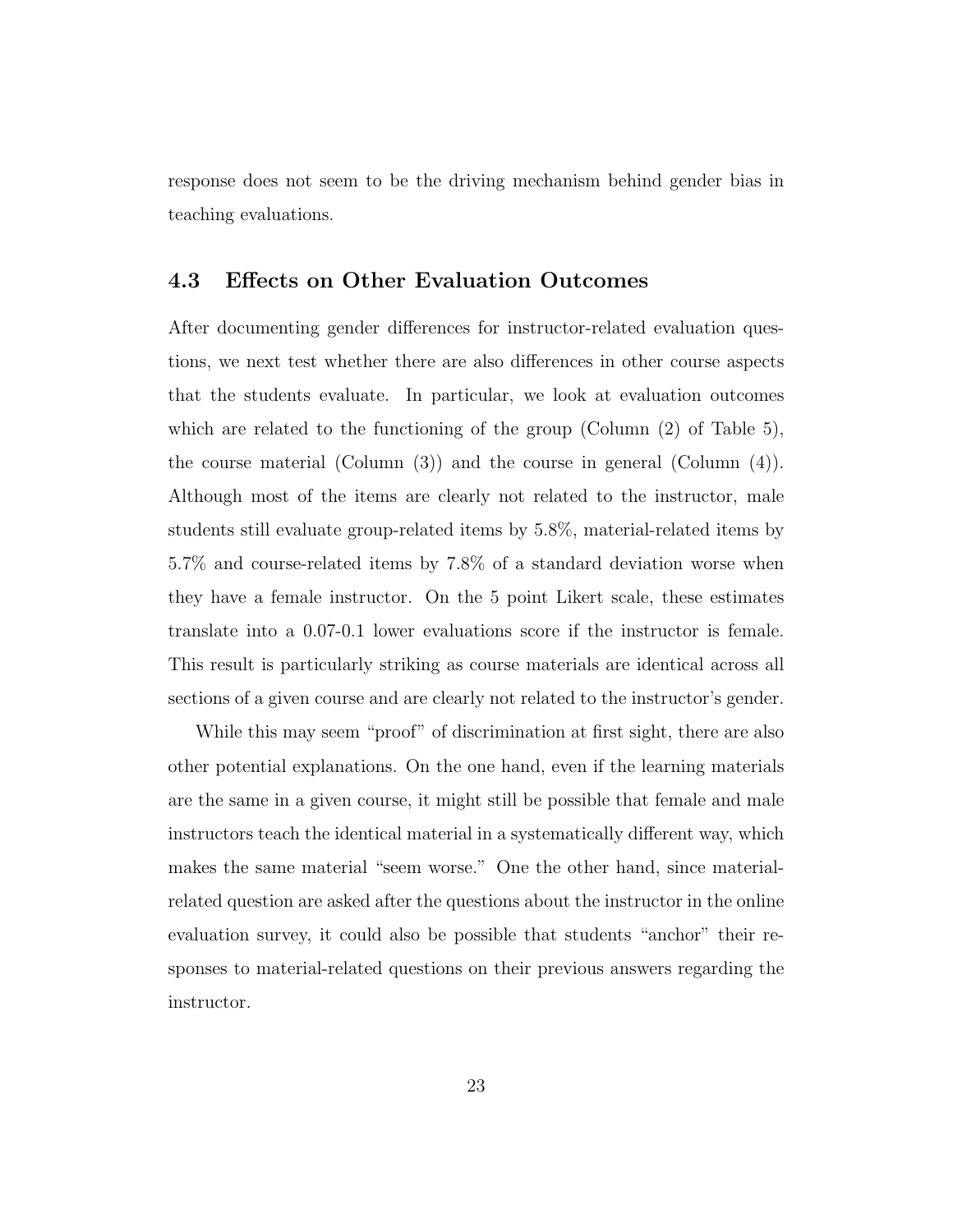## 4.4 Effects on Students' Course Grades and Study Efforts

To understand whether these gendered differences in evaluation scores that we document are indeed "biased" or due to women being worse teachers, we next consider some objective measurements of instructor performance. We test for performance differences by estimating Equation (2) with course grades and students self-reported working hours as outcome variables.

We first analyze the variable grade, which is the grade obtained by the student in the course. As mentioned before, students do not know their grade at the time they submit their evaluation. Hence, we view the grade as an indicator of learning outcomes in this course. To rationalize the lower evaluations of women, the effect of 'female instructor' on grades should be negative. Column (1) of Table 6 shows that this is not the case. Being randomly assigned to a female instructor only has a very small positive and insignificant effect on student grades, which does not rationalize the lower evaluations of female instructors. This implies that regardless of the reasons why students give lower evaluations to women, female instructors do not cause inferior learning outcomes.

Importantly, student course grades by instructors are not immediately available to the SBE management that closely monitors student evaluations. This implies that when management looks at these evaluations they will conclude that female instructors are doing worse on all aspects of teaching—most likely without knowing that the objective learning outcomes of students are not different.

While the grade obtained in the current course may serve as good proxy for the direct instructor impact on student learning, one might be concerned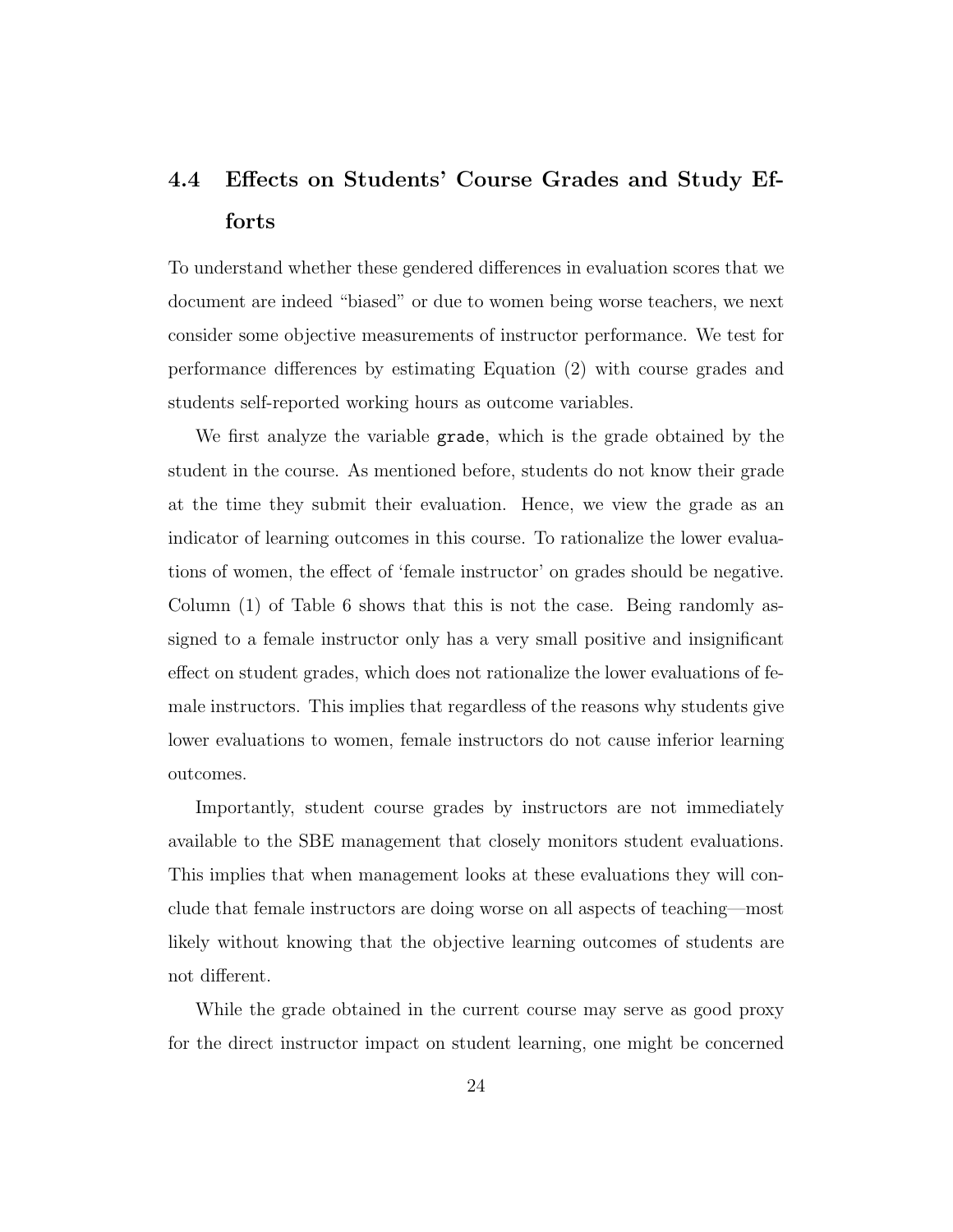that assignment to female instructors has other, long-term effects that are not picked up by the grade in the current course. To test this hypothesis, Column (2) in Table 6 shows the results of regressing a student's grades on the share of female instructors in the previous term. Column (2) provides evidence that the share of female instructors in the previous term does not significantly affect current grades. This result holds for both male and female students. To test even longer-term effects, Columns (3) to (5) of Table 6 test whether the share of female instructors in the first year of study significantly affects grades in subsequent years of the bachelor studies (Column (3)) and whether it affects the GPA at the end of the first year (Column (4)) or at the end of a student's studies (Column (5)). For all these outcomes, we reject that instructor gender significantly affects performance measures.<sup>28</sup>

We next test whether instructor gender affects student effort. Column (6) of Table 6 shows that female students tend to study about one hour more per week than male students. Importantly, instructor gender has no impact on the number of study hours students report. Both  $\beta_1$  (bias of male students) and  $\beta_1 + \beta_3$  (bias of female students) show that having a female instructor has only a very small and statistically insignificant effect on the number of study hours spent on the course. This implies that students do *not* compensate for the "impact" of instructor gender by adjusting their study hours.

Taken together, our results suggest that differences in teaching evaluations do not stem from objective differences in instructor performance. Within our framework in Section 3, instructor gender appears to have no impact on the

 $28$ The number of observations in Column (3) of Table 6 is lower than in the main sample since the regression is based on the subgroup of student grades in the second and third bachelor year. In Columns (4) and (5), outcomes are defined at the student level instead of the student-course level, and thus the number of observation is lower. Final GPA is only observable for a subsample of bachelor students who we observe over their entire bachelor studies in our data.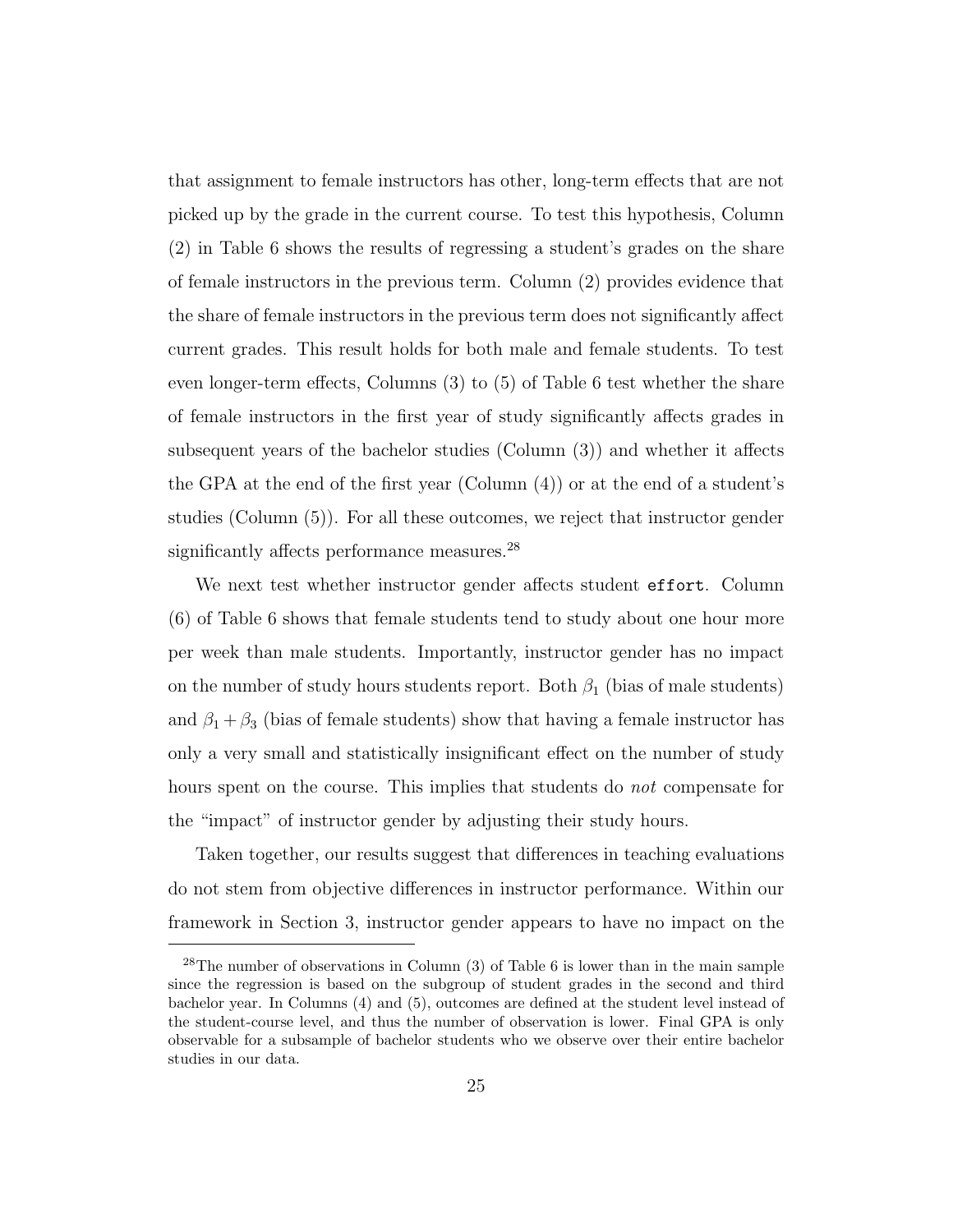variables effort and grade. Male students do not receive lower course grades when taught by female instructors, and they also do not seem to compensate by working more hours. Following our conceptual framework, because the negative evaluation results must be coming from the loose category experience, we conclude that the results stem from a gender bias. In the following section, we will try to dig deeper into the mechanisms underlying these effects.

## 5 Mechanisms

#### 5.1 Which Instructors are Subject to Gender Bias?

Given the finding that female instructors receive worse teaching evaluations than male instructors from both male and female students−, which cannot be rationalized by differences in grades or student effort−, it is important to understand which underlying mechanisms drive this effect. We start this analysis by investigating which subgroups of the population drive the effects.

We first assess which instructors are most affected by the bias.<sup>29</sup> In Table 7, we group instructors in our sample into student instructors (Column (1)), PhD students (Column (2)), lecturers (Column (3)), and professors at any level (Column (4)). The overall results show that the bias of male students is strongest for instructors who are PhD students. Female student instructors receive 24% of a standard deviation worse ratings than their male colleagues if they are rated by male students. Remarkably, female students rate junior instructors very low as well. Junior female instructors receive evaluations which are  $13.6 - 27.4\%$  of a standard deviation lower if they are rated by

<sup>29</sup>Table B8 in the Online Appendix shows which instructor characteristics are correlated with teacher gender. Female instructors are, on average, younger and less likely to be full-time employed.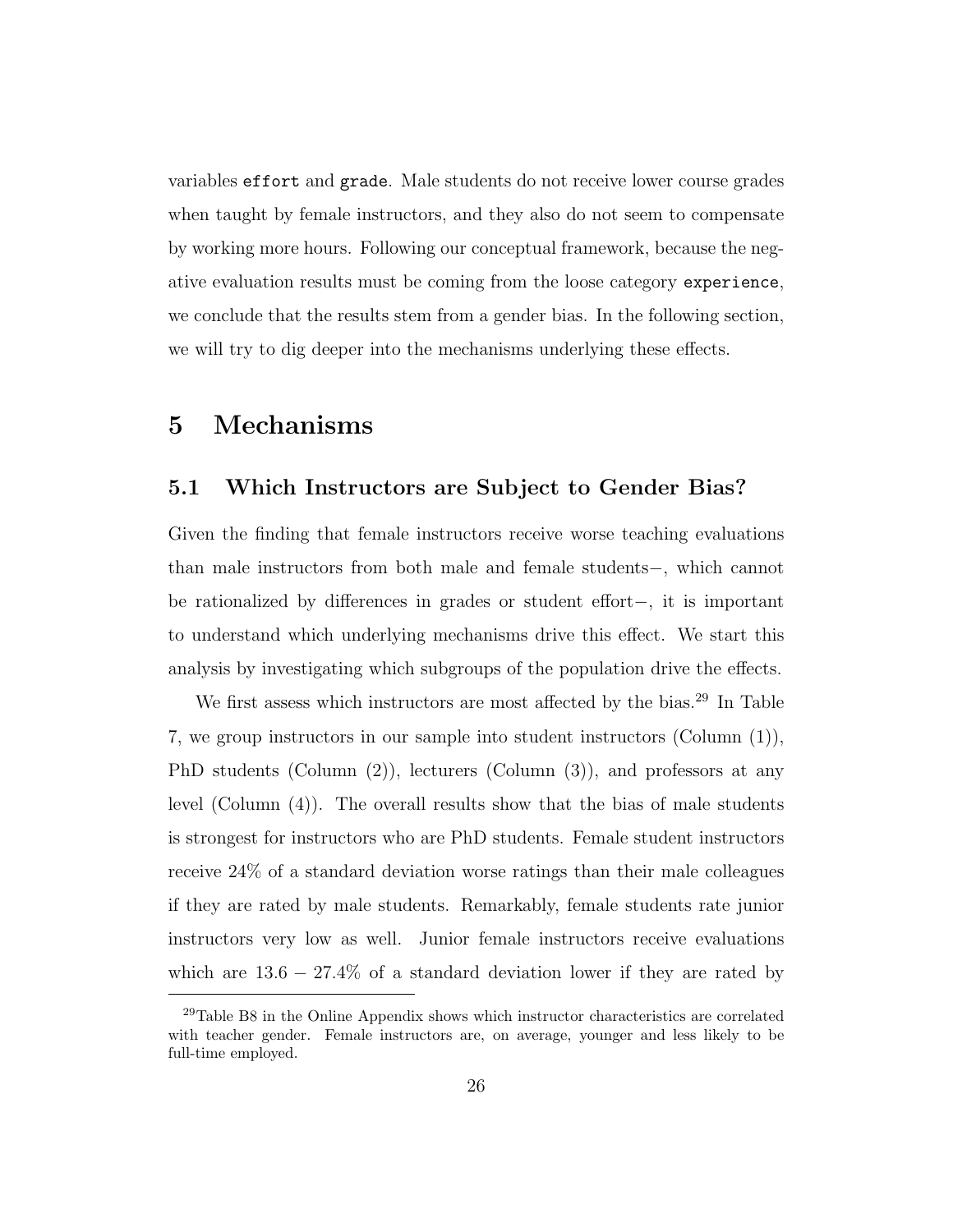female students. These effects are much stronger than for the full estimation sample.

The result that predominantly junior women are subject to the bias implies that two otherwise comparable female and male job candidates would go on the market with a significantly different teaching portfolio. We believe that on the margin, for two otherwise equally qualified candidates this might make a difference in particular at more teaching oriented institutions. Lecturers and professors suffer less from these biases: Male students do not evaluate male and female instructors differently at these job levels. Female students, however, rate female professors 25.8% of a standard deviation higher than male professors. One interpretation of this finding is that seniority conveys a sense of authority to women that junior instructors lack. Even though students in the Netherlands are usually rather young, the age difference between graduate instructors and the students in the course is relatively small.

An alternative explanation for the finding that only junior instructors receive lower evaluations is that the effect is driven by selection out of the academic pipeline, which may be partly caused by the bias at the junior level. In this scenario, only the best female instructors "survive" the competition and reach the professor level. Thus, the only reason they receive similar ratings compared to their male counterparts is that they are actually much better teachers. Two pieces of evidence speak against the latter explanation. Table 8 shows differences in student effort (study hours) and student grades according to the gender and seniority of the instructor.<sup>30</sup> Neither of these two regres-

<sup>&</sup>lt;sup>30</sup>We provide further evidence on the effects on students' effort and grades by instructor and student seniority in Tables B9 and B10 in the Online Appendix. The tables show that instructor gender affects outcomes only for specific combinations of students and instructor seniority in grades and students' effort.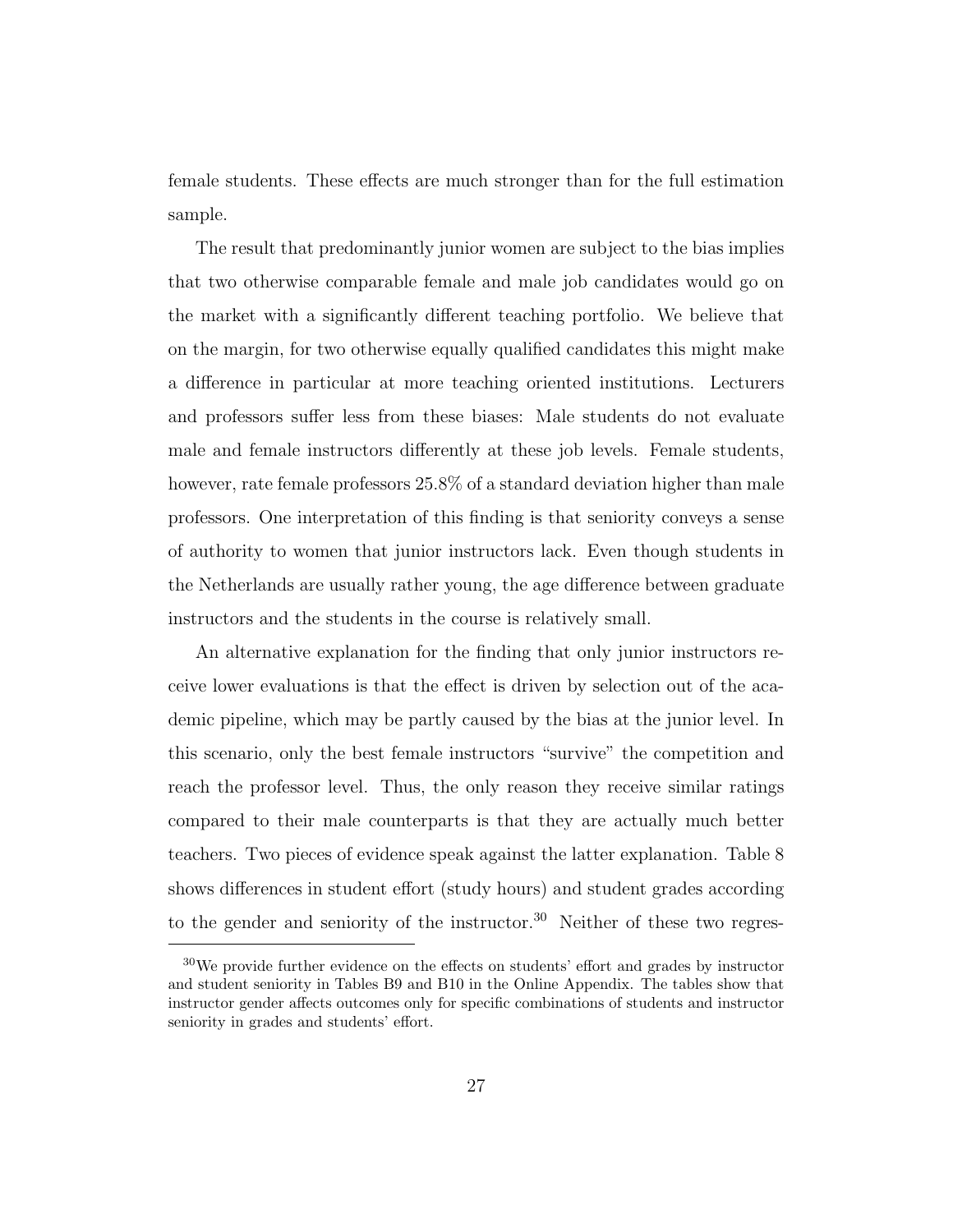sions support the idea that senior female instructors affect student outcomes positively.

A different way of looking at instructor subgroups is to split the sample based on instructor quality. One commonly used measure of teacher effectiveness in the education literature is "teacher value added." We calculate teacher added value based on a regression of students' grades on their grade point average, course and teacher fixed effects. The value of each teacher fixed effect thus represents how much a specific instructor is able to add to the grade of a student given the GPA of all previously obtained grades. Using the distribution of the teacher fixed effects, we calculate the quartiles of teacher value added and run regressions for each of these subgroups. Table 9 shows that the gender bias of male students is present in all three bottom quartiles. The fact that the effect size is of similar magnitude in all three categories could also be interpreted as an indication that teaching evaluations are only weakly linked to the actual value added of female instructors.<sup>31</sup>

## 5.2 Gender Stereotypes and Stereotype Threat

One reason why students might have a worse experience in sections taught by women is that they question the competence of female instructors. Alternatively, it could be that female instructors lack confidence or appear more shy or nervous because of perceived negative stereotypes against them. This

<sup>&</sup>lt;sup>31</sup>The evidence in the literature on how student evaluations are related to teacher value added is somewhat mixed. Rockoff and Speroni (2011) find a positive relationship, as we do for male instructors. In Carrell and West (2010) and Braga et al. (2014), by contrast, teaching evaluations are not positively related to teacher value added. None of these papers explore gender interactions. Given that we have seen that there is little correlation between teaching evaluations and value added for female teachers, this might be one reason for why different results are observed in this literature. Table B11 in the Online Appendix shows that teacher gender and VA are not significantly correlated in our setting.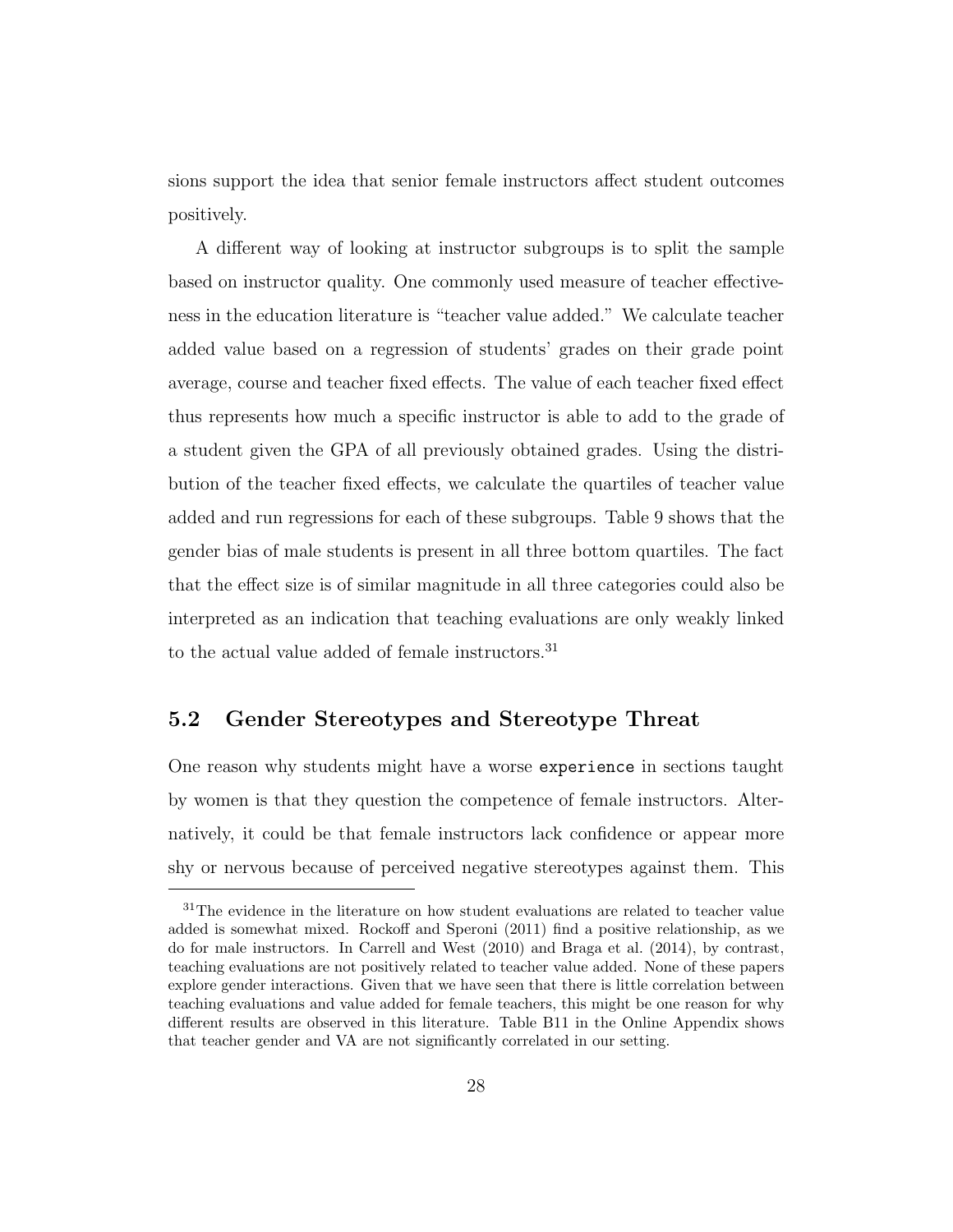in turn could affect students' perception of the course and hence how female instructors are rated. To evaluate these hypotheses, we first look at evaluation differences in courses with and without mathematical content. When female instructors teach courses with mathematical content, they risk being judged by the negative stereotype that women have weaker math ability. To test this we categorize a course as mathematical if math or statistics skills are described as a prerequisite for the course. The reason we think that math-related courses may capture stereotypes against female competence particularly well is that there is ample evidence demonstrating the existence of a belief that women are worse at math than men (see, e.g., Spencer et al. (1998) or Dar-Nimrod and Heine (2006)).

Table 10 shows that for courses with no mathematical content, the bias of both male and female students is slightly lower than the average. Male students rate female instructors around 17% of a standard deviation lower than their male counterparts in courses without mathematical content. For female students the difference is only 4% and not statistically significant. For courses with a strong math content, however, we find that the differences are larger. Male students rate female instructors around 32% of a standard deviation lower than they rate male instructors in these courses. For female students the effect is also large: female students rate female instructors in math-related courses around 28% of a standard deviation lower than they rate male instructors in these courses.

To be able to say something about whether this sizeable difference by course type comes from stereotypes of women's competence or is maybe due to the fact that women do teach these subjects worse than men, we look again at student grades and students' self-reported effort. Columns (3) and (4) of Table 10 show that there are no differences in how much effort students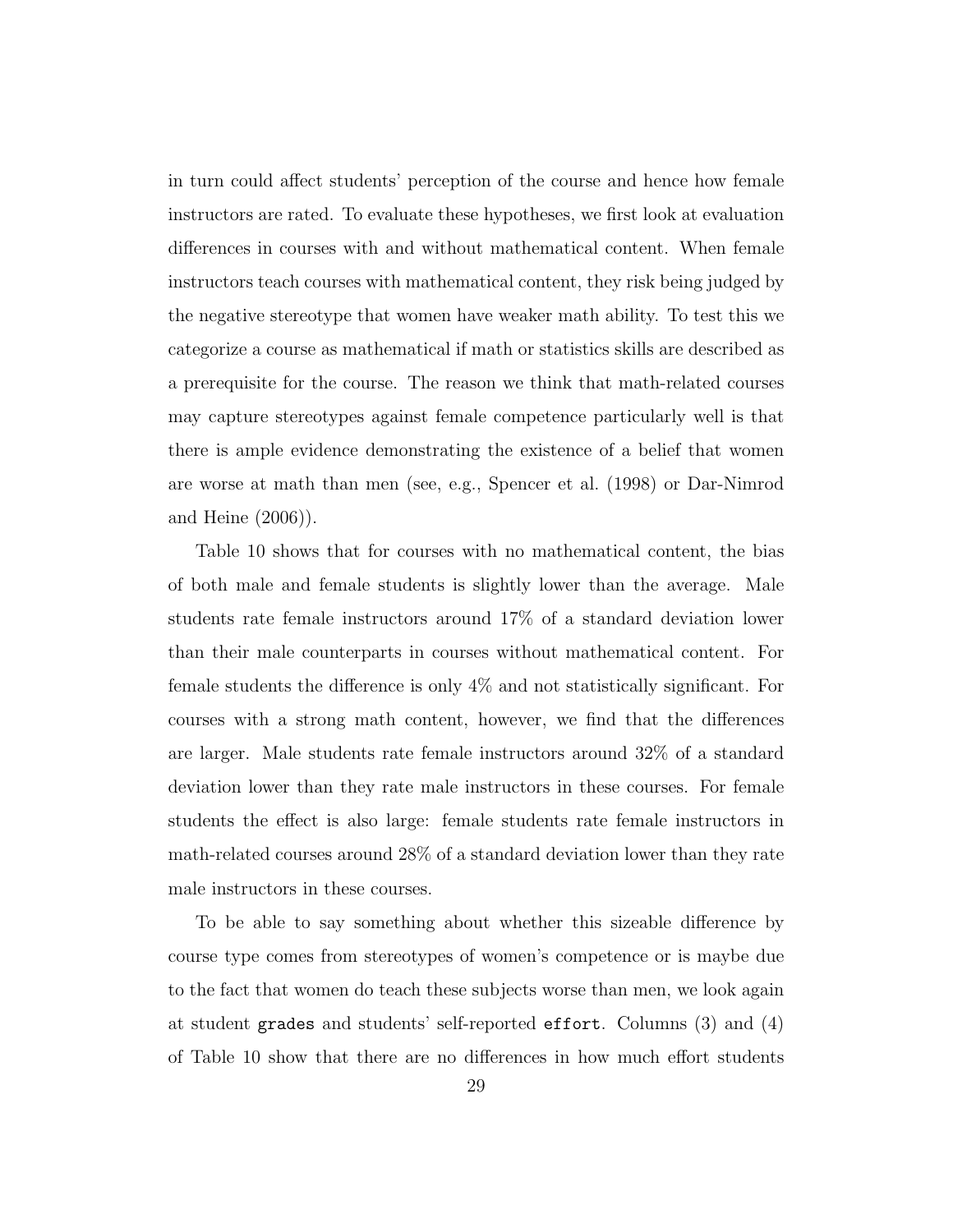spend on a course based on the instructor's gender. Columns (5) and (6) show the impact on grades. Female students receive 6% of a standard deviation higher grades in non-math courses if they were taught by a female instructor compared to when they were taught by a male instructor. Whereas this might be evidence for gender-biased teaching styles, it is not plausible that this is the main reason for the gender bias we found for both male and female students in courses with math content.

Finally, we ask whether the bias goes against female instructors in general or women in particularly gender-imbalanced fields. We therefore estimate the effect separately for courses with a majority of female and a majority of male instructors. Table 11 shows that effect size is fairly comparable and goes in the same direction for both groups. Despite our results for mathematical courses, this suggests that the bias we identify is a bias against female instructors per se rather than a bias against minority faculty teaching in gender-imbalanced areas.<sup>32</sup>

#### 5.3 Which students are most biased?

After documenting which instructors are most affected by the bias, we next ask which type of students display stronger gender bias. B12 shows how results differ by student seniority. The last column of the table shows that the bias for male students is smallest when they enter university in the first year of their bachelors and approximately twice as large for the consecutive years. For female students, we find that only students in master programs give lower evaluations when their instructor is female, but not otherwise. Strikingly, the

 $32C$ offman (2014) and Bohnet et al. (2015) show that gender bias can sometimes depend on context-dependent stereotypes. This does not seem to be the case in our data.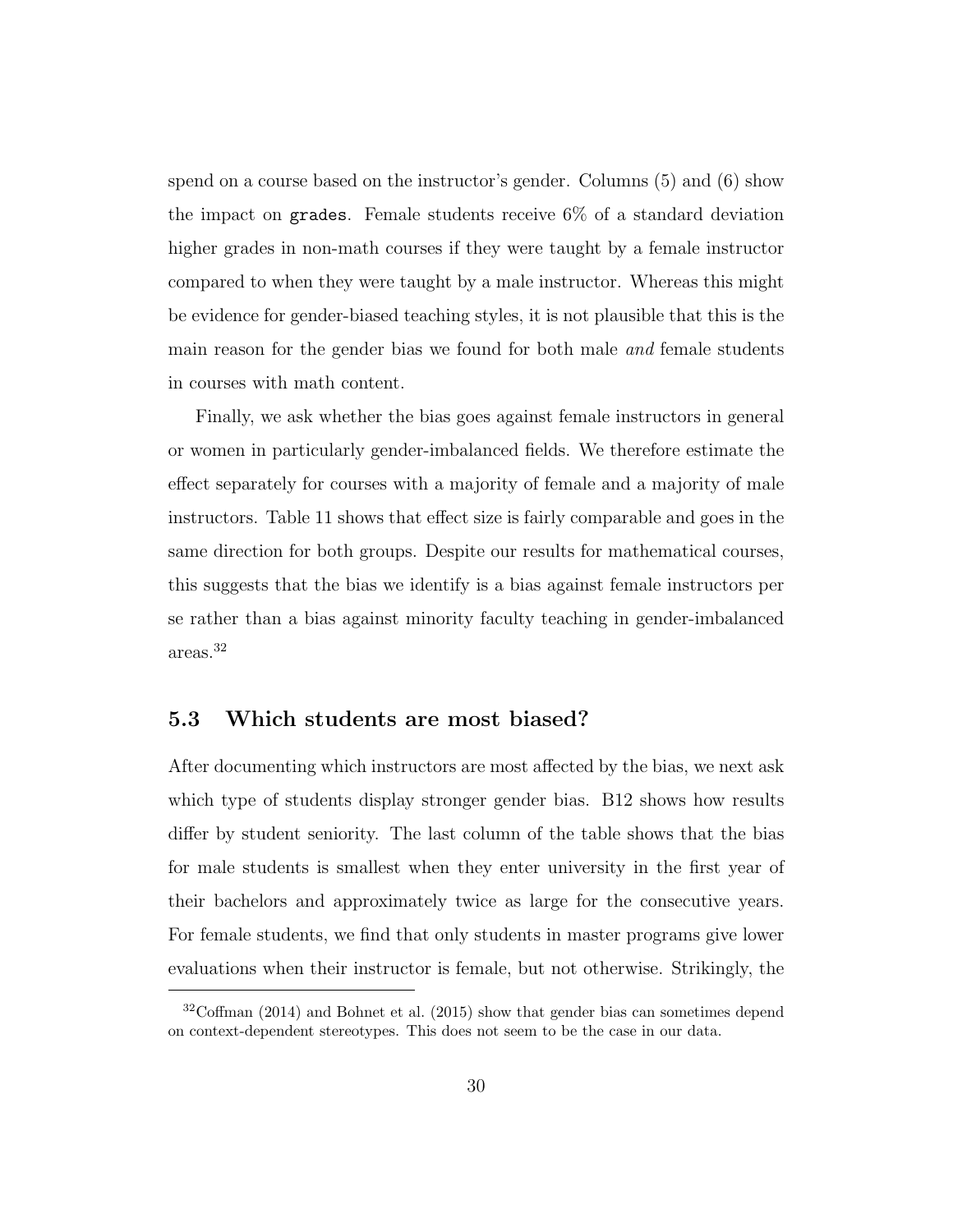gender bias of male students does not decrease as they spend more time in university. In our setting, exposure to more women over time does not seem to reduce bias as in Beaman et al. (2009).

As a final exercise, we analyze how the gender bias varies by the grade obtained in the course. Table B13 shows the estimates of how female instructors affects a student's evaluations across the distribution of student grades. Male students appear relatively "consistent". Although the bias becomes somewhat smaller with higher course grades, students across the whole distribution make significantly worse evaluations when their instructors are female  $(18\% - 21\%)$ of a standard deviation). For female students the bias is only present in the bottom quartile of the grade distribution (13% of a standard deviation).

## 6 Conclusion

In this paper, we investigate whether the gender of university instructors affects how they are evaluated by their students. Using data on teaching evaluations at a leading School of Business and Economics in Europe, where students are randomly allocated to section instructors, we find that female instructors receive systematically lower evaluations from both female and male students. This effect is stronger for male students, and junior female instructors in general, but in particular those in math related courses, consistently receive lower evaluation scores. We find no evidence that these differences are driven by gender differences in teaching skills. Our results show that the gender of the instructor does not affect current or future grades nor does it impact the effort of students, measured as self-reported study hours.

Our findings have several implications. First, teaching evaluations should be used with caution. Although frequently used for hiring and promotion de-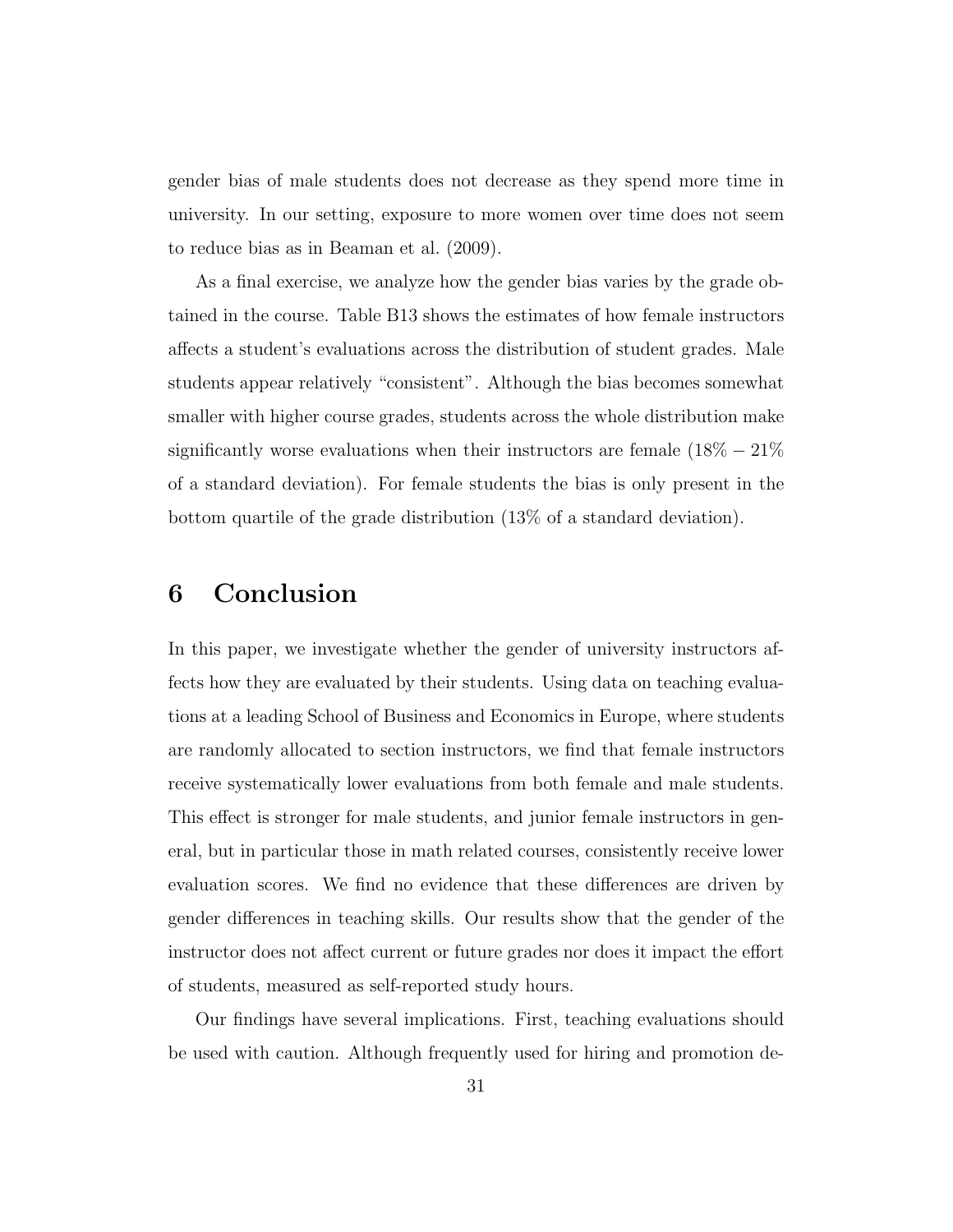cisions, teaching evaluations are usually not corrected for possible gender bias, the student gender composition nor the fact that not all students participate in evaluations. Furthermore, teaching evaluations are not only affected by gender, but are also affected by other instructor characteristics unrelated to teacher effectiveness, for example, by the subjective beauty of the teacher, as shown by Hamermesh and Parker (2005). Second, our findings have worrying implications for the progression of junior women in academic careers. Effect sizes are substantial enough to affect the chances of women to win teaching awards or negotiate pay raises. They are also likely to affect how women are perceived by colleagues, supervisors and school management. For academic jobs, where a record of teaching evaluations is required for job applications and promotions, the differences we document are likely to affect decisions at the margin. Such direct effects are presumably particularly important for adjunct instructors on teaching-only contracts. For academics with both research and teaching obligations, indirect effects could be even more important. The need to improve teaching evaluations is likely to induce a reallocation of scarce resources away from research and towards teaching-related activities. Finally, the impact of how teaching evaluations affect women's confidence as teachers should not be neglected. The gender bias we document works particularly against junior instructors, who might be more vulnerable to negative feedback from teaching evaluations than senior faculty. The fact that female PhD students are in particular subject to this bias might contribute to explaining why so many women drop out of academia after graduate school.

Another worrying fact comes from the sample under consideration in this study. The students in our sample are, on average, 20-21 years old. As graduates from one of the leading business schools in Europe, they will be occupying key positions in the private and public sector across Europe for years to come.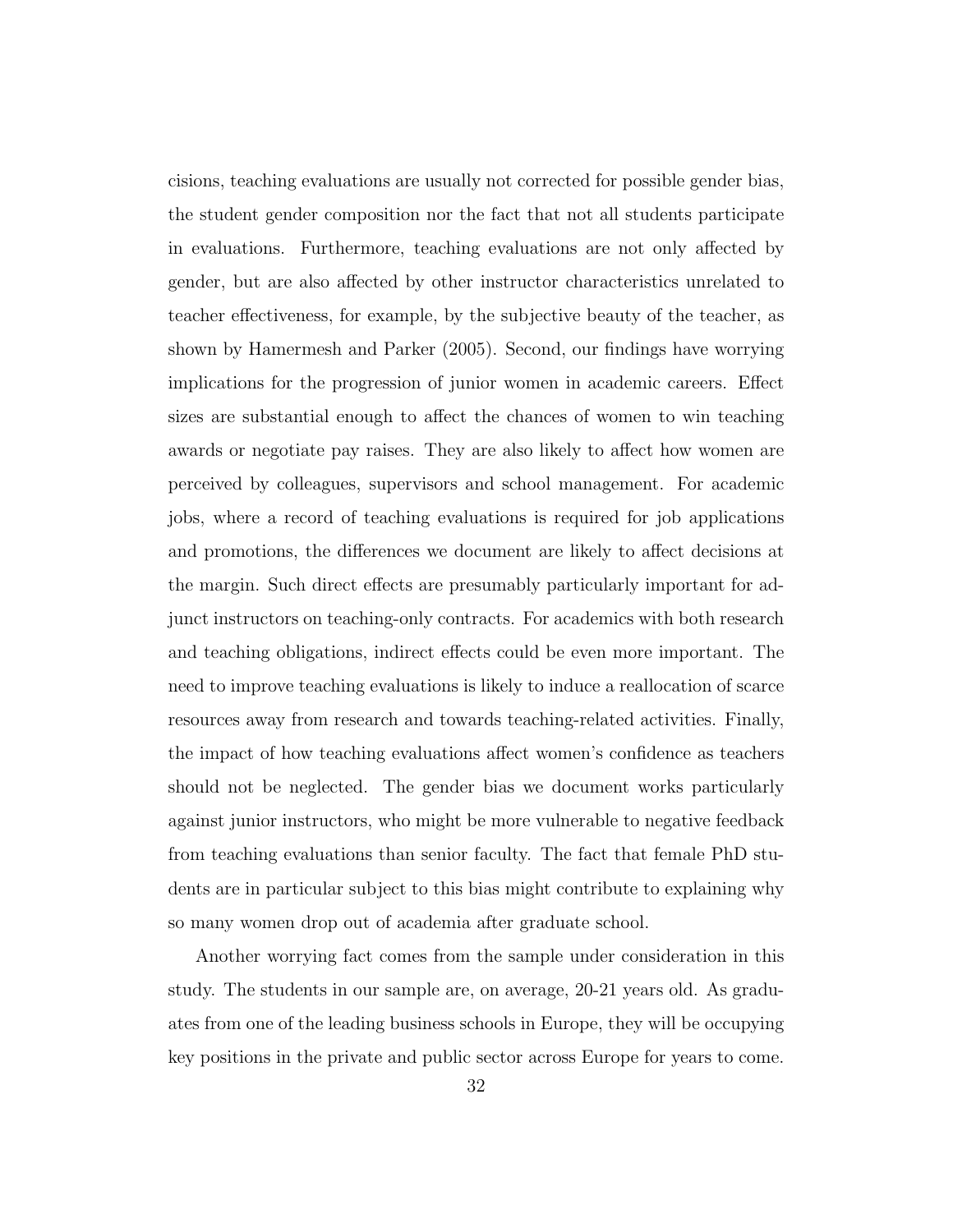In these positions, they will make hiring decisions, negotiate salaries and frequently evaluate the performance of their supervisors, coworkers and subordinates. To the extent that gender bias is driven by individual perceptions and stereotypes, our results unfortunately suggest that gender bias is not a matter of the past.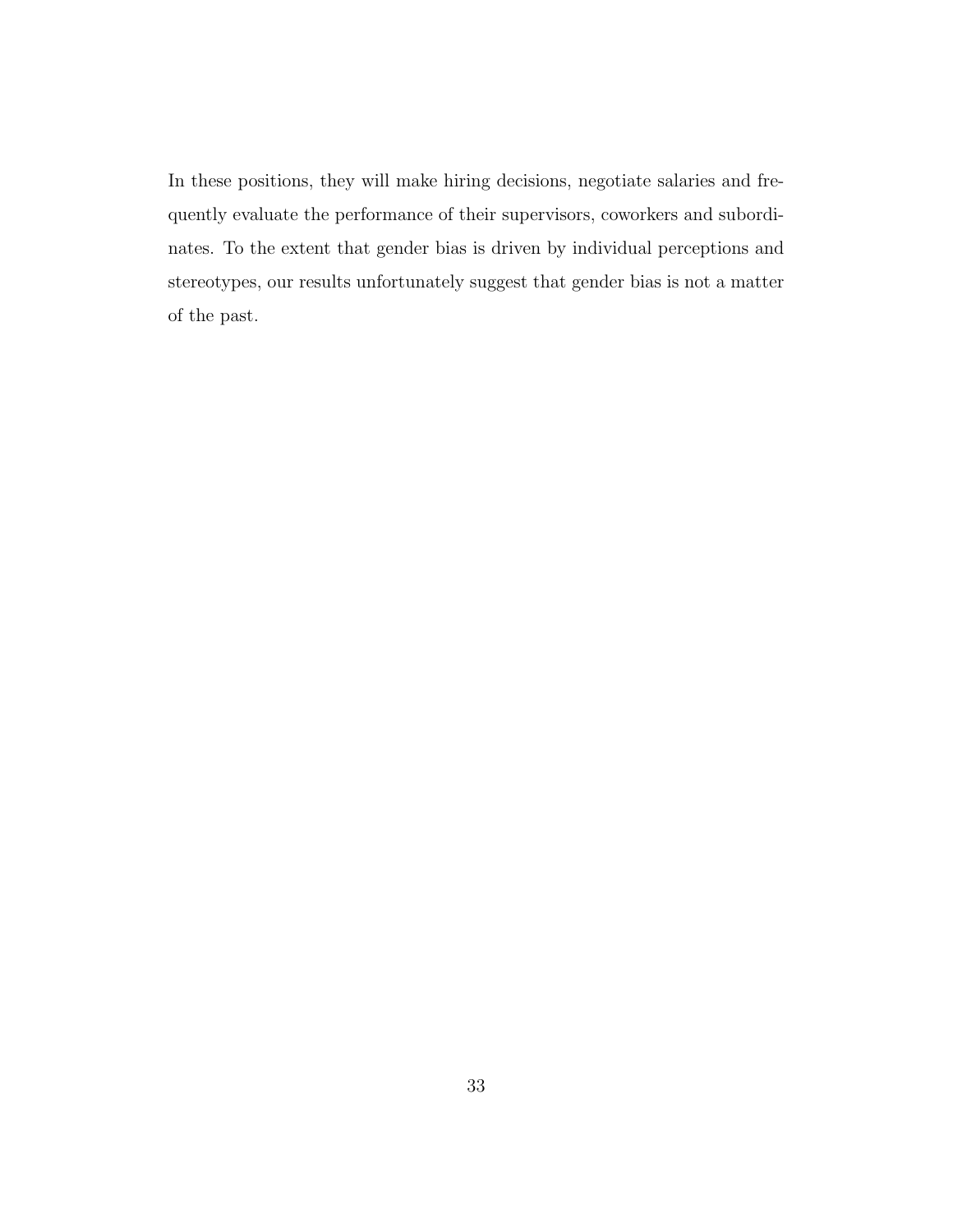## Figures

Figure 1: Time line of course assignment, evaluation, and grading.



Note: In this example, 136 students registered for the course and are randomly assigned to sections of 13-14 students. They are taught in these sections, exert effort and experience the classroom atmosphere. Towards the end of the teaching block, they evaluate the course. Afterwards, they take the exam. Then the exam is graded, and they are informed about their grade. Instructors learn the outcomes of their course evaluations only after all grades are officially registered and published.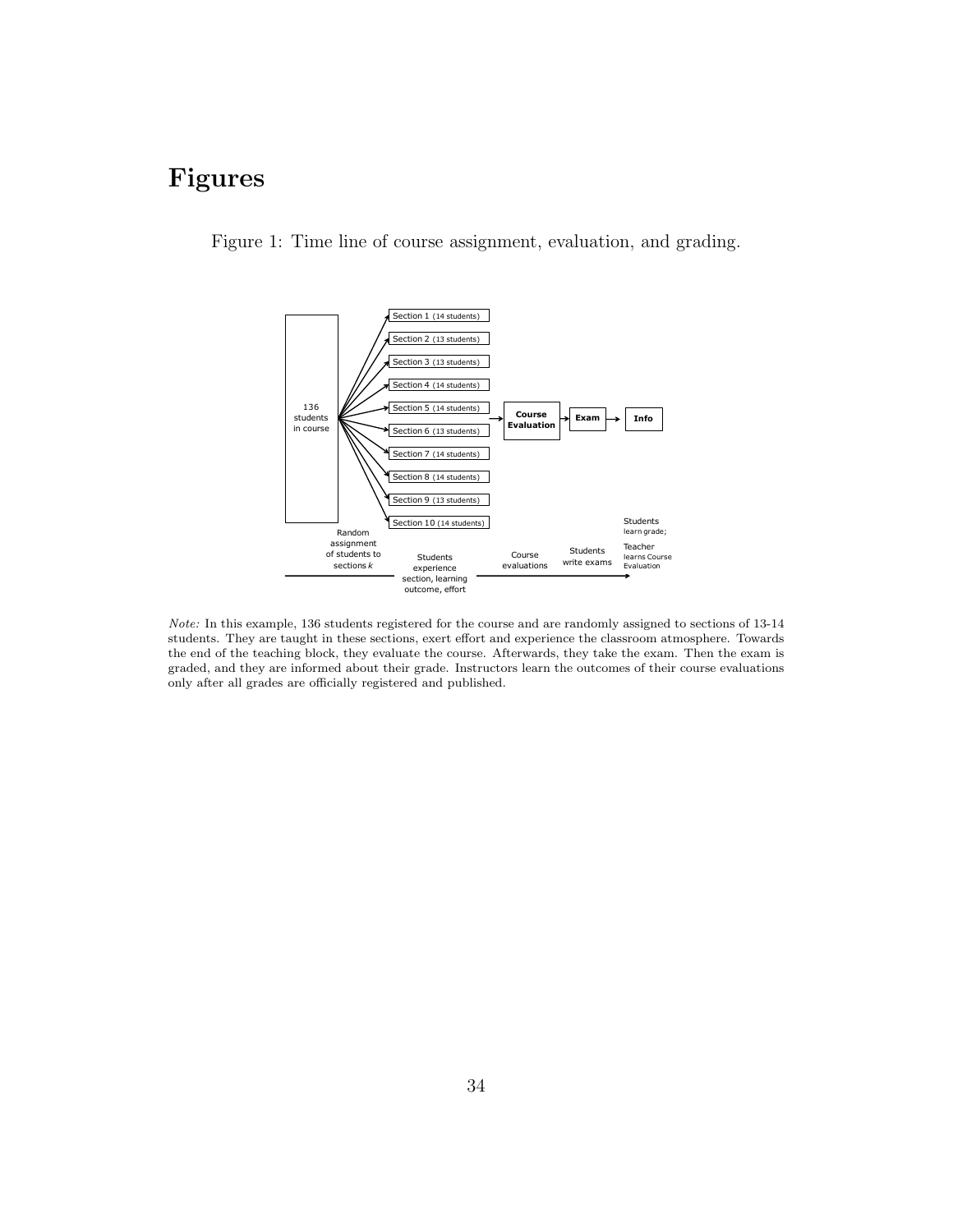Figure 2: Distribution of grades by student gender and evaluation participation



Note: The figures show the distribution of final grades for female students (Panel (a)) and male students (Panel (b)) who are participating in the teaching evaluation (gray bins) and those who do not (black bordered bins). Grades are given on a scale from 1 (worst) to 10 (best), with 5.5 being the lowest passing grade for most courses.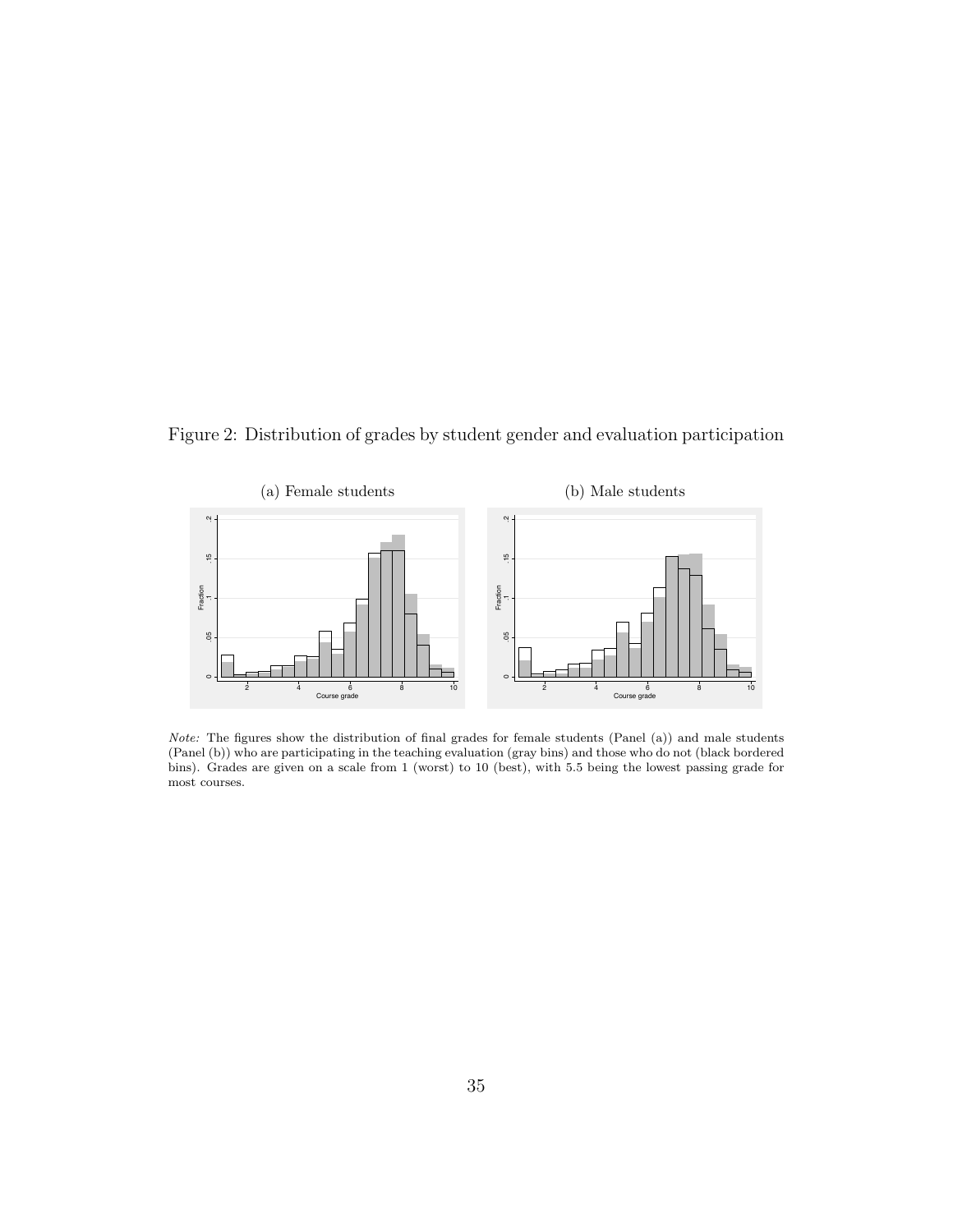## Tables

|                                       | $\overline{(1)}$ | $\overline{(2)}$  | $\overline{(3)}$ |
|---------------------------------------|------------------|-------------------|------------------|
|                                       | Full sample      | Estimation sample | $p$ -values      |
| Female instructor                     | 0.348            | 0.344             | 0.122            |
|                                       | (0.476)          | (0.475)           |                  |
| Female student                        | 0.376            | 0.435             | 0.000            |
|                                       | (0.484)          | (0.496)           |                  |
| Evaluation participation              | 0.363            | 1.000             | 0.000            |
|                                       | (0.481)          | (0.000)           |                  |
| Course dropout                        | 0.073            | 0.000             | 0.000            |
|                                       | (0.261)          | (0.000)           |                  |
| Grade (first sit)                     | 6.679            | 6.929             | 0.000            |
|                                       | (1.795)          | (1.664)           |                  |
| <b>GPA</b>                            | 6.806            | 7.132             | 0.000            |
|                                       | (1.202)          | (1.072)           |                  |
| Dutch                                 | 0.302            | 0.278             | 0.000            |
|                                       | (0.459)          | (0.448)           |                  |
| German                                | 0.511            | 0.561             | 0.000            |
|                                       | (0.500)          | (0.496)           |                  |
| Other nationality                     | 0.148            | 0.161             | 0.000            |
|                                       | (0.355)          | (0.367)           |                  |
| Economics                             | 0.279            | 0.256             | 0.000            |
|                                       | (0.448)          | (0.436)           |                  |
| <b>Business</b>                       | 0.537            | 0.593             | 0.000            |
|                                       | (0.499)          | (0.491)           |                  |
| Other study field                     | 0.184            | 0.152             | 0.000            |
|                                       | (0.388)          | (0.359)           |                  |
| Master student                        | 0.247            | 0.303             | 0.000            |
|                                       | (0.431)          | (0.460)           |                  |
| Age                                   | 20.861           | 21.077            | 0.000            |
|                                       | (2.268)          | (2.305)           |                  |
| Overall number of courses per student | 17.007           | 17.330            | 0.000            |
|                                       | (8.618)          | (8.145)           |                  |
| Section size                          | 13.639           | 13.606            | 0.011            |
|                                       | (2.127)          | (2.061)           |                  |
| Section share female students         | 0.382            | 0.391             | 0.000            |
|                                       | (0.153)          | (0.157)           |                  |
| Course-year share female students     | 0.380            | 0.386             | 0.000            |
|                                       | (0.089)          | (0.093)           |                  |
| Observations                          | 75,330           | 19,952            |                  |
| Number of students                    | 9,010            | 4,848             |                  |
| Number of instructors                 | 735              | 666               |                  |

Table 1: Descriptive statistics – full sample and estimation sample

Note: \*\*\*  $p<0.01$ , \*\*  $p<0.05$ , \*  $p<0.1$ . Standard deviations in parentheses. All characteristics except "female instructor" refer to the students. Column  $(3)$  shows the p-values of the difference in characteristics between students in the estimation sample, and students who are not part of the estimation sample.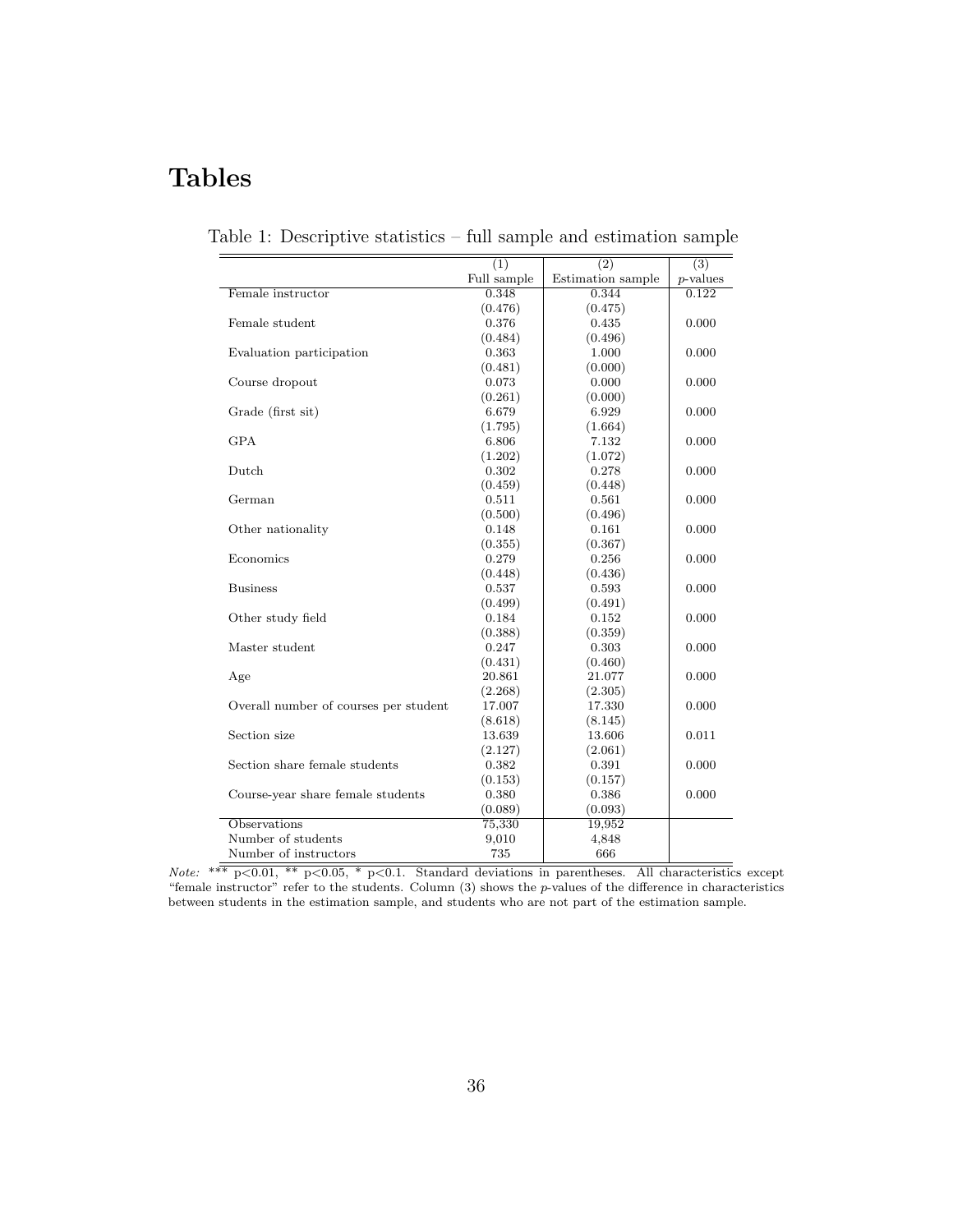|                            | (1)             | (2)       | (3)     |
|----------------------------|-----------------|-----------|---------|
| Course type                | <b>Business</b> | Economics | Others  |
| Instructor characteristics |                 |           |         |
|                            |                 |           |         |
| Female instructor          | 0.380           | 0.321     | 0.317   |
|                            | (0.486)         | (0.468)   | (0.467) |
| Student instructors        | 0.471           | 0.360     | 0.472   |
|                            | (0.500)         | (0.481)   | (0.501) |
| PhD student instructors    | 0.220           | 0.280     | 0.176   |
|                            | (0.415)         | (0.450)   | (0.382) |
| Lecturer                   | 0.107           | 0.112     | 0.088   |
|                            | (0.309)         | (0.316)   | (0.284) |
| Professor                  | 0.202           | 0.248     | 0.264   |
|                            | (0.402)         | (0.433)   | (0.443) |
| Observations               | 519             | 215       | 126     |
| Evaluation <i>items</i>    |                 |           |         |
|                            |                 |           |         |
| Instructor-related         | 3.907           | 3.707     | 4.063   |
|                            | (0.919)         | (0.958)   | (0.797) |
| Group-related              | 3.954           | 3.897     | 4.060   |
|                            | (0.853)         | (0.854)   | (0.833) |
| Material-related           | 3.544           | 3.647     | 3.709   |
|                            | (0.810)         | (0.750)   | (0.823) |
| Course-related             | 3.436           | 3.586     | 3.686   |
|                            | (0.722)         | (0.698)   | (0.736) |
| Study hours                | 14.541          | 12.578    | 12.860  |
|                            | (8.213)         | (7.450)   | (7.348) |
| Observations               | 15,048          | 4,134     | 770     |

Table 2: Instructor characteristics and evaluation by course type

Note: Standard deviations in parentheses. Evaluation items are answered on a Likert scale from 1 ("very bad"), over 3 ("sufficient") to  $5$  ("very good"); study hours are measured as weekly hours of self-study.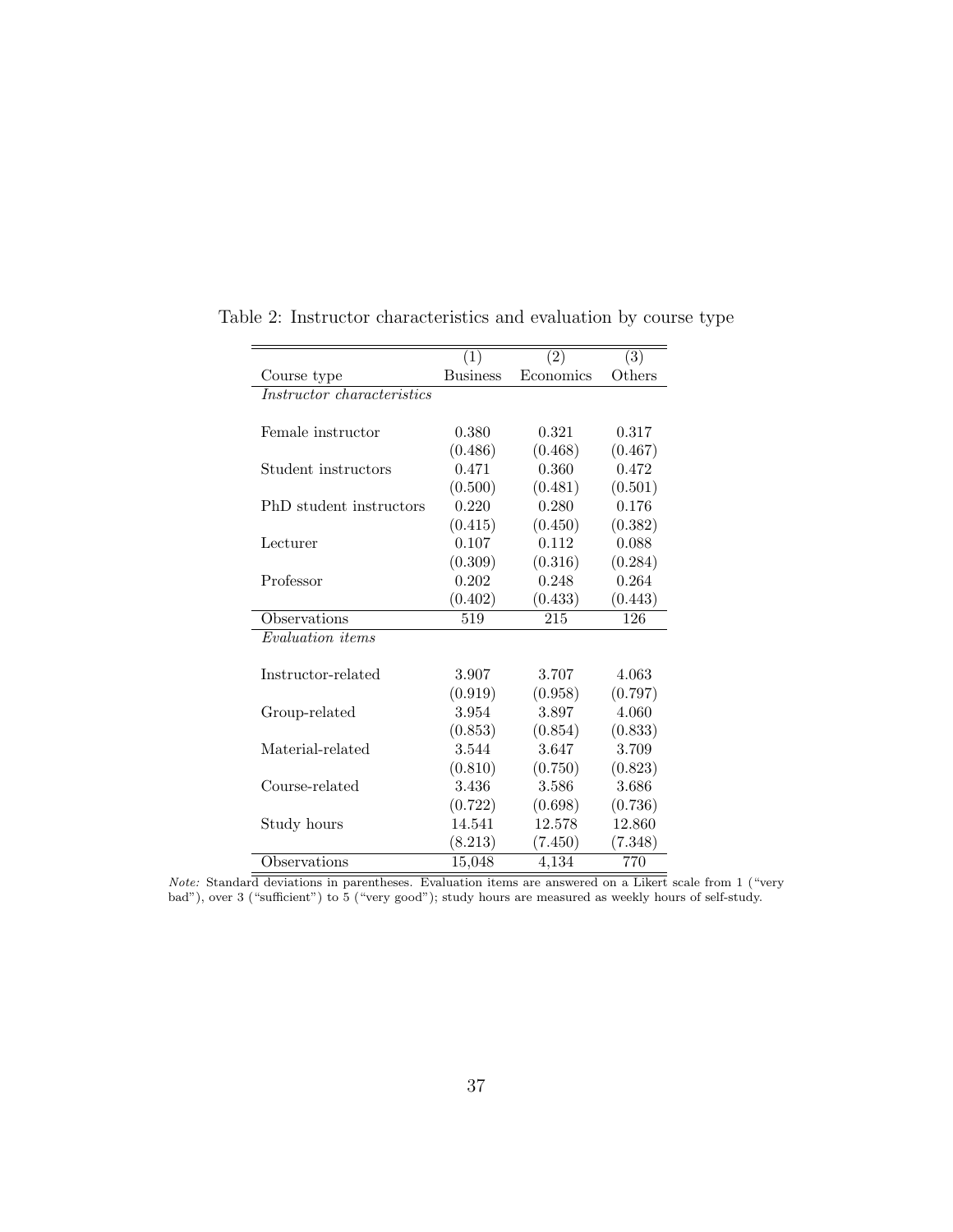| $0.3940***$<br>$-0.0018**$<br>(0.0008)<br>(0.0204)<br>72,376<br>0.3072<br>YES<br><b>SHA</b><br>$0.3200*$<br>$-0.0008$<br>$(0.0035)$<br>(0.1744)<br>0.3148<br>75,330<br>YES<br><b>SHA</b><br>$0.3512***$<br>(0.0100)<br>(0.0009)<br>0.3148<br>75,330<br><b>SHA</b><br>YES<br>$0.3519***$<br>1.0008<br>.0027)<br>(0.0097)<br>75,330<br>.3148<br>YES<br><b>SHA</b><br>ę<br>$\subseteq$<br>$0.3518***$<br>(0.0098)<br>(0.0030)<br>$-0.0002$<br>0.3148<br>75,330<br><b>AES</b><br>YES<br>Parallel course FE<br>Other nationality<br>Other study field<br>Female student<br>Observations<br>Economics<br><b>Dourse FE</b><br>R-squared<br>Constant<br><b>Business</b><br>German<br>Dutch<br>GPA<br>Age | $\widehat{\circ}$<br>ම | $\circledast$<br>E              | $\widehat{e}$ | (10)                                                                                                                                   |                                                                                                                                             |
|--------------------------------------------------------------------------------------------------------------------------------------------------------------------------------------------------------------------------------------------------------------------------------------------------------------------------------------------------------------------------------------------------------------------------------------------------------------------------------------------------------------------------------------------------------------------------------------------------------------------------------------------------------------------------------------------------|------------------------|---------------------------------|---------------|----------------------------------------------------------------------------------------------------------------------------------------|---------------------------------------------------------------------------------------------------------------------------------------------|
|                                                                                                                                                                                                                                                                                                                                                                                                                                                                                                                                                                                                                                                                                                  |                        |                                 |               |                                                                                                                                        |                                                                                                                                             |
|                                                                                                                                                                                                                                                                                                                                                                                                                                                                                                                                                                                                                                                                                                  |                        |                                 |               | $\begin{array}{c} 0.0000 \\ (0.0034) \\ -0.0032 \\ (0.0044) \end{array}$                                                               |                                                                                                                                             |
|                                                                                                                                                                                                                                                                                                                                                                                                                                                                                                                                                                                                                                                                                                  |                        |                                 |               |                                                                                                                                        |                                                                                                                                             |
|                                                                                                                                                                                                                                                                                                                                                                                                                                                                                                                                                                                                                                                                                                  |                        |                                 |               |                                                                                                                                        |                                                                                                                                             |
|                                                                                                                                                                                                                                                                                                                                                                                                                                                                                                                                                                                                                                                                                                  |                        |                                 |               |                                                                                                                                        |                                                                                                                                             |
|                                                                                                                                                                                                                                                                                                                                                                                                                                                                                                                                                                                                                                                                                                  |                        |                                 |               | $-0.0004$<br>$(0.0042)$                                                                                                                | $\begin{array}{l} 0.0047 \\ (0.0061) \\ -0.0015 \\ (0.0044) \\ 0.0135 \\ 0.0135 \\ \end{array}$                                             |
|                                                                                                                                                                                                                                                                                                                                                                                                                                                                                                                                                                                                                                                                                                  |                        |                                 |               |                                                                                                                                        |                                                                                                                                             |
|                                                                                                                                                                                                                                                                                                                                                                                                                                                                                                                                                                                                                                                                                                  |                        |                                 |               | $-0.0019*$                                                                                                                             | $-0.0022$                                                                                                                                   |
|                                                                                                                                                                                                                                                                                                                                                                                                                                                                                                                                                                                                                                                                                                  |                        |                                 |               | (0.0010)                                                                                                                               | (0.0017)                                                                                                                                    |
|                                                                                                                                                                                                                                                                                                                                                                                                                                                                                                                                                                                                                                                                                                  | (0.0000)<br>$-0.0014$  |                                 |               |                                                                                                                                        |                                                                                                                                             |
|                                                                                                                                                                                                                                                                                                                                                                                                                                                                                                                                                                                                                                                                                                  |                        | $-0.0029$                       |               |                                                                                                                                        |                                                                                                                                             |
|                                                                                                                                                                                                                                                                                                                                                                                                                                                                                                                                                                                                                                                                                                  |                        | (0.0079)                        |               |                                                                                                                                        |                                                                                                                                             |
|                                                                                                                                                                                                                                                                                                                                                                                                                                                                                                                                                                                                                                                                                                  |                        | 0.0065                          |               |                                                                                                                                        |                                                                                                                                             |
|                                                                                                                                                                                                                                                                                                                                                                                                                                                                                                                                                                                                                                                                                                  |                        | (0.0096)                        |               | $\begin{array}{c} 0.0018 \\ (0.0092) \\ (0.0092) \\ -0.0134 \\ (0.0172) \\ 0.0016 \\ (0.0015) \\ (0.0015) \\ 0.3719^{***} \end{array}$ | $\begin{array}{c} 0.0116 \\ (0.0188) \\ 0.0012 \\ (0.0300) \\ (0.0300) \\ (0.0001 \\ (0.0030) \\ (0.0398^{***} \\ 0.3398^{***} \end{array}$ |
|                                                                                                                                                                                                                                                                                                                                                                                                                                                                                                                                                                                                                                                                                                  |                        |                                 | (0.0015)      |                                                                                                                                        |                                                                                                                                             |
|                                                                                                                                                                                                                                                                                                                                                                                                                                                                                                                                                                                                                                                                                                  |                        |                                 |               |                                                                                                                                        |                                                                                                                                             |
|                                                                                                                                                                                                                                                                                                                                                                                                                                                                                                                                                                                                                                                                                                  | 0.3175                 | $0.3194*$<br>$0.3165*$          | $0.3258***$   |                                                                                                                                        |                                                                                                                                             |
|                                                                                                                                                                                                                                                                                                                                                                                                                                                                                                                                                                                                                                                                                                  | (0.0000)               | (0.1742)<br>(0.1732)            | (0.0142)      | (0.0271)                                                                                                                               | (0.0490)                                                                                                                                    |
|                                                                                                                                                                                                                                                                                                                                                                                                                                                                                                                                                                                                                                                                                                  | <b>SHA</b>             | NES<br>YES<br><b>NES</b><br>YES | <b>SHA</b>    | <b>SHA</b>                                                                                                                             | <b>SHA</b>                                                                                                                                  |
|                                                                                                                                                                                                                                                                                                                                                                                                                                                                                                                                                                                                                                                                                                  | YES                    |                                 | YES           | YES                                                                                                                                    | YES                                                                                                                                         |
|                                                                                                                                                                                                                                                                                                                                                                                                                                                                                                                                                                                                                                                                                                  | 75,330                 | 75,330<br>75,330                | 61,567        | 60,200                                                                                                                                 | 19,952                                                                                                                                      |
|                                                                                                                                                                                                                                                                                                                                                                                                                                                                                                                                                                                                                                                                                                  | 0.3148                 | 0.3148<br>0.3148                | 0.3168        | 0.3127                                                                                                                                 | 0.3491                                                                                                                                      |
| F-stat controls=0                                                                                                                                                                                                                                                                                                                                                                                                                                                                                                                                                                                                                                                                                |                        |                                 |               | 0.895                                                                                                                                  | 1.062                                                                                                                                       |
| P-value                                                                                                                                                                                                                                                                                                                                                                                                                                                                                                                                                                                                                                                                                          |                        |                                 |               | 0.509                                                                                                                                  | 0.385                                                                                                                                       |

Table 3: Balancing test for instructor gender Table 3: Balancing test for instructor gender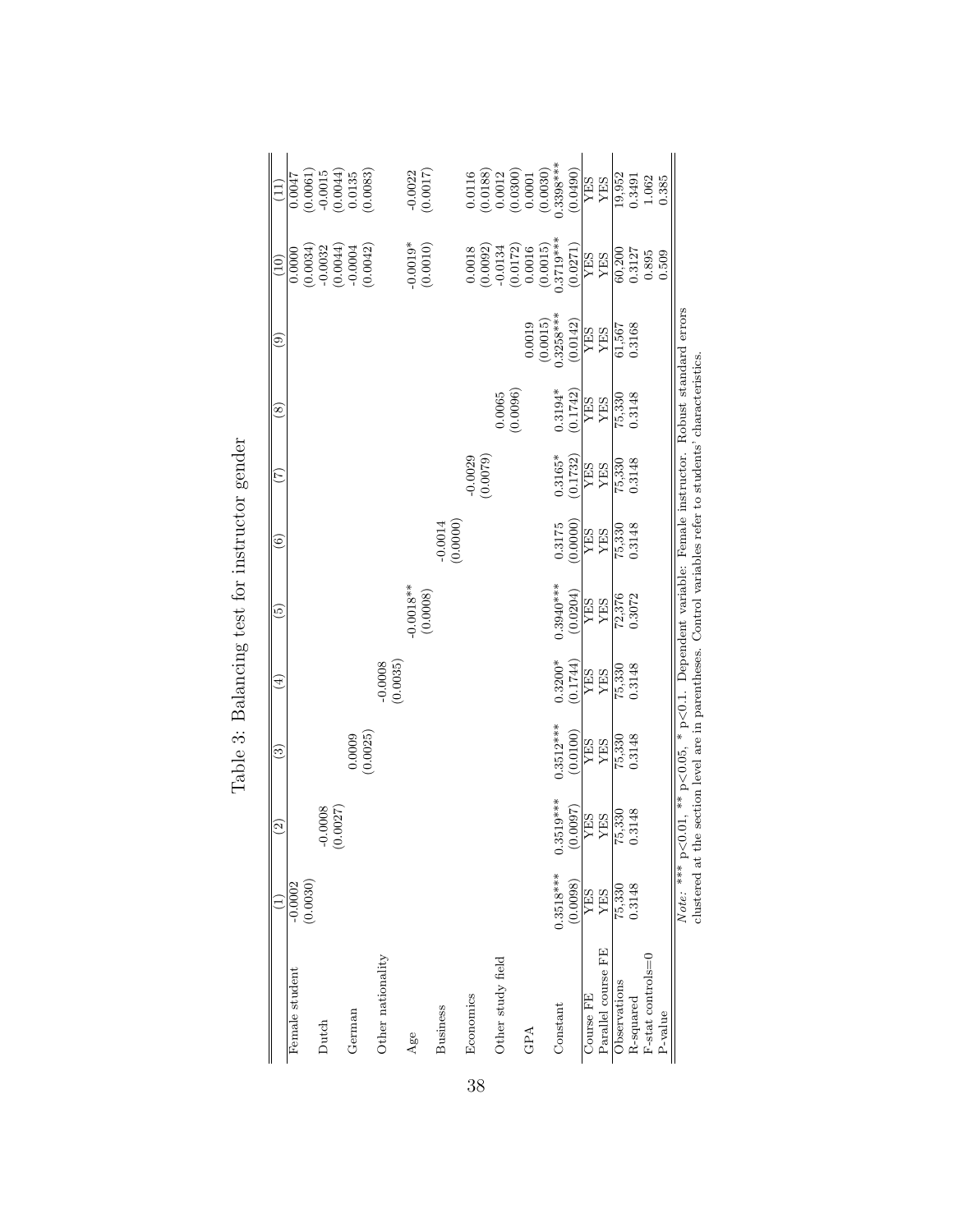|                                                                                                    | (1)   | $\overline{(2)}$ |
|----------------------------------------------------------------------------------------------------|-------|------------------|
|                                                                                                    | Mean  | Stand. Dev.      |
| Instructor-related questions                                                                       |       |                  |
| "The teacher sufficiently mastered the course content" $(T1)$                                      | 4.282 | 0.977            |
| "The teacher stimulated the transfer of what I learned in this course to other<br>contexts" $(T2)$ | 3.893 | 1.119            |
| "The teacher encouraged all students to participate in the (section) group<br>discussions" $(T3)$  | 3.551 | 1.209            |
| "The teacher was enthusiastic in guiding our group" $(T4)$                                         | 4.022 | 1.125            |
| "The teacher initiated evaluation of the group functioning" $(T5)$                                 | 3.595 | 1.247            |
| Average of teacher-related questions                                                               | 3.871 | 0.927            |
| Group-related questions                                                                            |       |                  |
| "Working in sections with my fellow-students helped me to better understand                        | 3.950 | 0.958            |
| the subject matters of this course" $(G1)$                                                         |       |                  |
| "My section group has functioned well" $(G2)$                                                      | 3.943 | 0.962            |
| Average of group-related questions                                                                 | 3.947 | 0.853            |
| Material-related questions                                                                         |       |                  |
| "The learning materials stimulated me to start and keep on studying" (M1)                          | 3.425 | 1.131            |
| "The learning materials stimulated discussion with my fellow students" (M2)                        | 3.633 | 1.015            |
| "The learning materials were related to real life situations" (M3)                                 | 3.933 | 0.971            |
| "The textbook, the reader and/or electronic resources helped me studying                           | 3.667 | 1.067            |
| the subject matters of this course" (M4)                                                           |       |                  |
| "In this course EleUM has helped me in my learning" (M5)                                           | 3.110 | 1.073            |
| Average of material-related questions                                                              | 3.572 | 0.800            |
| Course-related questions                                                                           |       |                  |
| "The course objectives made me clear what and how I had to study" $(C1)$                           | 3.467 | 1.074            |
| "The lectures contributed to a better understanding of the subject matter of                       | 3.198 | 1.255            |
| this course" $(C2)$                                                                                |       |                  |
| "The course fits well in the educational program" $(C3)$                                           | 4.020 | 0.995            |
| "The time scheduled for this course was not sufficient to reach the block                          | 3.151 | 1.234            |
| objectives" $(C4)$                                                                                 |       |                  |
| Average of course-related questions                                                                | 3.476 | 0.721            |
| Study hours                                                                                        |       |                  |
| "How many hours per week on the average (excluding contact hours) did you                          | 14.07 | 8.071            |
| spend on self-study (presentations, cases, assignments, studying literature,                       |       |                  |
| $etc)$ ?"                                                                                          |       |                  |

Table 4: Evaluation items

Note: Except for the number of study hours, all items are answered on a Likert scale from 1 ("very bad"), over 3 ("sufficient") to 5 ("very good"). Statistics are calculated for the estimation sample  $(N = 19, 952)$ . Missing values of sub-questions are not considered for the calculation of averages. EleUM stands for Electronic Learning Environment at Maastricht University.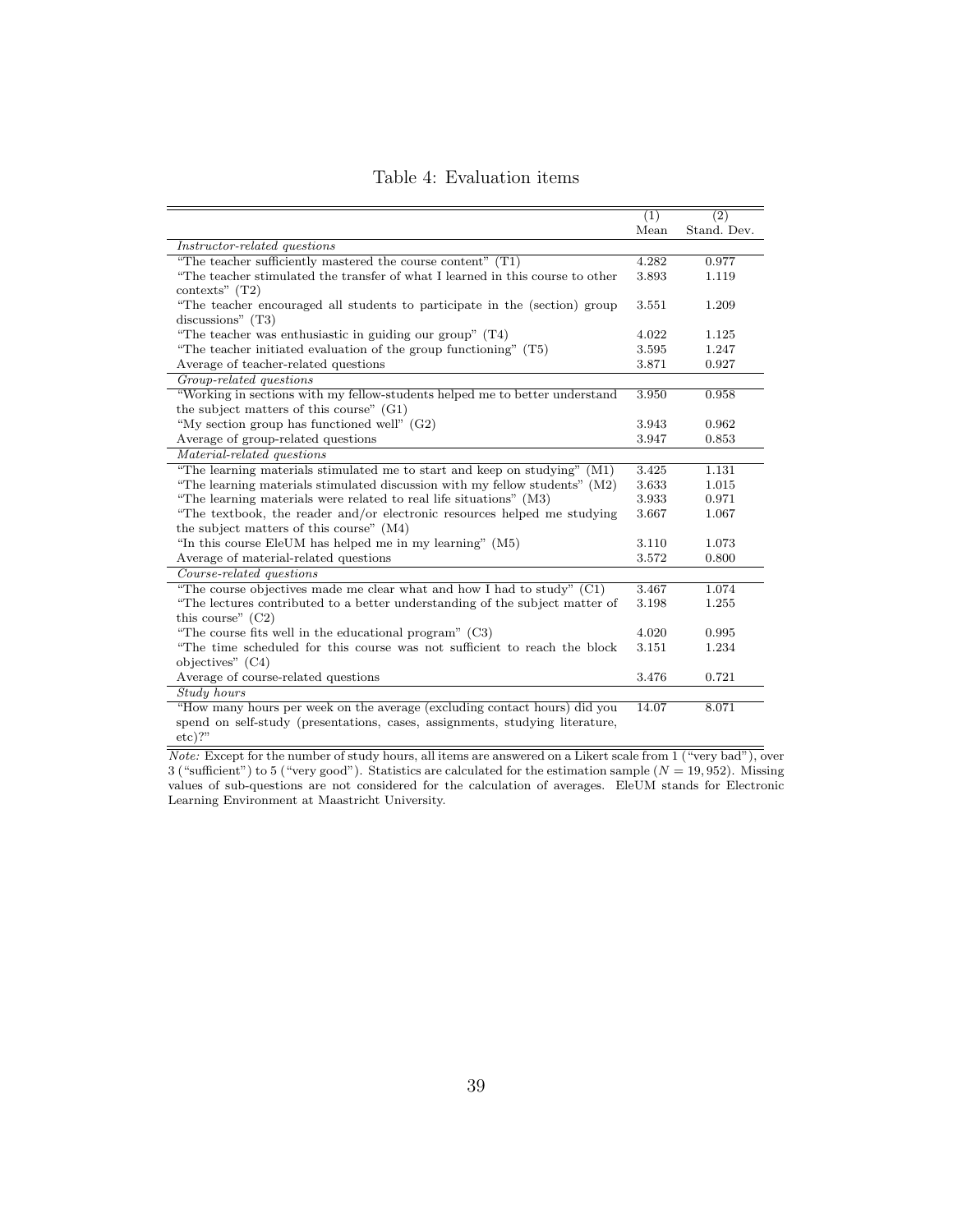|                                                | $\overline{(1)}$ | $\overline{(2)}$ | $\overline{(3)}$ | $\overline{(4)}$ |
|------------------------------------------------|------------------|------------------|------------------|------------------|
| Dependent                                      | Instructor-      | Group-           | Material-        | Course-          |
| variable                                       | related          | related          | related          | related          |
| Female instructor $(\beta_1)$                  | $-0.2069***$     | $-0.0579**$      | $-0.0570**$      | $-0.0780***$     |
|                                                | (0.0310)         | (0.0260)         | (0.0231)         | (0.0229)         |
| Female student $(\beta_2)$                     | $-0.1126***$     | $-0.0121$        | $-0.0287$        | $-0.0373**$      |
|                                                | (0.0184)         | (0.0190)         | (0.0178)         | (0.0174)         |
| Female instructor * Female student $(\beta_3)$ | $0.1309***$      | 0.0493           | 0.0265           | $0.0635**$       |
|                                                | (0.0326)         | (0.0315)         | (0.0297)         | (0.0293)         |
| Grade (first sit)                              | $0.0253***$      | $0.0221***$      | $0.0442***$      | $0.0528***$      |
|                                                | (0.0058)         | (0.0059)         | (0.0058)         | (0.0058)         |
| <b>GPA</b>                                     | $-0.0633***$     | $-0.0659***$     | $-0.0377***$     | $-0.0227***$     |
|                                                | (0.0089)         | (0.0088)         | (0.0084)         | (0.0083)         |
| German                                         | $-0.0204$        | 0.0129           | 0.0096           | $-0.0518***$     |
|                                                | (0.0183)         | (0.0186)         | (0.0175)         | (0.0177)         |
| Other nationality                              | $0.1588***$      | $0.1162***$      | $0.2418***$      | $0.0871***$      |
|                                                | (0.0220)         | (0.0228)         | (0.0222)         | (0.0218)         |
| Economics                                      | $-0.0989**$      | $-0.0116$        | $-0.0688$        | $-0.1768***$     |
|                                                | (0.0500)         | (0.0534)         | (0.0510)         | (0.0529)         |
| Other study field                              | $-0.0777$        | $-0.1264$        | $-0.0566$        | 0.0031           |
|                                                | (0.0840)         | (0.0841)         | (0.0806)         | (0.0724)         |
| Age                                            | $0.0138***$      | $-0.0141***$     | 0.0037           | 0.0064           |
|                                                | (0.0045)         | (0.0047)         | (0.0044)         | (0.0045)         |
| Section size                                   | $-0.0123$        | 0.0009           | $-0.0047$        | $-0.0106$        |
|                                                | (0.0090)         | (0.0080)         | (0.0071)         | (0.0071)         |
| Constant                                       | $-0.1065$        | $-0.0021$        | 0.4323           | $-0.4096$        |
|                                                | (0.4320)         | (0.3165)         | (0.3339)         | (0.4434)         |
| Observations                                   | 19,952           | 19,952           | 19,952           | 19,952           |
| R-squared                                      | 0.1961           | 0.1559           | 0.2214           | 0.2360           |
| $\beta_1+\beta_3$                              | $-0.0760**$      | $-0.00855$       | $-0.0305$        | $-0.0145$        |
|                                                | (0.0349)         | (0.0292)         | (0.0250)         | (0.0244)         |

Table 5: Gender bias in students' evaluations

*Note:* \*\*\*  $p<0.01$ , \*\*  $p<0.05$ , \*  $p<0.1$ . All regressions include course fixed effects and parallel course fixed effects for courses taken at the same time. Robust standard errors clustered at the section level in parentheses. All independent variables refer to student characteristics.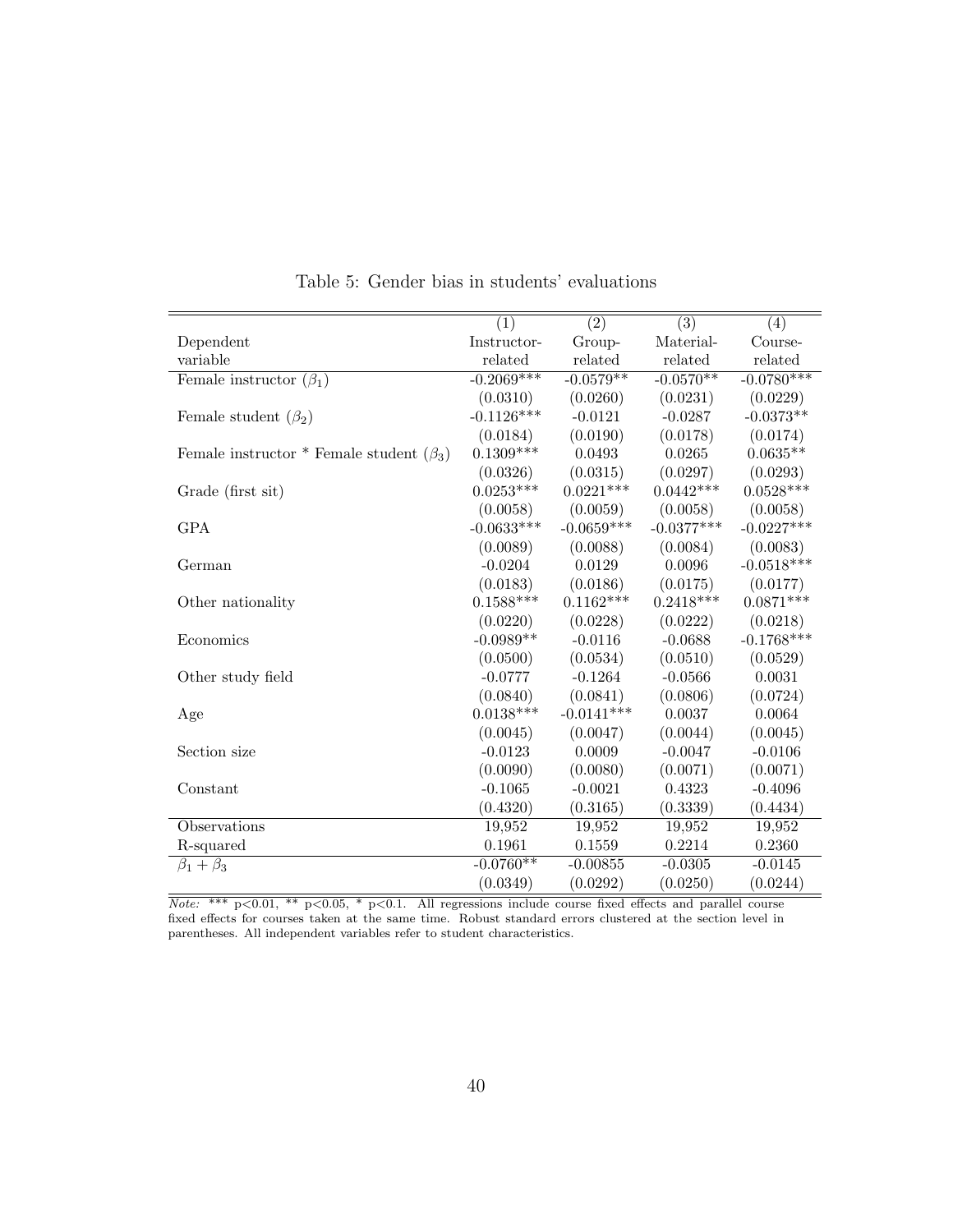|                                                         | (1)        | (2)        | (3)          | (4)         | (5)         | (6)        |
|---------------------------------------------------------|------------|------------|--------------|-------------|-------------|------------|
| Dependent                                               | Final      | Final      | Final grades | First year  | Final       | Hours      |
| variable                                                | grade      | grade      | $2nd/3rd$ BA | <b>GPA</b>  | <b>GPA</b>  | spent      |
| Female instructor $(\beta_1)$                           | 0.0109     |            |              |             |             | 0.0445     |
|                                                         | (0.0301)   |            |              |             |             | (0.1701)   |
| Female student $(\beta_2)$                              | $-0.0155$  | 0.0031     | 0.0898       | 0.0004      | 0.0503      | 1.3446***  |
|                                                         | (0.0221)   | (0.0248)   | (0.0748)     | (0.0478)    | (0.0350)    | (0.1463)   |
| Female instructor * Female student $(\beta_3)$          | 0.0288     |            |              |             |             | $-0.0832$  |
|                                                         | (0.0401)   |            |              |             |             | (0.2412)   |
| Share female instructors previous term                  |            | $0.0592*$  |              |             |             |            |
|                                                         |            | (0.0344)   |              |             |             |            |
| Share female instructors previous term * Female student |            | $-0.0061$  |              |             |             |            |
|                                                         |            | (0.0480)   |              |             |             |            |
| Share female instructors first year                     |            |            | 0.1154       | 0.1216      | 0.0546      |            |
|                                                         |            |            | (0.1419)     | (0.0825)    | (0.0583)    |            |
| Share female instructors first year * Female student    |            |            | $-0.1158$    | $-0.0465$   | $-0.0968$   |            |
|                                                         |            |            | (0.1950)     | (0.1167)    | (0.0853)    |            |
| Constant                                                | $1.2756*$  | $1.2714*$  | $4.5961***$  | $-0.3812**$ | $3.1744***$ | 8.2077     |
|                                                         | (0.6521)   | (0.7582)   | (1.0101)     | (0.1800)    | (0.1511)    | (5.4268)   |
| Course FE                                               | <b>YES</b> | <b>YES</b> | <b>YES</b>   | NO.         | NO.         | <b>YES</b> |
| Parallel course FE                                      | <b>YES</b> | <b>YES</b> | YES          | NO.         | NO.         | <b>YES</b> |
| Observations                                            | 19,952     | 19,386     | 5,838        | 2,107       | 1,316       | 19,952     |
| R-squared                                               | 0.4987     | 0.5040     | 0.4967       | 0.8437      | 0.7968      | 0.2601     |
| $\beta_1 + \beta_3$                                     | 0.0397     | 0.0531     | $-0.000470$  | 0.0750      | $-0.0422$   | $-0.0387$  |
|                                                         | (0.0305)   | (0.0383)   | (0.135)      | (0.0850)    | (0.0628)    | (0.198)    |

#### Table 6: Effect of instructor gender on grades, GPA, and study hours

Note: \*\*\*  $p<0.01$ , \*\*  $p<0.05$ , \*  $p<0.1$ . Column (1) shows the effect of instructor and student gender on course grades. Column (2) shows the effect of the share of female instructors in a student's previous term on final course grades in the current term. Columns (3) to (5) show the effect of share of female instructors in the first year of studies on final course grades in the second and third year (Column (3)), the GPA at the end of the first year of studies (Column (4)), and the GPA at the end of a student's studies (Column (5)). The unit of observation in Columns (1) to (3) and (6) is a student-course observation, the unit of observation in Columns (4) and (5) is the student. In Column (2), the coefficient "Share female instructors previous term" can be interpreted as  $\beta_2$ , and the interaction effect as  $\beta_3$ . In Columns (3) to (5), the coefficient "Share female instructors first year" and its interaction effect can be interpreted as  $\beta_2$  and  $\beta_3$ , respectively. All regressions include control variables for students' characteristics (GPA, grade, nationality, field of study, age). Columns (1), (2), (3) and (6) additionally control for section size. Robust standard errors are clustered at the section level (Columns  $(1), (2), (3), (6)$ ) and the student level (Columns  $(4), (5)$ ).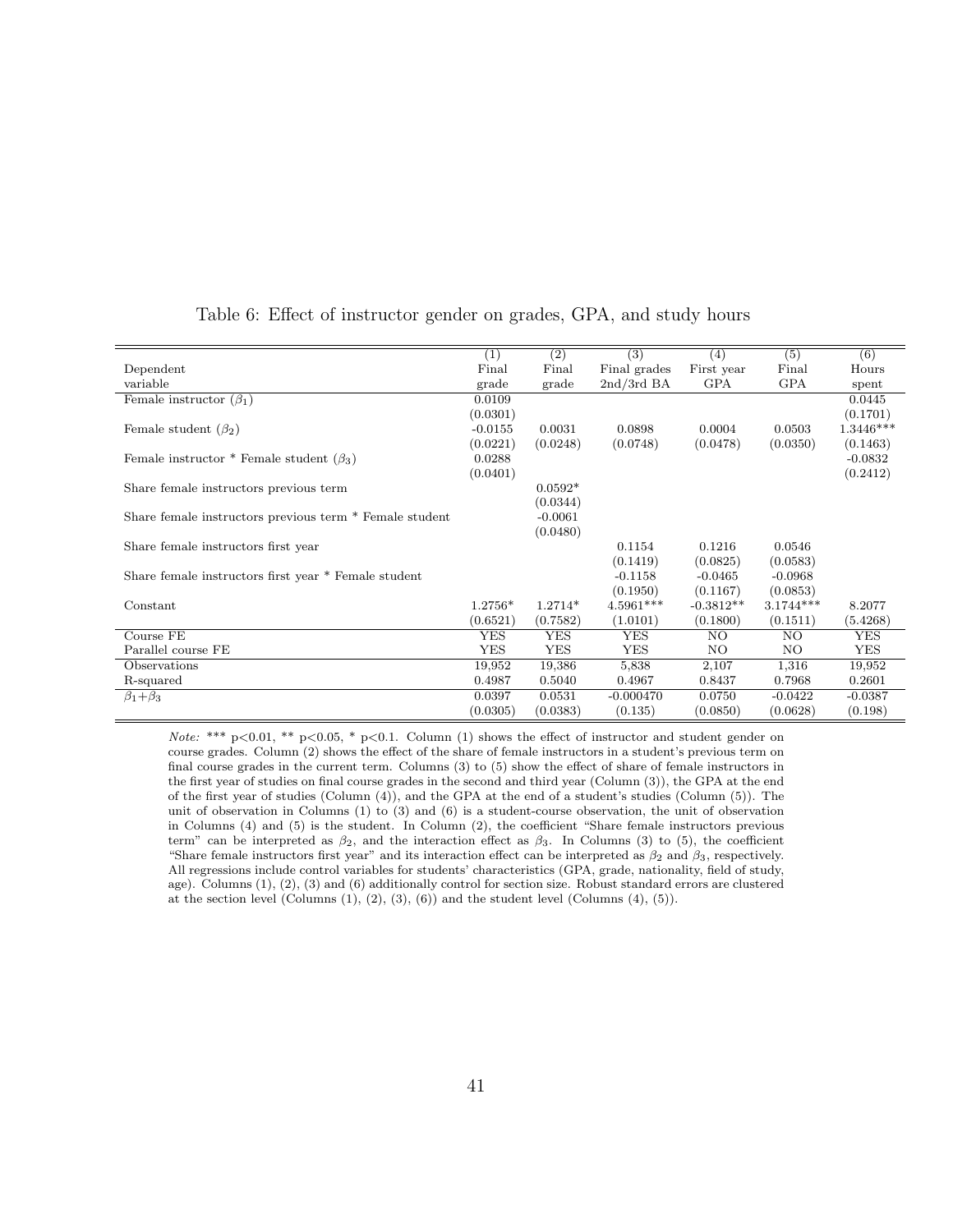Table 7: Effect of instructor gender on instructor evaluation by seniority level.

|                                       |             | $\rightarrow$ Increasing Seniority Instructors $\rightarrow$ |          |           |             |  |  |  |
|---------------------------------------|-------------|--------------------------------------------------------------|----------|-----------|-------------|--|--|--|
|                                       | Student     | PhD student<br>Professor<br>Lecturer                         |          |           |             |  |  |  |
| Male Students $(\beta_1)$             | $-.2379***$ | $-2798***$                                                   | $-.0392$ | .085      | $-.2069***$ |  |  |  |
|                                       | (.0642)     | (.077)                                                       | (.0619)  | (.1266)   | (.031)      |  |  |  |
| Female Students $(\beta_1 + \beta_3)$ | $-.274***$  | $-1359$                                                      | $.1232*$ | $.2583**$ | $-.076**$   |  |  |  |
|                                       | (.0709)     | (.0862)                                                      | (.0721)  | (.1179)   | (.0349)     |  |  |  |
| Observations                          | 5,352       | 4,801                                                        | 5,700    | 4,099     | 19,952      |  |  |  |
| R-squared                             | .2839       | .3261                                                        | .239     | .4473     | .1961       |  |  |  |

Note: \*\*\* p<0.01, \*\* p<0.05, \* p<0.1. Dependent variable: Instructor evaluation. All estimates are based on regressions which include course fixed effects, parallel course fixed effects for the courses taken at the same time, section size and other control variables for students' characteristics (GPA, grade, nationality, field of study, age). Robust standard errors clustered at the section level are in parentheses. The full table with student seniority can be found in the Online Appendix (Table B12).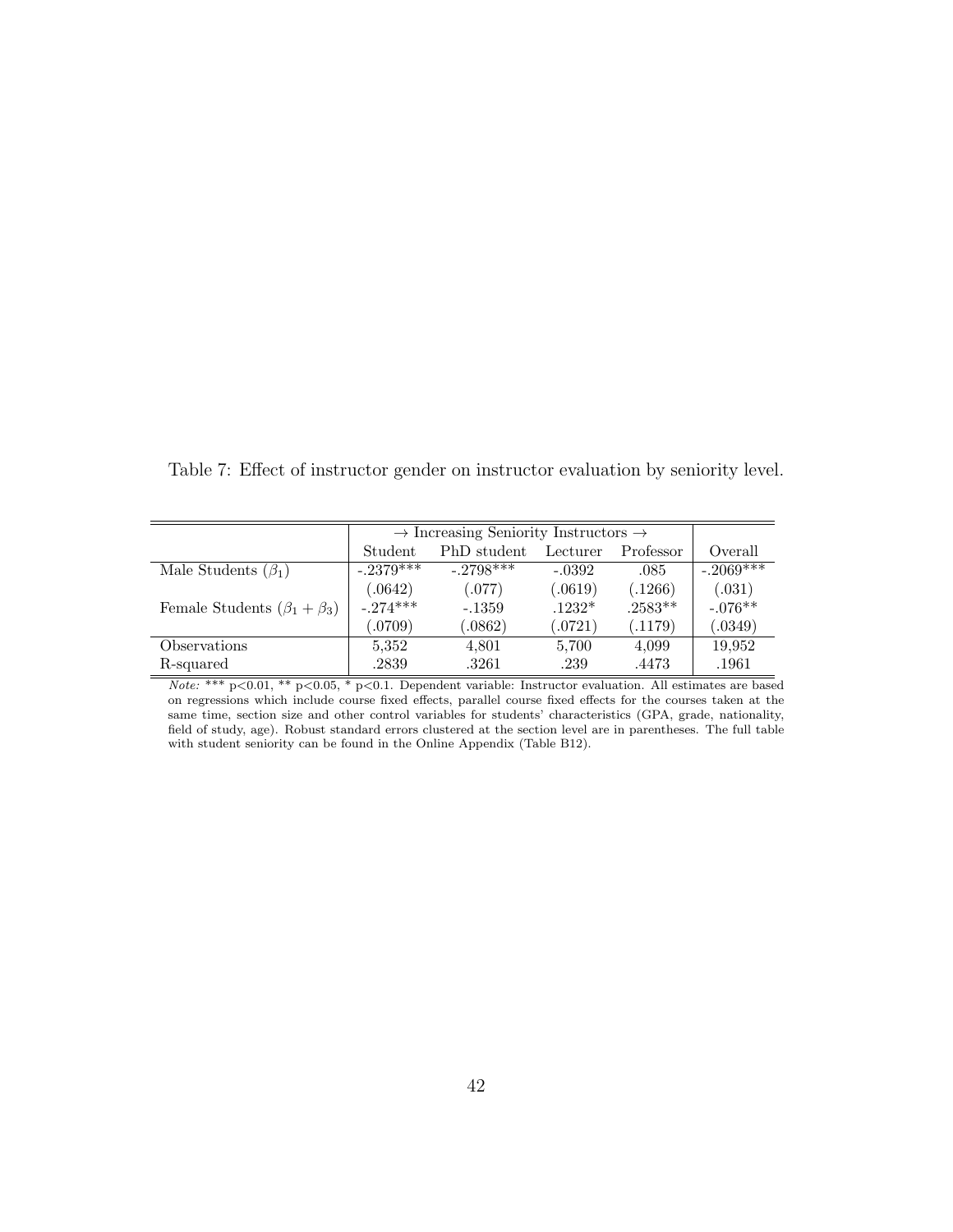|                                                | $\overline{(1)}$ | $\overline{(2)}$ | $\overline{(3)}$        | (4)         |
|------------------------------------------------|------------------|------------------|-------------------------|-------------|
| Instructor sample                              | Students         | PhD              | Lecturer                | Professors  |
|                                                |                  |                  | Panel 1: Study hours    |             |
| Female instructor $(\beta_1)$                  | $-0.1118$        | $-0.5641$        | $0.5998*$               | 0.4095      |
|                                                | (0.4043)         | (0.4424)         | (0.3627)                | (0.9485)    |
| Female student $(\beta_2)$                     | $1.5197***$      | $1.4031***$      | $1.4296^{\ast\ast\ast}$ | $0.6639*$   |
|                                                | (0.3506)         | (0.3246)         | (0.2847)                | (0.3840)    |
| Female instructor * Female student $(\beta_3)$ | $-0.0672$        | 0.7397           | $-0.6481$               | 0.3154      |
|                                                | (0.5333)         | (0.5235)         | (0.4823)                | (0.7858)    |
| Constant                                       | $5.1718*$        | 4.2573           | $13.7381***$            | 14.4064 *** |
|                                                | (2.6598)         | (4.0532)         | (4.5454)                | (4.0336)    |
| Observations                                   | 3,903            | 4,801            | 5,637                   | 4,082       |
| R-squared                                      | 0.2510           | 0.3490           | 0.2790                  | 0.4002      |
| $\beta_1 + \beta_3$                            | $-0.179$         | 0.176            | $-0.0483$               | 0.725       |
|                                                | (0.451)          | (0.501)          | (0.422)                 | (0.875)     |
|                                                |                  |                  | Panel 2: Grades         |             |
| Female instructor $(\beta_1)$                  | 0.0127           | 0.0241           | $-0.1013$               | 0.0775      |
|                                                | (0.0582)         | (0.0812)         | (0.0671)                | (0.1731)    |
| Female student $(\beta_2)$                     | $-0.0599$        | 0.0042           | $-0.0426$               | 0.0023      |
|                                                | (0.0548)         | (0.0470)         | (0.0439)                | (0.0581)    |
| Female instructor * Female student $(\beta_3)$ | 0.0972           | $-0.1037$        | 0.1125                  | 0.0399      |
|                                                | (0.0778)         | (0.0817)         | (0.0921)                | (0.1233)    |
| Constant                                       | $1.8356***$      | $1.1009*$        | 0.4065                  | $3.1903***$ |
|                                                | (0.4701)         | (0.6215)         | (0.9223)                | (0.6525)    |
| Observations                                   | 3,903            | 4,801            | 5,637                   | 4,082       |
| R-squared                                      | 0.5876           | 0.5426           | 0.5219                  | 0.5035      |
| $\beta_1+\beta_3$                              | $0.110*$         | $-0.0795$        | 0.0112                  | 0.117       |
|                                                | (0.0620)         | (0.0879)         | (0.0726)                | (0.153)     |

Table 8: Effect of instructor gender on study hours and grades – by instructor seniority

Note: \*\*\* p<0.01, \*\* p<0.05, \* p<0.1. All regressions include course fixed effects, parallel course fixed effects for the courses taken at the same time, section size and other control variables for students' characteristics (GPA, grade, nationality, field of study, age). Robust standard errors clustered at the section level are in parentheses.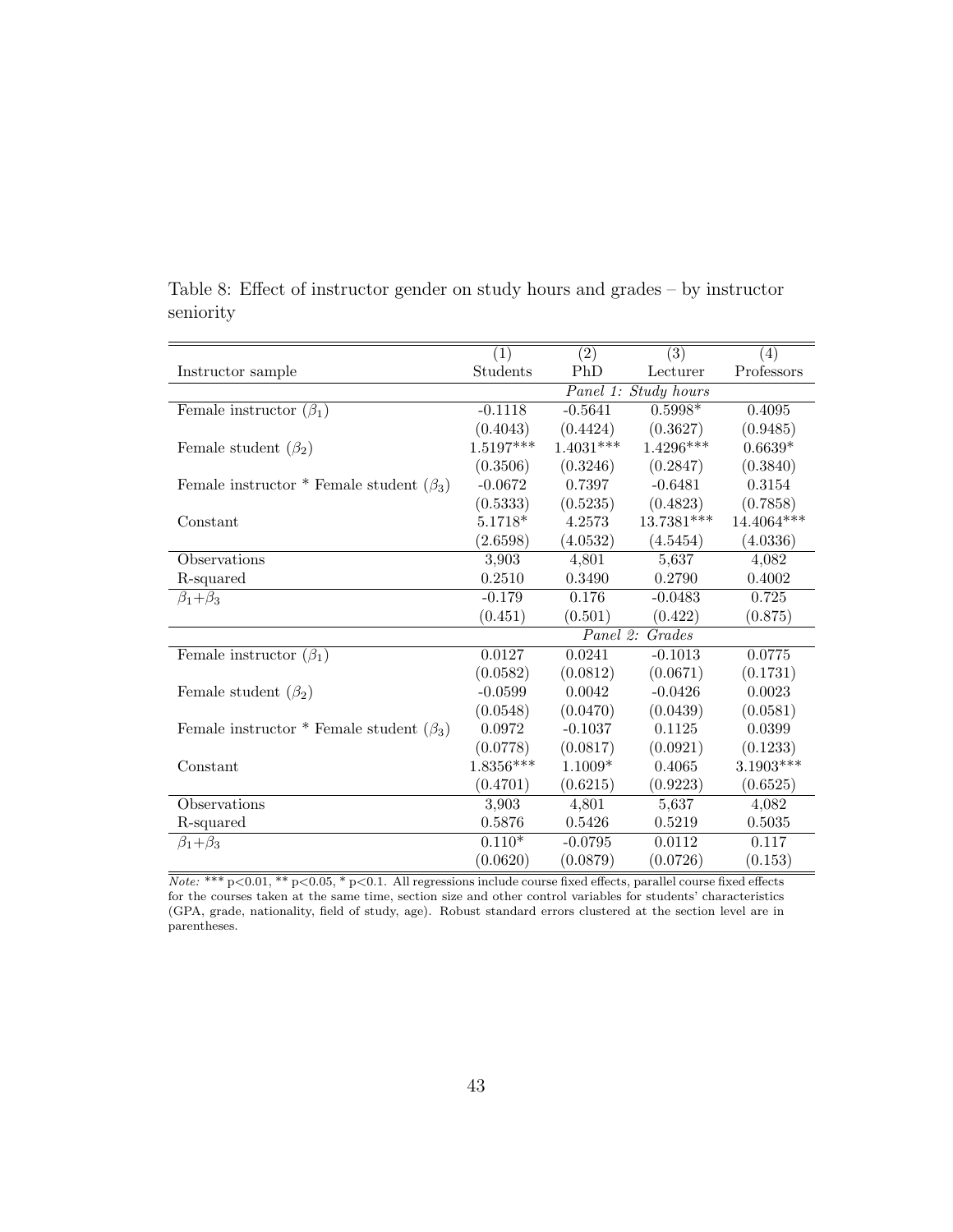Table 9: Effect of instructor gender on instructor evaluation by teacher's valued added quartile

|                                                | (1)          | $\left( 2\right)$ | (3)                          | $\left( 4\right)$ |
|------------------------------------------------|--------------|-------------------|------------------------------|-------------------|
|                                                |              |                   | <i>Instructor evaluation</i> |                   |
| Teacher value added                            | Quartile 1   | Quartile 2        | Quartile 3                   | Quartile 4        |
| Female instructor $(\beta_1)$                  | $-0.0723$    | $-0.2945***$      | $-0.2343***$                 | 0.0721            |
|                                                | (0.0822)     | (0.0780)          | (0.0768)                     | (0.0721)          |
| Female student $(\beta_2)$                     | $-0.1243***$ | $-0.1285***$      | $-0.0730*$                   | $-0.0580$         |
|                                                | (0.0404)     | (0.0326)          | (0.0375)                     | (0.0377)          |
| Female instructor * Female student $(\beta_3)$ | 0.0806       | 0.1078            | 0.0988                       | 0.0977            |
|                                                | (0.0666)     | (0.0691)          | (0.0706)                     | (0.0608)          |
| Constant                                       | $-0.0935$    | 0.5406            | $-0.3207$                    | 0.7977            |
|                                                | (0.5365)     | (0.5310)          | (0.3751)                     | (0.6052)          |
| Observations                                   | 4.994        | 4,999             | 4,985                        | 4,974             |
| R-squared                                      | 0.3074       | 0.2780            | 0.3663                       | 0.3625            |
| $\beta_1 + \beta_3$                            | 0.0083       | $-0.187**$        | $-0.135$                     | $0.170**$         |
|                                                | (0.0840)     | (0.0835)          | (0.0885)                     | (0.0701)          |
| Mean dependent variable                        | $-0.1832$    | 0.0842            | $-0.0628$                    | 0.0316            |

Note: \*\*\*  $p<0.01$ , \*\*  $p<0.05$ , \*  $p<0.1$ . Dependent variable: Instructor evaluation. Quartiles are based on the teacher valued added, as estimated from a regression of students' grades on their grade point average, and teacher fixed effects. All regressions include course fixed effects, parallel course fixed effects for the courses taken at the same time, section size and other control variables for students' characteristics (GPA, grade, nationality, field of study, age). Robust standard errors clustered at the section level are in parentheses.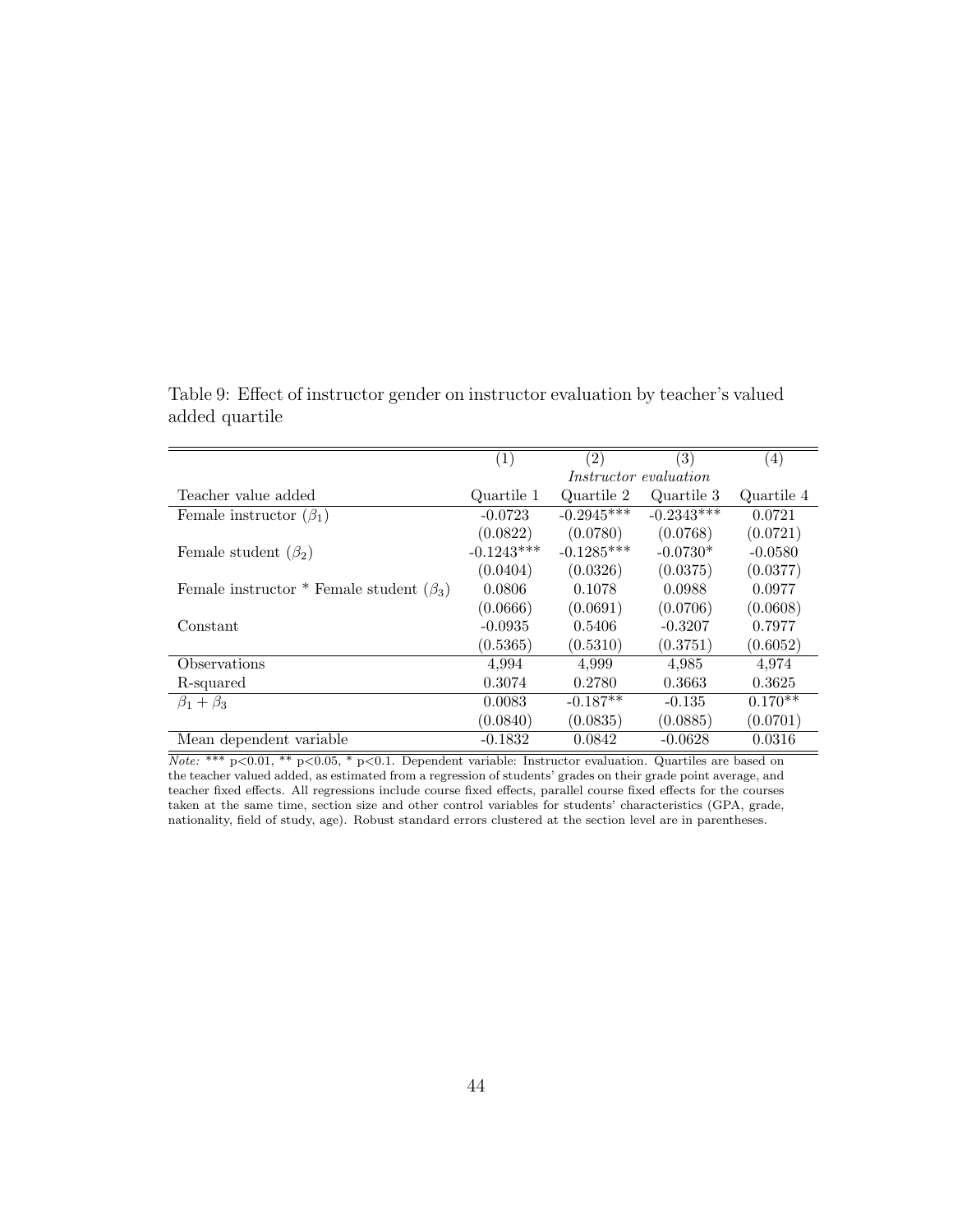|                                                | (1)          | $\left( 2\right)$     | (3)         | $\left( 4\right)$ | (5)       | (6)          |
|------------------------------------------------|--------------|-----------------------|-------------|-------------------|-----------|--------------|
|                                                |              | Instructor evaluation |             | Study hours       |           | Grade        |
| Course content                                 | No math      | Math                  | No math     | Math              | No math   | Math         |
| Female instructor $(\beta_1)$                  | $-0.1717***$ | $-0.3197***$          | 0.0192      | 0.1372            | 0.0170    | 0.0308       |
|                                                | (0.0329)     | (0.0847)              | (0.1925)    | (0.3919)          | (0.0357)  | (0.0516)     |
| Female student $(\beta_2)$                     | $-0.1063***$ | $-0.1488***$          | $1.3544***$ | $1.2709***$       | 0.0174    | $-0.1225***$ |
|                                                | (0.0216)     | (0.0380)              | (0.1767)    | (0.2800)          | (0.0276)  | (0.0374)     |
| Female instructor * Female student $(\beta_3)$ | $0.1366***$  | 0.0421                | $-0.0700$   | $-0.2207$         | 0.0433    | $-0.1071$    |
|                                                | (0.0356)     | (0.0867)              | (0.2754)    | (0.5437)          | (0.0468)  | (0.0769)     |
| Constant                                       | $1.0299***$  | 0.1286                | 4.6886      | $8.6955*$         | $-0.0429$ | 0.9692       |
|                                                | (0.3507)     | (0.5265)              | (4.3592)    | (4.5853)          | (0.7119)  | (0.7809)     |
| Observations                                   | 14,843       | 4,820                 | 14,843      | 4,820             | 14,843    | 4,820        |
| R-squared                                      | 0.1851       | 0.2239                | 0.2682      | 0.2477            | 0.4730    | 0.6100       |
| $\beta_1+\beta_3$                              | $-0.0351$    | $-0.278***$           | $-0.0508$   | $-0.0835$         | $0.0603*$ | $-0.0763$    |
|                                                | (0.0380)     | (0.0903)              | (0.229)     | (0.406)           | (0.0353)  | (0.0590)     |

Table 10: Effect of instructor gender on instructor evaluation, study hours, and grades – by course content

Note: \*\*\* p<0.01, \*\* p<0.05, \* p<0.1. All regressions include course fixed effects, parallel course fixed effects for the courses taken at the same time, section size and other control variables for students' characteristics (GPA, grade, nationality, field of study, age). Robust standard errors clustered at the section level are in parentheses. "Math" courses are defined as courses where courses require or explicitly contain math or statistics prerequisites, according to the course description.

Table 11: Effect of instructor gender on instructor evaluation – by courses with predominantly male / female instructors

|                                                | (1)          | (2)          |
|------------------------------------------------|--------------|--------------|
| Majority of instructors in the course is       | male         | female       |
| Female instructor $(\beta_1)$                  | $-0.1794***$ | $-0.2711***$ |
|                                                | (0.0391)     | (0.0548)     |
| Female student $(\beta_2)$                     | $-0.1089***$ | $-0.1584***$ |
|                                                | (0.0201)     | (0.0492)     |
| Female instructor * Female student $(\beta_3)$ | $0.1042**$   | $0.2001***$  |
|                                                | (0.0460)     | (0.0613)     |
| Constant                                       | 0.2226       | 0.7011       |
|                                                | (0.4698)     | (0.7831)     |
| Observations                                   | 14,296       | 5,656        |
| R-squared                                      | 0.2102       | 0.2048       |
| $\beta_1 + \beta_3$                            | $-0.0751$    | $-0.0710$    |
|                                                | (0.0459)     | (0.0623)     |

Note: \*\*\*  $p\overline{<0.01,$  \*\*  $p<0.05,$  \*  $p<0.1$ . All estimates are based on regressions which include course fixed effects, parallel course fixed effects for the courses taken at the same time, section size and other control variables for students' characteristics (GPA, nationality, field of study, age). Robust standard errors clustered at the section level are in parentheses.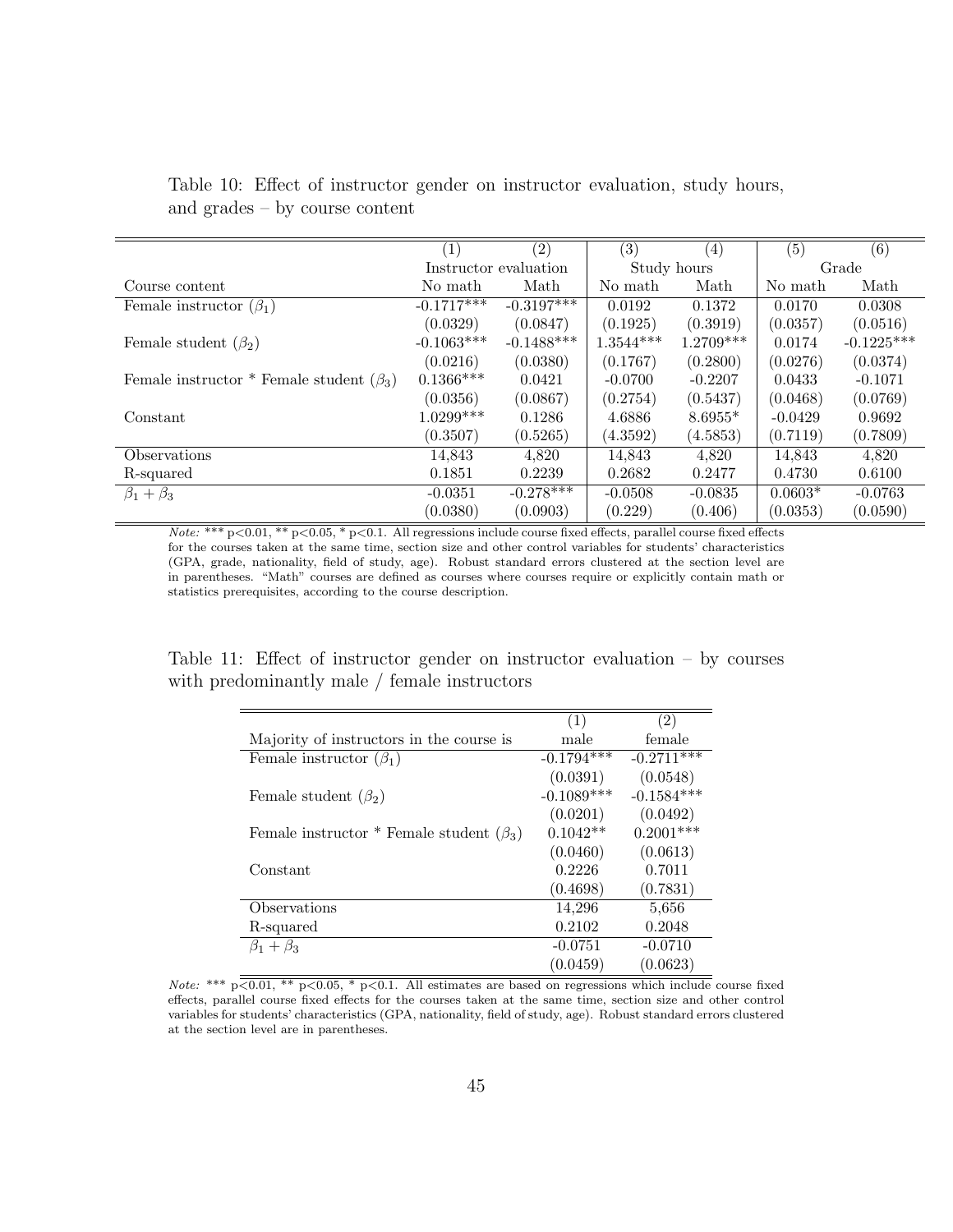## References

- Abrevaya, Jason, Daniel S. Hamermesh. 2012. Charity and favoritism in the field: Are female economists nicer (to each other)? Review of Economics and Statistics  $94(1)$  202-207.
- Anderson, Heidi M., Jeff Cain, Eleanora Bird. 2005. Online student course evaluations: Review of literature and a pilot study. American Journal of Pharmaceutical Education 69(1) 5.
- Bagues, Manuel F., Berta Esteve-Volart. 2010. Can gender parity break the glass ceiling? Evidence from a repeated randomized experiment. Review of Economic Studies 77(4) 1301–1328.
- Bagues, Manuel F., Mauro Sylos-Labini, Natalia Zinovyeva. 2017. Does the gender composition of scientific committees matter? American Economic Review 107(4) 1207–1238.
- Basow, Susan A., Nancy T. Silberg. 1987. Student evaluation of college professors: Are female and male professor rated differently? Journal of Educational Psychology 79(3) 308–314.
- Beaman, Lori, Raghabendra Chattopadhyay, Esther Duflo, Rohini Pande, Petia Topalova. 2009. Powerful women: Does exposure reduce bias? The Quarterly Journal of Economics 124(4) 1497–1540.
- Bennett, Sheila K. 1982. Student perceptions of and expectations for male and female instructors: Evidence relating to the question of gender bias in teaching evaluation. Journal of Educational Psychology 74 170–179.
- Blank, Rebecca M. 1991. The Effects of Double-Blind versus Single-Blind Reviewing: Experimental Evidence from The American Economic Review. American Economic Review 81(5) 1041–1067.
- Bohnet, Iris, Alexandra van Geen, Max H. Bazerman. 2015. When performance trumps gender bias: Joint versus separate evaluation. Management Science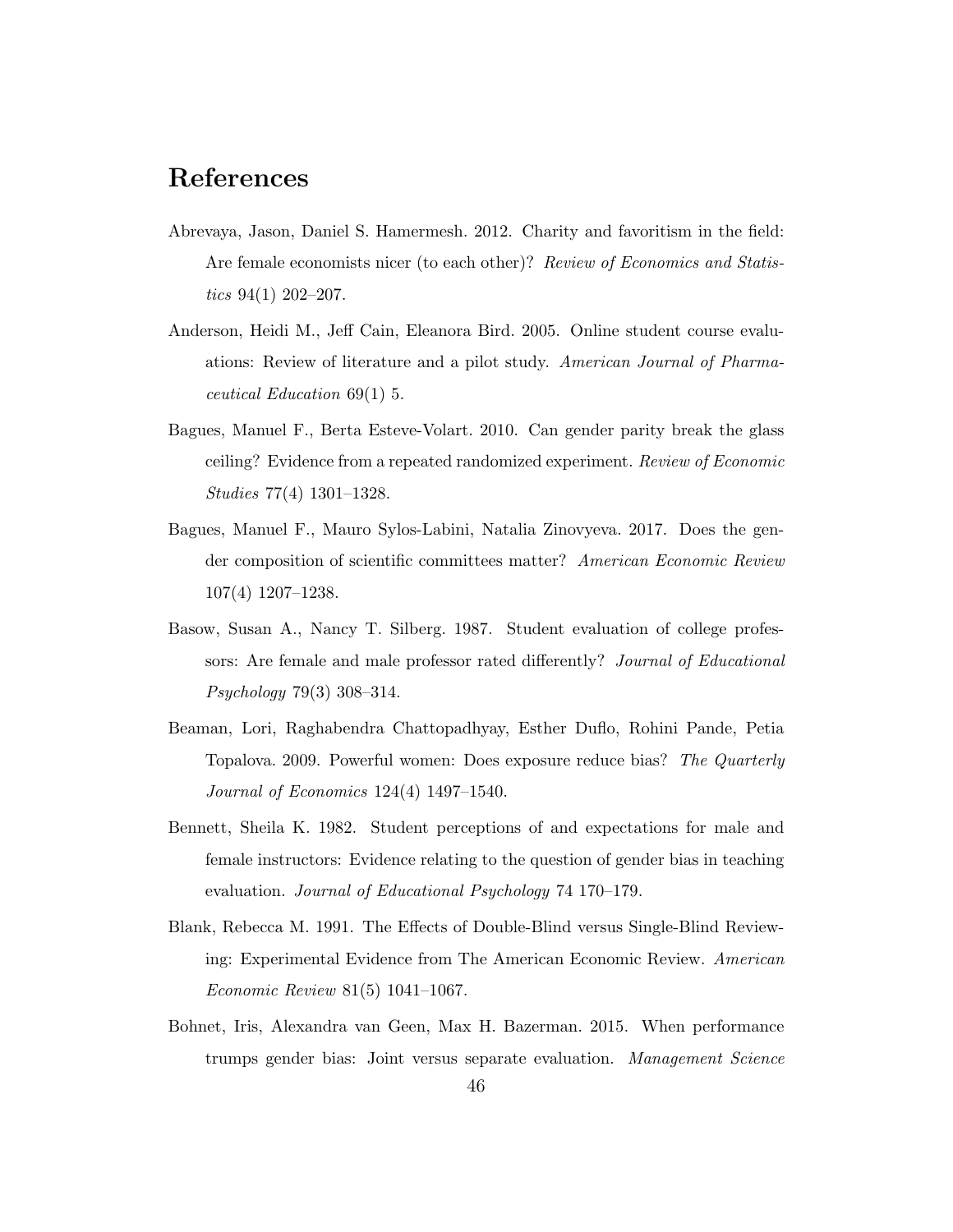62(5) 1225–1234.

- Boring, Anne. 2017. Gender biases in student evaluations of teachers. Journal of Public Economics 145 27–41.
- Braga, Michela, Marco Paccagnella, Michele Pellizzari. 2014. Evaluating students' evaluations of professors. Economics of Education Review 41 71–88.
- Broder, Ivy E. 1993. Review of NSF economics proposals: Gender and institutional patterns. American Economic Review 83(4) 964–970.
- Carrell, Scott, James E. West. 2010. Does professor quality matter? evidence from random assignment of students to professors. Journal of Political Economy 118(3) 409–432.
- Centra, John A., Noreen B. Gaubatz. 2000. Is there gender bias in student evaluations of teaching? Journal of Higher Education 71(1) 17–33.
- Coffman, Katherine Baldiga. 2014. Evidence on self-stereotyping and the contribution of ideas. Quarterly Journal of Economics 129(4) 1625–1660.
- Croson, Rachel, Uri Gneezy. 2009. Gender differences in preferences. Journal of Economic Literature 47(2) 448–474.
- Dar-Nimrod, Ilan, Steven J. Heine. 2006. Exposure to scientific theories affects women's math performance. Science 314(5798) 435.
- De Paola, Maria, Vincenzo Scoppa. 2015. Gender discrimination and evaluators' gender: Evidence from the Italian academia. Economica 82(325) 162–188.
- Elmore, Patricia B., Karen A LaPointe. 1974. Effects of teacher sex and student sex on the evaluation of college instructors. Journal of Educational Psychology 66 386–389.
- European Commission. 2009. She figures 2009: Statistics and indicators on gender equality in science. Tech. rep., European Commission.
- Feld, Jan, Ulf Zölitz. 2017. Understanding peer effects: On the nature, estimation and channels of peer effects. Journal of Labor Economics 35(2).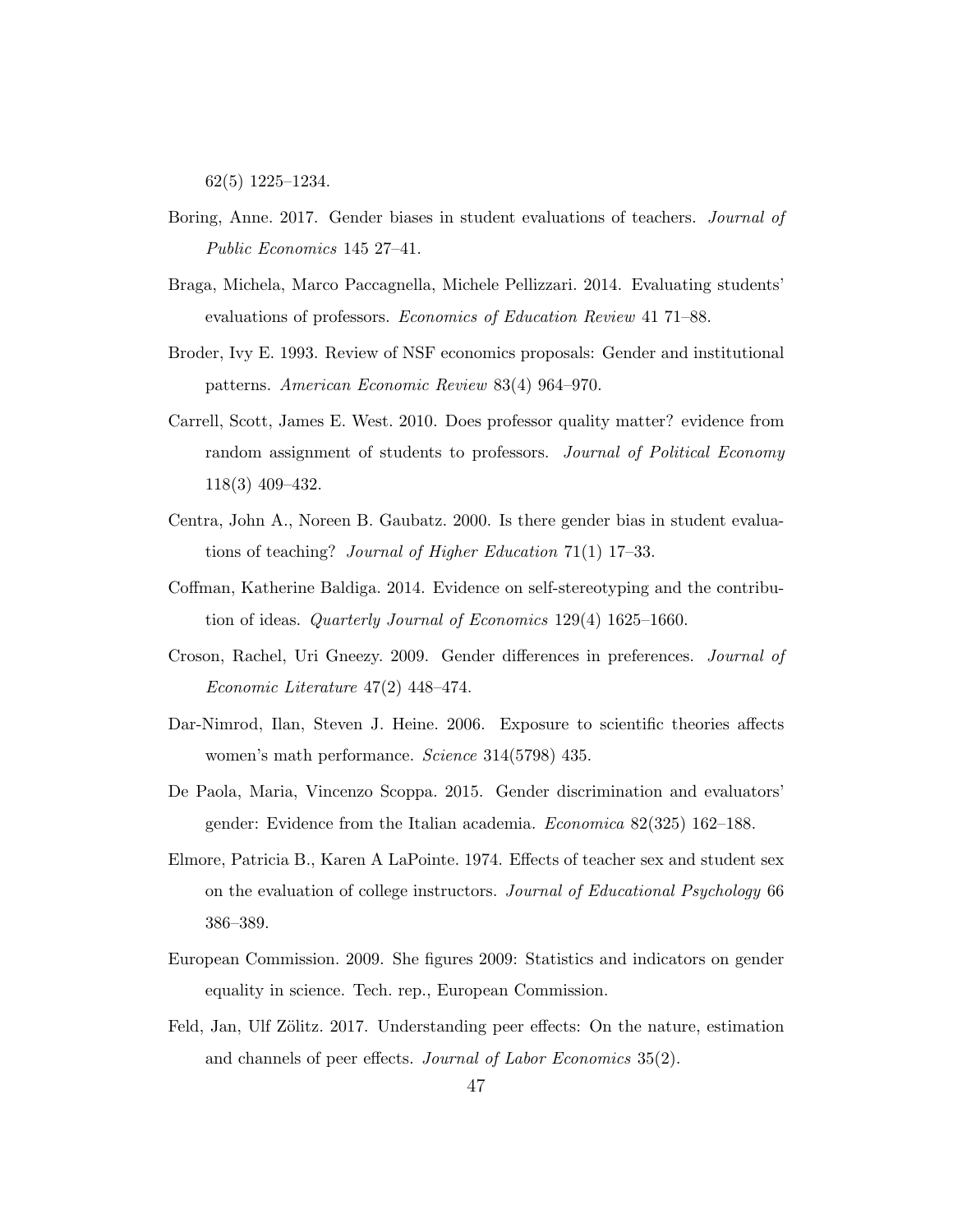- Hamermesh, Daniel S., Amy Parker. 2005. Beauty in the classroom: Instructors' pulchritude and putative pedagogical productivity. Economics of Education Review 24 369–376.
- Harris, Mary B. 1975. Sex role stereotypes and teacher evaluations. Journal of Educational Psychology 67 751–756.
- Hederos Eriksson, Karin, Anna Sandberg. 2012. Gender differences in initiation of negotiation: Does the gender of the negotiation counterpart matter? Negotiation Journal 28(4) 407–428.
- Heilman, Madeline E., Julie J. Chen. 2005. Same behavior, different consequences: Reactions to men's and women's altruistic citizenship behavior. Journal of Applied Psychology 90(3) 431–441.
- Hernández-Arenaz, Iñigo, Nagore Iriberri. 2016. Women ask for less (only from men): Evidence from alternating-offer bargaining in the field. Unpublished manuscript.
- Hoffman, Florian, Philip Oreopoulos. 2009. Professor qualities and student achievement. Review of Economics and Statistics 91(1) 83–92.
- Kahn, Shulamit. 1993. Gender differences in academic career paths of economists. American Economic Review Papers and Proceedings 83(2) 52–56.
- Kaschak, Ellyn. 1978. Sex bias in student evaluations of college professors. *Psychol*ogy of Women Quarterly 2 235–243.
- Krawczyk, Michal W., Magdalena Smyk. 2016. Author's gender affects rating of academic articles - evidence from an incentivized, deception-free experiment. European Economic Review 90 326–335. Mimeo.
- Lalanne, Marie, Paul Seabright. 2011. The Old Boy Network: Gender Differences in the Impact of Social Networks on Remuneration in Top Executive Jobs. C.E.P.R. Discussion Papers 8623, Center for Economic and Policy Research.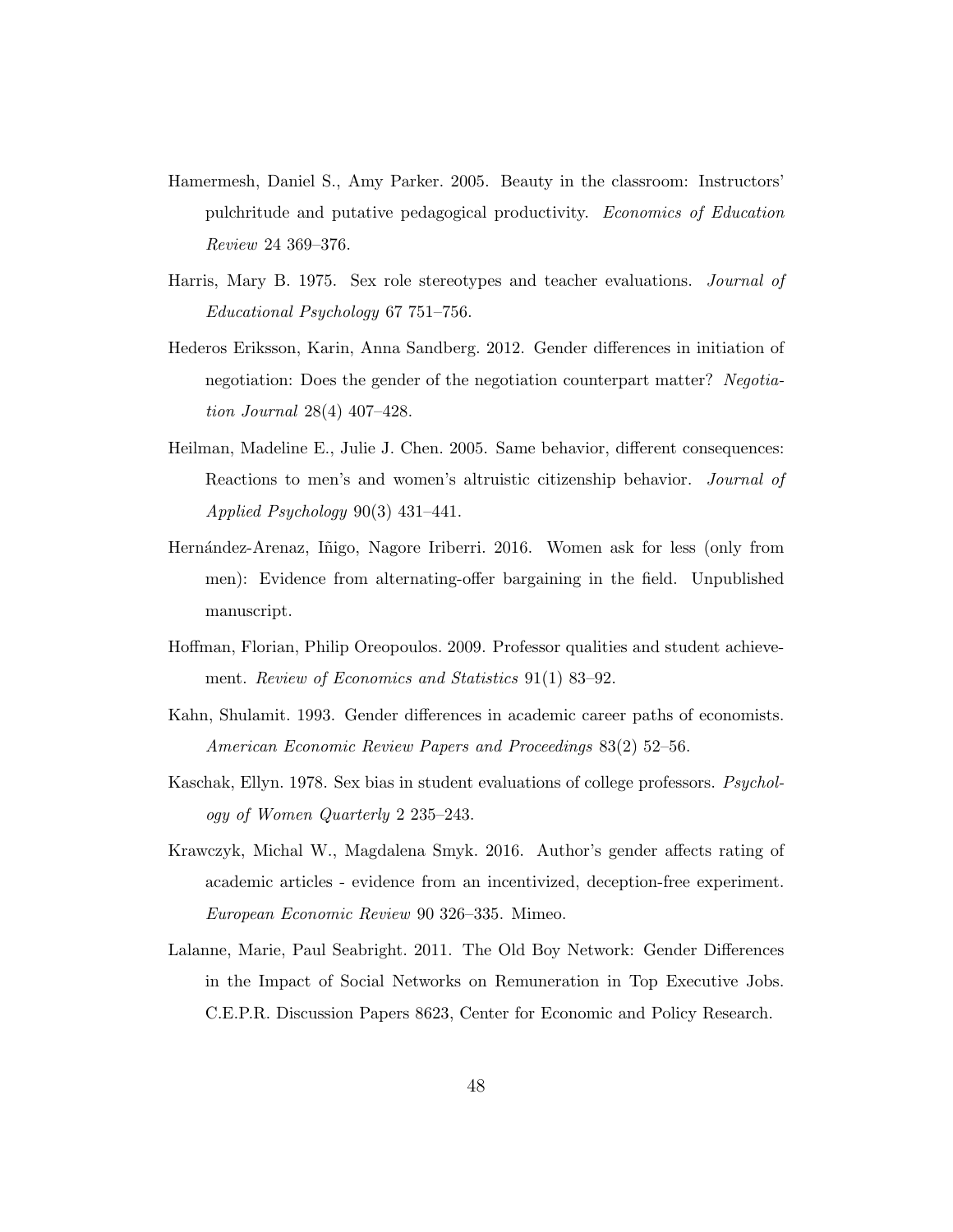- Leibbrandt, Andreas, John A. List. 2015. Do women avoid salary negotiations? Evidence from a large-scale natural field experiment. Management Science 61(9) 2016–2024.
- Link, Albert N., Christopher A. Swann, Barry Bozeman. 2008. A time allocation study of university faculty. Economics of Education Review 27 363–374.
- MacNell, Lillian, Adam Driscoll, Andrea N. Hunt. 2015. What's in a name: Exposing gender bias in student ratings of teaching. Innovative Higher Education 40(4) 291–303.
- Marsh, Herbert W. 1984. Students' evaluations of university teaching: Dimensionality, reliability, validity, potential baises, and utility. Journal of Educational Psychology 76(5) 707.
- McDowell, John M., Larry D. Singell, James P. Ziliak. 1999. Cracks in the glass ceiling: Gender and promotion in the economics profession. American Economic Review Papers and Proceedings 89(2) 397–402.
- McElroy, Marjorie B. 2016. Committee on the status of women in the economics profession (CSWEP). American Economic Review 106(5) 750–773.
- National Science Foundation. 2009. Characteristics of doctoral scientists and engineers in the us: 2006. Tech. rep., National Science Foundation.
- Potvin, Geoff, Zahra Hazari, Robert H. Tai, Philip M. Sadler. 2009. Unraveling bias from student evaluations of their high school science teachers. Science Education 93(5) 827–845.
- Price, Joseph, Justin Wolfers. 2010. Racial discrimination among NBA referees. Quarterly Journal of Economics 125(4) 1859–1887.
- Rockoff, Jonah E., Cecilia Speroni. 2011. Subjective and objective evaluations of teacher effectiveness: Evidence from new york city. Labour Economics 18 687– 696.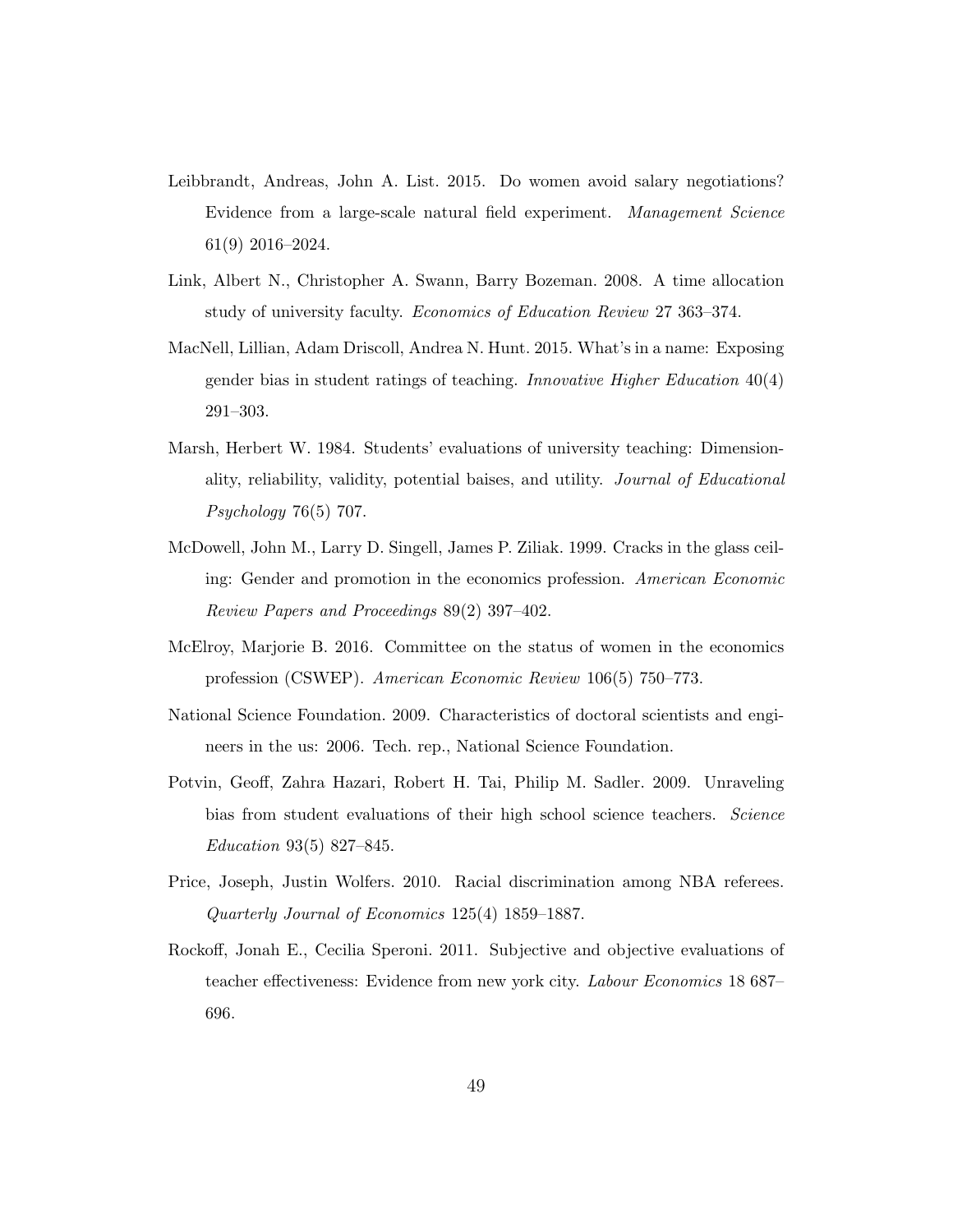- Shayo, Moses, Asaf Zussman. 2011. Judicial Ingroup Bias in the Shadow of Terrorism. Quarterly Journal of Economics 126(3) 1447–1484.
- Spencer, Steven J., Claude M. Steele, Diane M. Quinn. 1998. Stereotype threat and women's math performance. Journal of Experimental Social Psychology 35(1) 4–28.
- Stark, Philip B., Richard Freishtat. 2014. An evaluation of course evaluations. Science Open Research 9.
- Tajfel, Henri, John C. Turner. 1986. The social identity theory of inter-group behavior. Chicago: Nelson Hall.
- Van der Lee, Romy, Naomi Ellemers. 2015. Gender contributes to personal research funding success in The Netherlands. Proceedings of the National Academy of Sciences of the United States of America 112(40) 12349–12353.
- Wennerås, Christine, Agnes Wold. 1997. Nepotism and sexism in peer-review. Nature 387(6631) 341–343.
- Wu, Alice H. 2017. Gender stereotyping in academia: Evidence from economics job market rumors forum. Unpublished manuscript.
- Zölitz, Ulf, Jan Feld. 2017. The effect of peer gender on major choice and occupational segregation. Unpublished manuscript.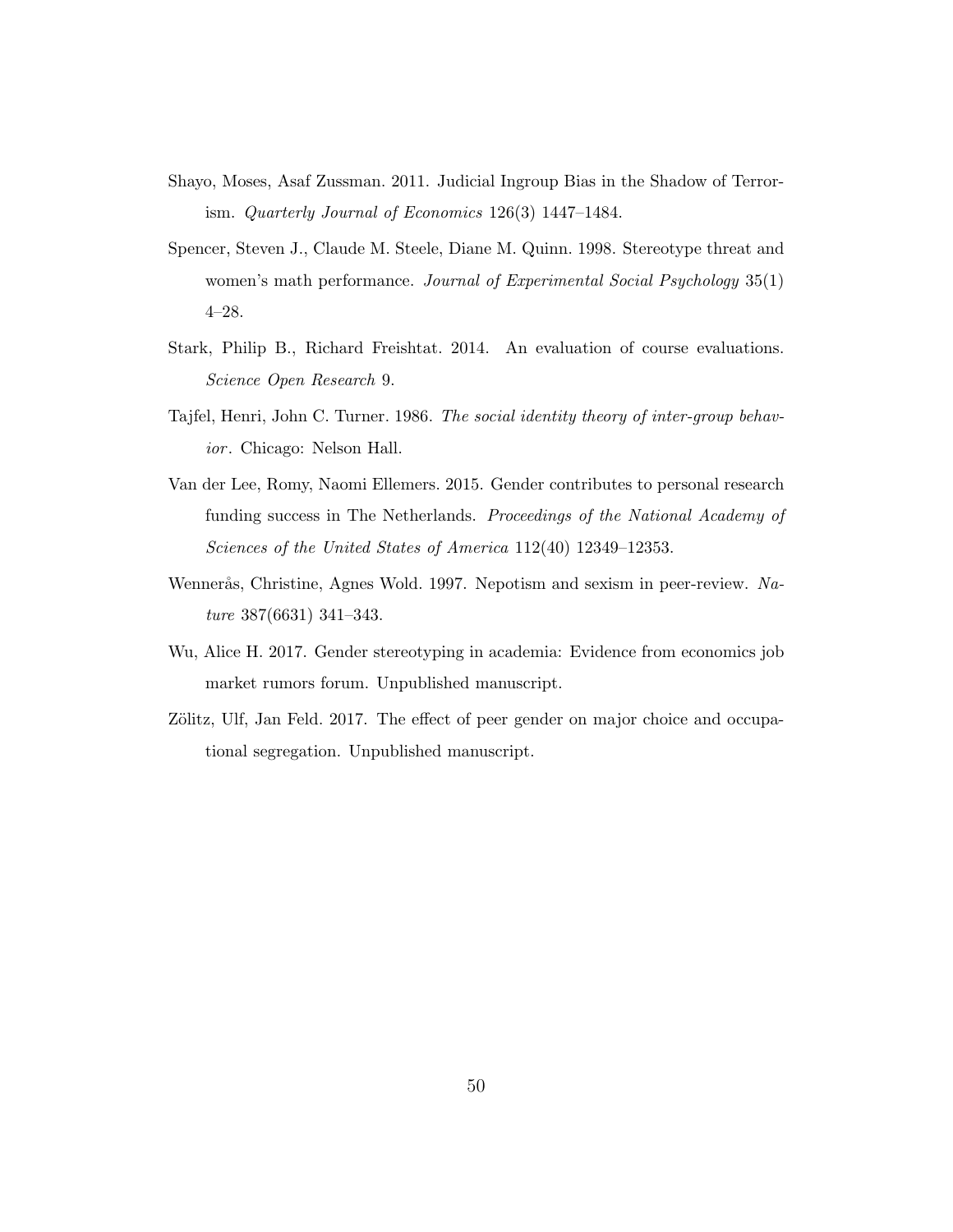## Online Appendix

# Gender Bias in Teaching Evaluations (Friederike Mengel, Jan Sauermann, and Ulf Zölitz)

(September 15, 2017)

## Appendix A: Figures

Figure A1: Screenshot of the scheduling software used by the SBE Scheduling Department



 $\emph{Note:}$  This screenshot shows the program Syllabus Plus Enterprise Timetable.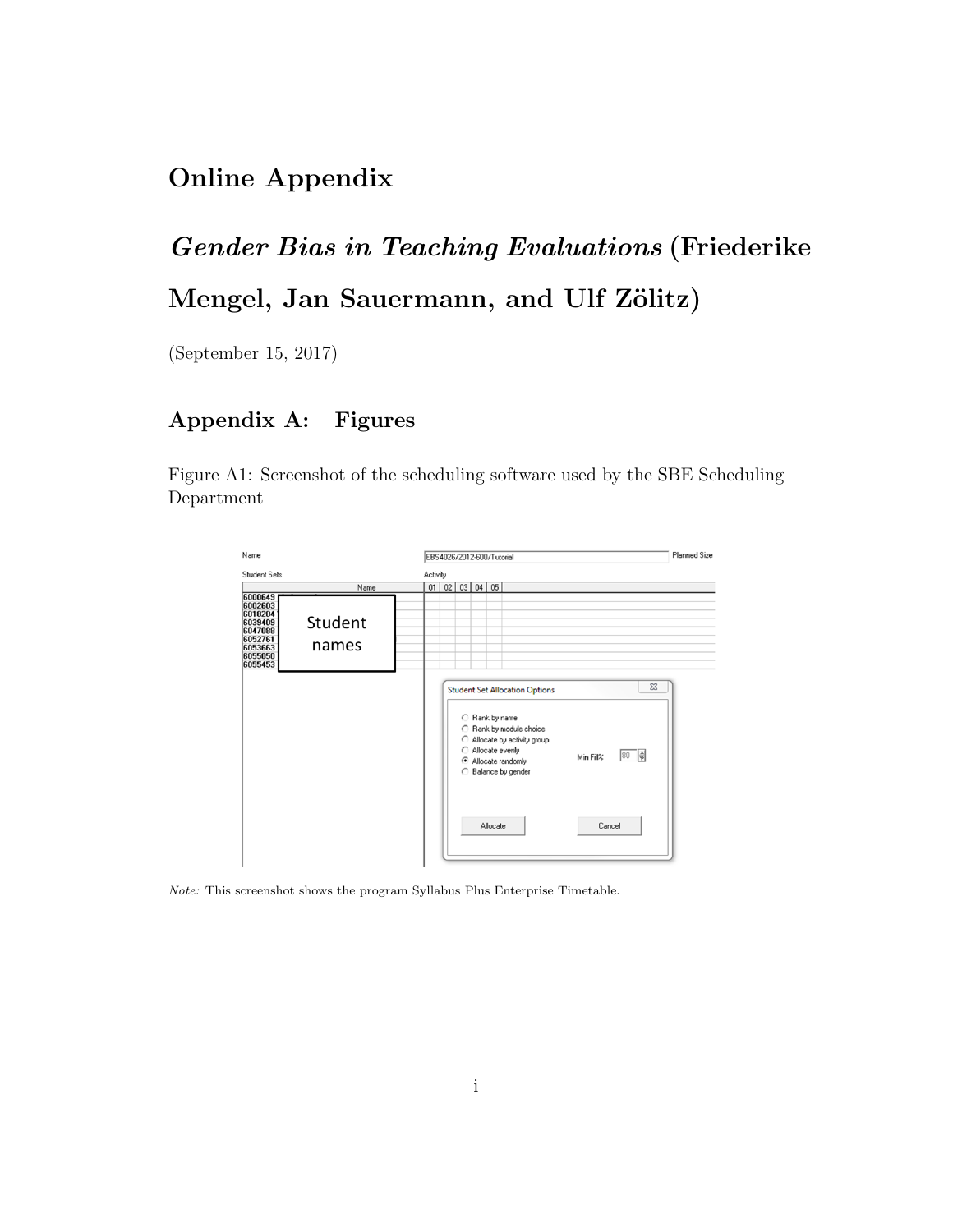## Appendix B: Tables

| Female instructor $(\beta_1)$                  | $-0.2443***$ |
|------------------------------------------------|--------------|
|                                                | (0.0399)     |
| Female student $(\beta_2)$                     | $-0.1209***$ |
|                                                | (0.0261)     |
| Female instructor * Female student $(\beta_3)$ | $0.1661***$  |
|                                                | (0.0439)     |
| Constant                                       | $0.5718**$   |
|                                                | (0.2458)     |
| Observations                                   | 11,014       |
| R-squared                                      | 0.2023       |
| $\beta_1+\beta_3$                              | $-0.0783*$   |
|                                                | (0.0467)     |

Table B1: Gender bias in instructor evaluation – courses without course papers as part of assessment

*Note:* \*\*\*  $p<0.01$ , \*\*  $p<0.05$ , \*  $p<0.1$ . Dependent variable: Instructor evaluation. All regressions include course fixed effects, parallel course fixed effects for the courses taken at the same time, section size and other control variables for students' characteristics (GPA, grade, nationality, field of study, age). Robust standard errors clustered at the section level are in parentheses.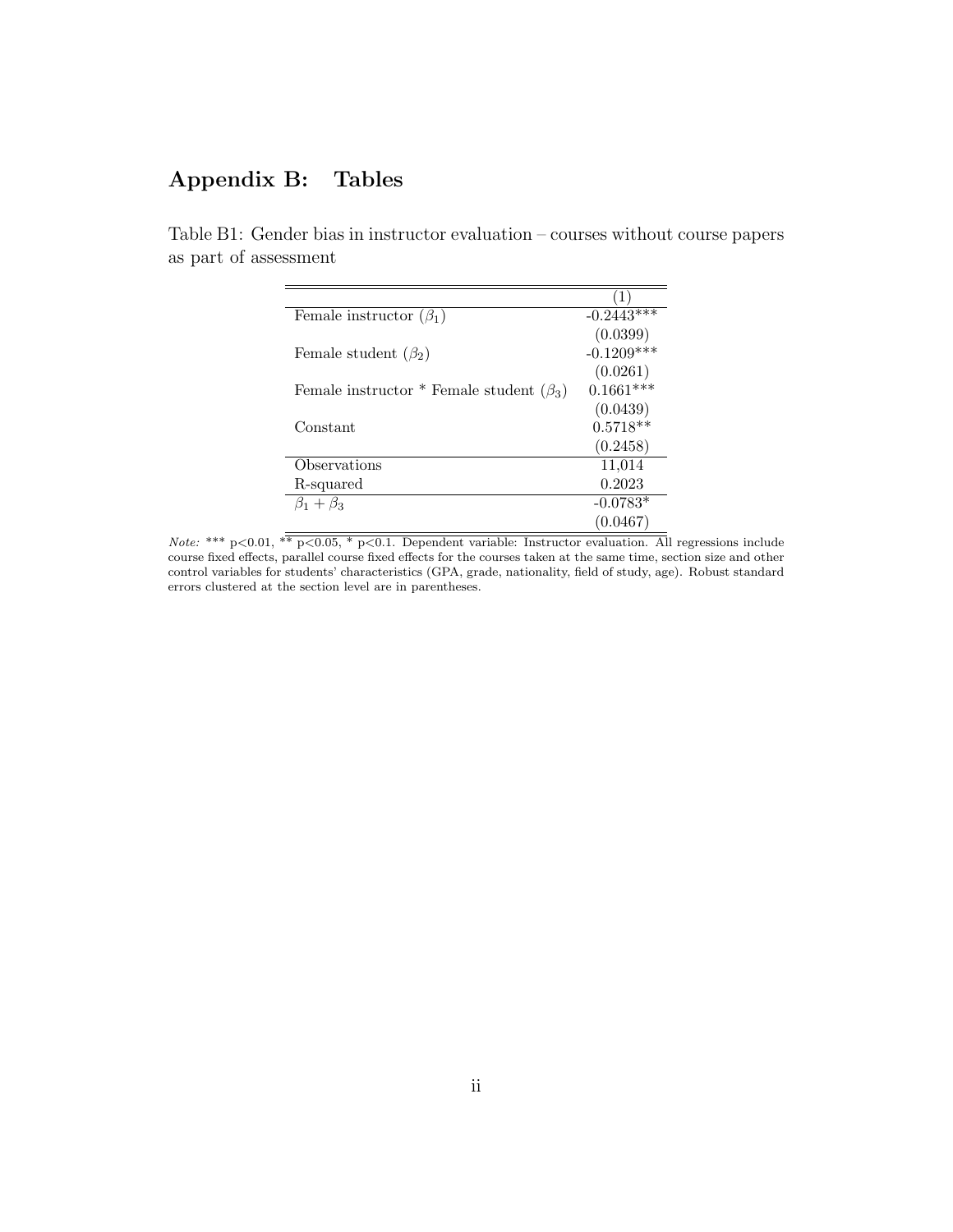|                      | (1)          | $\left( 2\right)$ | (3)         | (4)          | (5)       | (6)       |
|----------------------|--------------|-------------------|-------------|--------------|-----------|-----------|
| Dependent            | Instructor   | Group-            | Material-   | Course-      | Hours     | Final     |
| variable             | evaluation   | related           | related     | related      | spent     | grade     |
| Female students only |              |                   |             |              |           |           |
| Female instructor    | $-0.0611$    | 0.0182            | $-0.0180$   | 0.0048       | $-0.1787$ | 0.0153    |
|                      | (0.0394)     | (0.0332)          | (0.0284)    | (0.0272)     | (0.2297)  | (0.0332)  |
| Constant             | 0.2355       | $-0.2477$         | $-0.5256$   | $-1.3169**$  | 10.3959   | 0.3178    |
|                      | (0.4711)     | (0.5204)          | (0.3645)    | (0.5684)     | (6.6159)  | (0.7396)  |
| Observations         | 8,673        | 8,673             | 8,673       | 8,673        | 8,673     | 8,673     |
| R-squared            | 0.2547       | 0.2232            | 0.3025      | 0.3066       | 0.2888    | 0.5642    |
| Male students only   |              |                   |             |              |           |           |
| Female instructor    | $-0.2099***$ | $-0.0624**$       | $-0.0634**$ | $-0.0753***$ | 0.0676    | 0.0300    |
|                      | (0.0324)     | (0.0275)          | (0.0250)    | (0.0247)     | (0.1822)  | (0.0327)  |
| Constant             | $-0.4334$    | 0.1020            | $0.8695*$   | 0.0600       | 9.5223    | 2.2006*** |
|                      | (0.7079)     | (0.3236)          | (0.4608)    | (0.5945)     | (7.2705)  | (0.8279)  |
| Observations         | 11,279       | 11,279            | 11,279      | 11,279       | 11,279    | 11,279    |
| R-squared            | 0.2326       | 0.2022            | 0.2598      | 0.2814       | 0.3102    | 0.5071    |

Table B2: Split sample regressions by student gender

Note: \*\*\*  $p<0.01$ , \*\*  $p<0.05$ , \*  $p<0.1$  All regressions include course fixed effects, parallel course fixed effects for the courses taken at the same time, section size and other control variables for students' characteristics (GPA, grade, nationality, field of study, age). Robust standard errors clustered at the section level are in parentheses.

|  |  |  |  |  |  | Table B3: Evaluations of graduate student instructors $-$ by separate items |  |  |  |
|--|--|--|--|--|--|-----------------------------------------------------------------------------|--|--|--|
|--|--|--|--|--|--|-----------------------------------------------------------------------------|--|--|--|

|                                                | $\left(1\right)$ | (2)          | $\left( 3\right)$ | (4)          | $\left( 5\right)$ |
|------------------------------------------------|------------------|--------------|-------------------|--------------|-------------------|
| Evaluation item                                | T1               | T2           | T <sub>3</sub>    | T4           | T5                |
| Female instructor $(\beta_1)$                  | $-0.2180$ ***    | $-0.2445***$ | $-0.1420**$       | $-0.1913***$ | $-0.1768***$      |
|                                                | (0.0668)         | (0.0598)     | (0.0555)          | (0.0627)     | (0.0521)          |
| Female student $(\beta_2)$                     | $-0.0576$        | $-0.0039$    | $-0.0449$         | $-0.0406$    | $-0.0585$         |
|                                                | (0.0408)         | (0.0396)     | (0.0381)          | (0.0382)     | (0.0373)          |
| Female instructor * Female student $(\beta_3)$ | 0.0332           | $-0.0598$    | $-0.0384$         | $-0.0740$    | $-0.0109$         |
|                                                | (0.0655)         | (0.0622)     | (0.0579)          | (0.0618)     | (0.0573)          |
| Observations                                   | 5,340            | 5.337        | 5,323             | 5,346        | 5,270             |
| R-squared                                      | 0.2537           | 0.2559       | 0.2302            | 0.2475       | 0.2809            |
| $\beta_1 + \beta_3$                            | $-0.185***$      | $-0.304***$  | $-0.180***$       | $-0.265***$  | $-0.188***$       |
|                                                | (0.0711)         | (0.0663)     | (0.0611)          | (0.0701)     | (0.0603)          |

Note: \*\*\*  $p<0.01$ , \*\*  $p<0.05$ , \*  $p<0.1$ . All estimates are based on regressions which include course fixed effects, parallel course fixed effects for the courses taken at the same time, section size and other control variables for students' characteristics (GPA, nationality, field of study, age). The sample used in this regression includes graduate student instructors only. Robust standard errors clustered at the section level are in parentheses.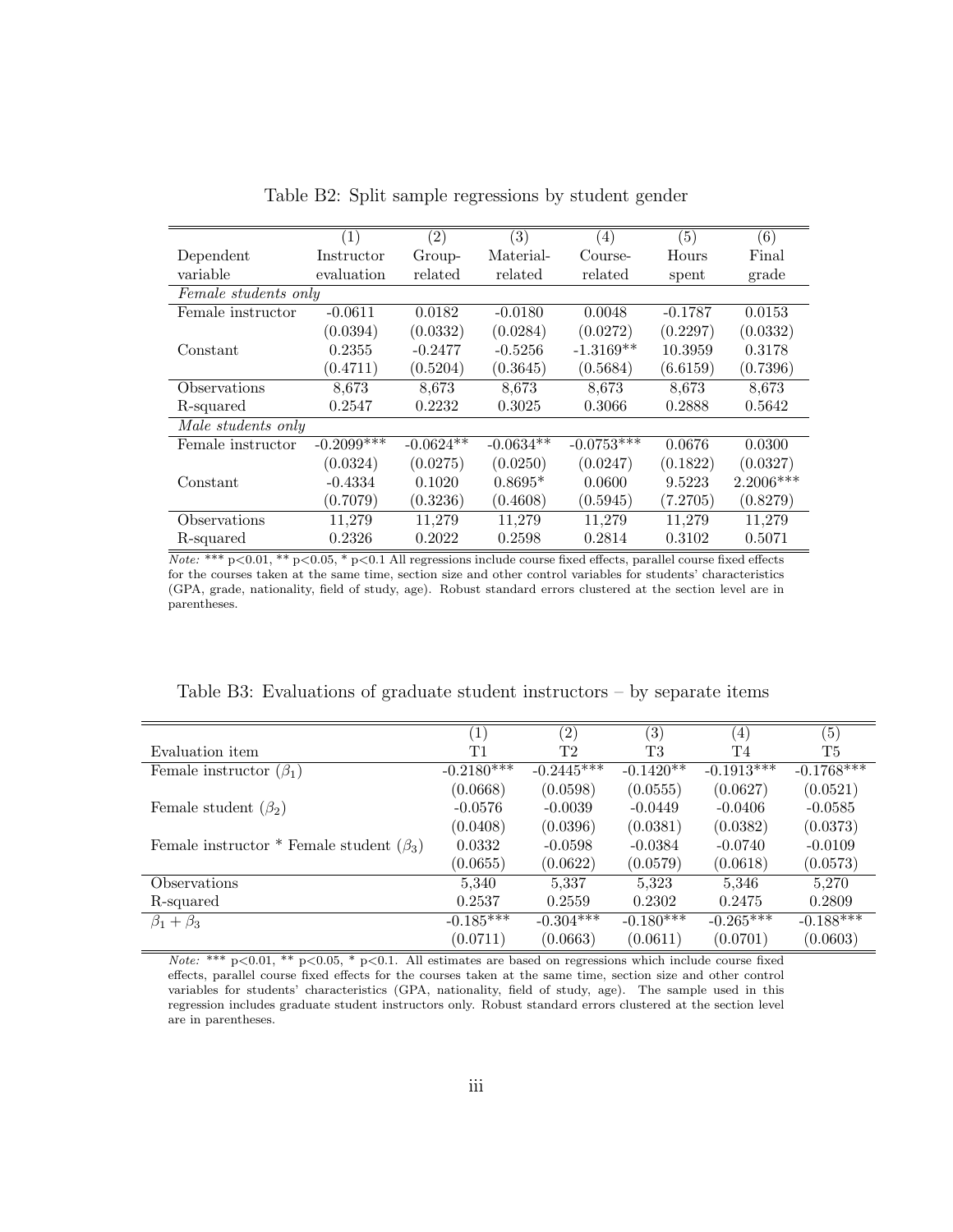#### Table B4: Gender bias in students' evaluations – by variation in response items

|                                                | (1)                | $\left( 2\right)$      |
|------------------------------------------------|--------------------|------------------------|
|                                                | Low Dispersion     | <b>High Dispersion</b> |
|                                                | $(SD \leq median)$ | (SD > median)          |
| Female instructor $(\beta_1)$                  | $-0.1718***$       | $-0.2283***$           |
|                                                | (0.0301)           | (0.0478)               |
| Female student $(\beta_2)$                     | $-0.0544***$       | $-0.1690***$           |
|                                                | (0.0209)           | (0.0310)               |
| Female instructor * Female student $(\beta_3)$ | $0.0722*$          | $0.1756***$            |
|                                                | (0.0375)           | (0.0542)               |
| Constant                                       | $-0.5122$          | 0.2878                 |
|                                                | (0.4368)           | (0.4536)               |
| Observations                                   | 9.992              | 9,960                  |
| R-squared                                      | 0.2429             | 0.2583                 |
| $\beta_1+\beta_3$                              | $-0.0996***$       | $-0.0527$              |
|                                                | (0.0351)           | (0.0526)               |

*Note:* \*\*\*  $p < 0.01$ , \*\*  $p < 0.05$ , \*  $p < 0.1$ . Dependent variable: Instructor evaluation. For defining individuals as "low dispersion" and "high dispersion," we calculated the standard deviation of a student's answers across all evaluation items within his or her evaluation sheet. Low dispersion (high dispersion) is defined as evaluations with below-median (above-median) standard deviation. All regressions include course fixed effects, parallel course fixed effects for the courses taken at the same time, section size and other control variables for students' characteristics (GPA, grade, nationality, field of study, age). Robust standard errors clustered at the section level are in parentheses.

#### Table B5: Main results – excluding course coordinators

|                                                | (1)          | $\overline{(2)}$ | $\overline{(3)}$ | $\left( 4\right)$ | $\overline{(5)}$ | $\overline{(6)}$ |
|------------------------------------------------|--------------|------------------|------------------|-------------------|------------------|------------------|
| Dependent                                      | Instructor-  | Group-           | Material-        | Course-           | Hours            | Final            |
| variable                                       | related      | related          | related          | related           | spent            | grade            |
| Female instructor $(\beta_1)$                  | $-0.2223***$ | $-0.0495*$       | $-0.0538**$      | $-0.0636***$      | 0.0437           | 0.0069           |
|                                                | (0.0338)     | (0.0278)         | (0.0244)         | (0.0242)          | (0.1814)         | (0.0316)         |
| Female student $(\beta_2)$                     | $-0.1218***$ | $-0.0015$        | $-0.0322$        | $-0.0399**$       | $1.4260***$      | $-0.0215$        |
|                                                | (0.0206)     | (0.0211)         | (0.0196)         | (0.0192)          | (0.1609)         | (0.0242)         |
| Female instructor * Female student $(\beta_3)$ | $0.1192***$  | 0.0192           | 0.0167           | 0.0469            | $-0.1023$        | 0.0402           |
|                                                | (0.0350)     | (0.0337)         | (0.0319)         | (0.0313)          | (0.2562)         | (0.0428)         |
| <b>Observations</b>                            | 16,807       | 16,807           | 16,807           | 16,807            | 16,807           | 16,807           |
| R-squared                                      | 0.1945       | 0.1527           | 0.2179           | 0.2290            | 0.2553           | 0.5082           |
| $\beta_1 + \beta_3$                            | $-0.103***$  | $-0.0303$        | $-0.0372$        | $-0.0167$         | $-0.0586$        | 0.0471           |
|                                                | (0.0380)     | (0.0314)         | (0.0267)         | (0.0259)          | (0.209)          | (0.0328)         |

Note: \*\*\* p<0.01, \*\* p<0.05, \* p<0.1.All regressions include course fixed effects, parallel course fixed effects for the courses taken at the same time, section size and students' characteristics (GPA, grade, nationality, field of study, age). Robust standard errors clustered at the section level are in parentheses. Control variables refer to students' characteristics.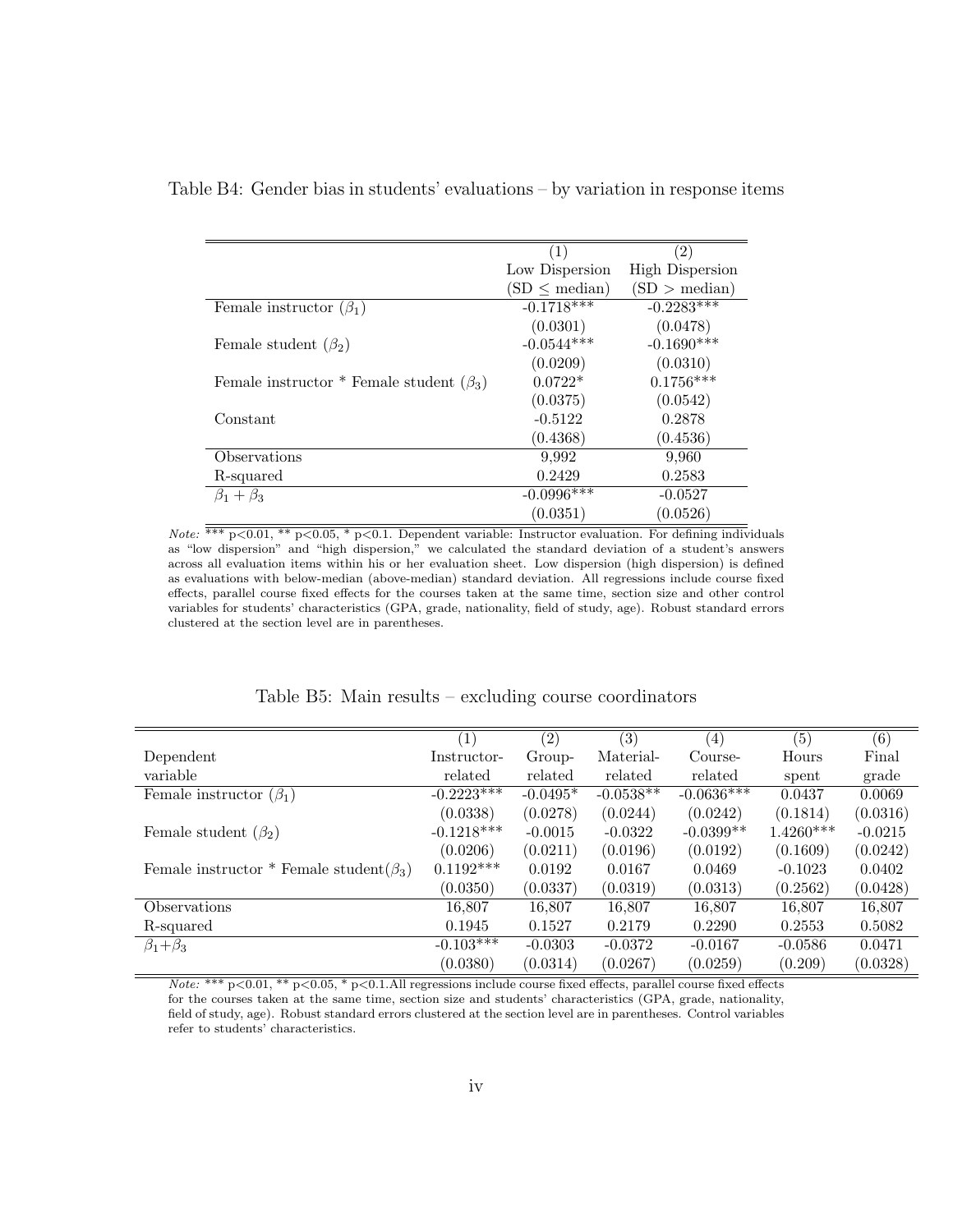|                                                | $\overline{(1)}$ | $\overline{(2)}$ | $\overline{(3)}$        | (4)         | $\overline{(5)}$ |
|------------------------------------------------|------------------|------------------|-------------------------|-------------|------------------|
| Female instructor $(\beta_1)$                  |                  | $-0.0003$        | $-0.0067$               | $-0.0067$   | $-0.0083$        |
|                                                |                  | (0.0044)         | (0.0052)                | (0.0053)    | (0.0060)         |
| Female student $(\beta_2)$                     | $0.0864***$      | $0.0864***$      | $0.0804***$             | $0.0739***$ | $0.0579***$      |
|                                                | (0.0037)         | (0.0037)         | (0.0046)                | (0.0048)    | (0.0054)         |
| Female instructor * Female student $(\beta_3)$ |                  |                  | $0.0170**$              | $0.0174**$  | $0.0181**$       |
|                                                |                  |                  | (0.0076)                | (0.0078)    | (0.0090)         |
| Grade (first sit)                              |                  |                  |                         |             | $0.0167***$      |
|                                                |                  |                  |                         |             | (0.0015)         |
| <b>GPA</b>                                     |                  |                  |                         |             | $0.0437***$      |
|                                                |                  |                  |                         |             | (0.0023)         |
| German                                         |                  |                  |                         | $0.0636***$ | $0.0171***$      |
|                                                |                  |                  |                         | (0.0045)    | (0.0052)         |
| Other nationality                              |                  |                  |                         | $0.0710***$ | $0.0627***$      |
|                                                |                  |                  |                         | (0.0057)    | (0.0067)         |
| Economics                                      |                  |                  |                         | $-0.0140$   | $-0.0063$        |
|                                                |                  |                  |                         | (0.0124)    | (0.0135)         |
| Other study field                              |                  |                  |                         | $0.0782***$ | $0.0809***$      |
|                                                |                  |                  |                         | (0.0196)    | (0.0248)         |
| Age                                            |                  |                  |                         | $-0.0004$   | $0.0080***$      |
|                                                |                  |                  |                         | (0.0011)    | (0.0014)         |
| Section size                                   |                  |                  |                         | 0.0004      | 0.0009           |
|                                                |                  |                  |                         | (0.0016)    | (0.0018)         |
| Constant                                       | $0.3305***$      | $0.3306***$      | $0.3328^{\ast\ast\ast}$ | $0.6316***$ | 0.0610           |
|                                                | (0.0021)         | (0.0026)         | (0.0028)                | (0.2161)    | (0.1294)         |
| Observations                                   | 75,330           | 75,330           | 75,330                  | 72,376      | 55,856           |
| R-squared                                      | 0.0580           | 0.0580           | 0.0580                  | 0.0790      | 0.0878           |
| $\beta_1 + \beta_3$                            |                  |                  | 0.0103                  | 0.0107      | 0.00985          |
|                                                |                  |                  | (0.00659)               | (0.00675)   | (0.00758)        |

Table B6: Determinants of survey response

Note: \*\*\* p<0.01, \*\* p<0.05, \* p<0.1. Dependent variable: Dummy variable for survey response. All regressions include course fixed effects and parallel course fixed effects for the courses taken at the same time. Robust standard errors clustered at the section level are in parentheses.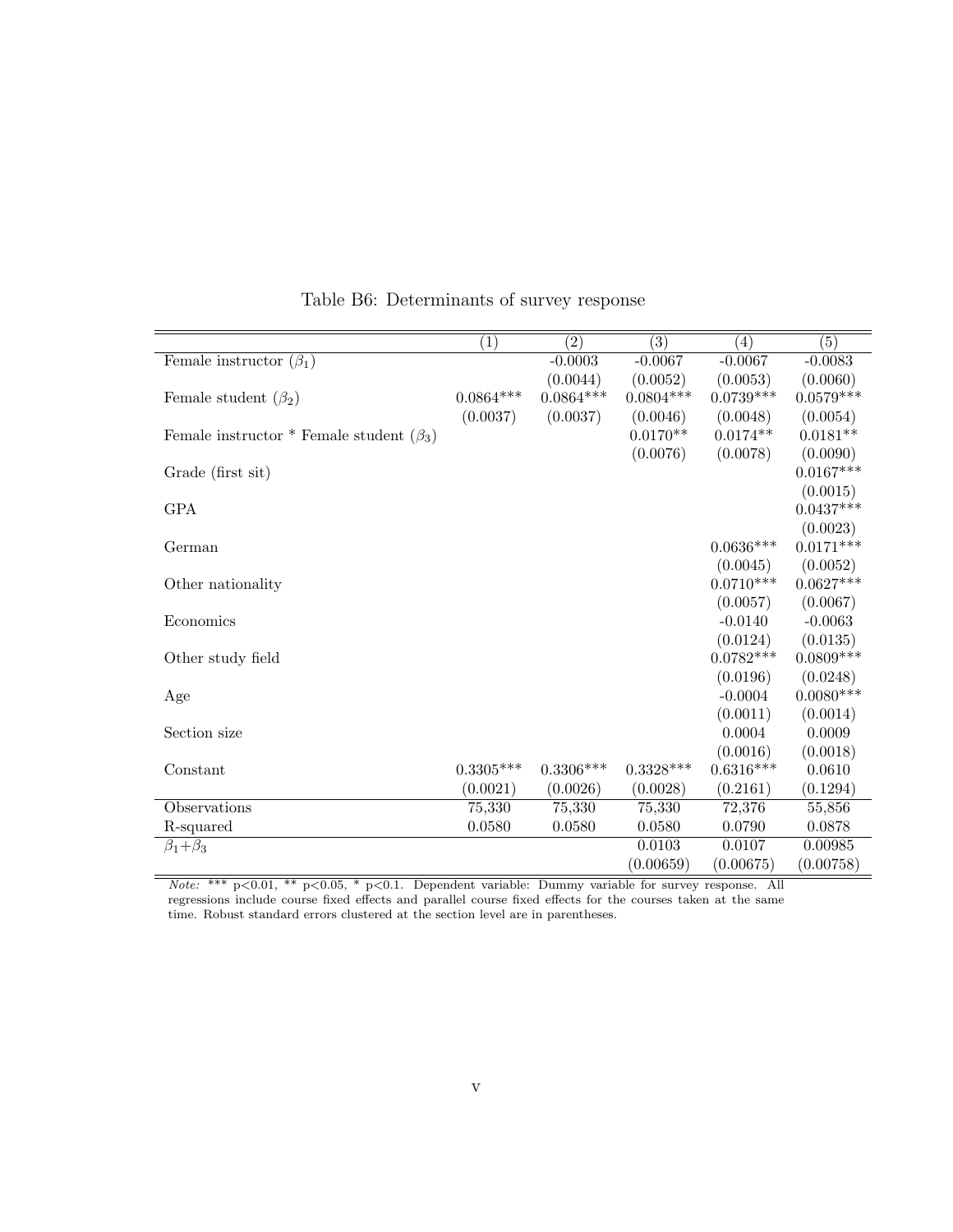|                                                |                                                                                                                | $\widehat{\mathfrak{D}}$ | ි                     | $\widehat{\Xi}$         | ව                        |
|------------------------------------------------|----------------------------------------------------------------------------------------------------------------|--------------------------|-----------------------|-------------------------|--------------------------|
|                                                | Model 1                                                                                                        |                          | Model <sub>2</sub>    |                         | Baseline                 |
|                                                | Instructor evaluation                                                                                          | Response                 | Instructor evaluation | Response                | Instructor evaluation    |
| Female instructor $(\beta_1)$                  | $-0.2190***$                                                                                                   | $-0.0234$                | $-0.2194***$          | $-0.0243$               | $-0.2185***$             |
|                                                | (0.0299)                                                                                                       | (0.0172)                 | (0.0300)              | (0.0192)                |                          |
| Female student $(\beta_2)$                     | $-0.1160***$                                                                                                   | $0.1666***$              | $-0.1260***$          | $****0.0740$            | $(0.0305)$<br>-0.1191*** |
|                                                | (0.0175)                                                                                                       | (0.0146)                 | (0.0178)              |                         |                          |
| Female instructor * Female student $(\beta_3)$ | $0.1380***$                                                                                                    | $0.0511**$               | $.1374***$            | $(0.0162)$<br>$0.0519*$ | $(0.0179)$<br>0.1371***  |
|                                                | (0.0312)                                                                                                       | (0.0246)                 | (0.0316)              | (0.0271)                | (0.0318)                 |
| Mean past response                             |                                                                                                                |                          |                       | $.7841***$              |                          |
|                                                |                                                                                                                |                          |                       | (0.0184)                |                          |
| Constant                                       | 0.1400                                                                                                         | $-1.9086***$             | 0.2830                | $2.1331***$             | 0.1985                   |
|                                                | (6.1999)                                                                                                       | (0.1044)                 | 0.2067                | (0.1188)                | 0.2030                   |
|                                                | $0.0295***$                                                                                                    |                          | $0.0497***$           |                         |                          |
|                                                | (0.0141)                                                                                                       |                          | (0.0187)              |                         |                          |
| $\ln \sigma$                                   | $-0.0626***$                                                                                                   |                          | $-0.0608***$          |                         |                          |
|                                                | (0.0081)                                                                                                       |                          | (0.0082)              |                         |                          |
| Observations                                   | 55,856                                                                                                         |                          | 54,530                |                         | 19,952                   |
| Pseudo R-squared                               | 0.0573                                                                                                         |                          | 0.2331                |                         |                          |
| R-squared                                      |                                                                                                                |                          |                       |                         | 0.1682                   |
| $\beta_1 + \beta_3$                            | $-0.0809**$                                                                                                    |                          | $-0.0820**$           |                         | $-0.0814**$              |
|                                                | (0.0335)                                                                                                       |                          | (0.0337)              |                         | (0.0341)                 |
| Note:                                          | *** $p<0.01$ , ** $p<0.05$ , * $p<0.1$ . All regressions include course fixed effects; the regression shown in |                          |                       |                         |                          |

Table B7: Selection of students into response (Heckman selection model) Table B7: Selection of students into response (Heckman selection model)  $Note: **p \leq 0.01$ ,  $*$  p.  $(0.05, * \text{ p}$ <0.1. All regressions include course fixed effects; the regression shown in Column (5) also includes parallel course fixed effects for the courses taken at the same time. Column (5) also includes individual FE. Robust standard errors clustered at the section level are in parentheses. All regressions include course fixed effects, section size and students' characteristics (GPA, grade, nationality, field of study, age). Due to the large number of dummy variables, the regressions presented in this table do not contain parallel course fixed effects for the courses taken at the same time. Control variables refer to students' characteristics.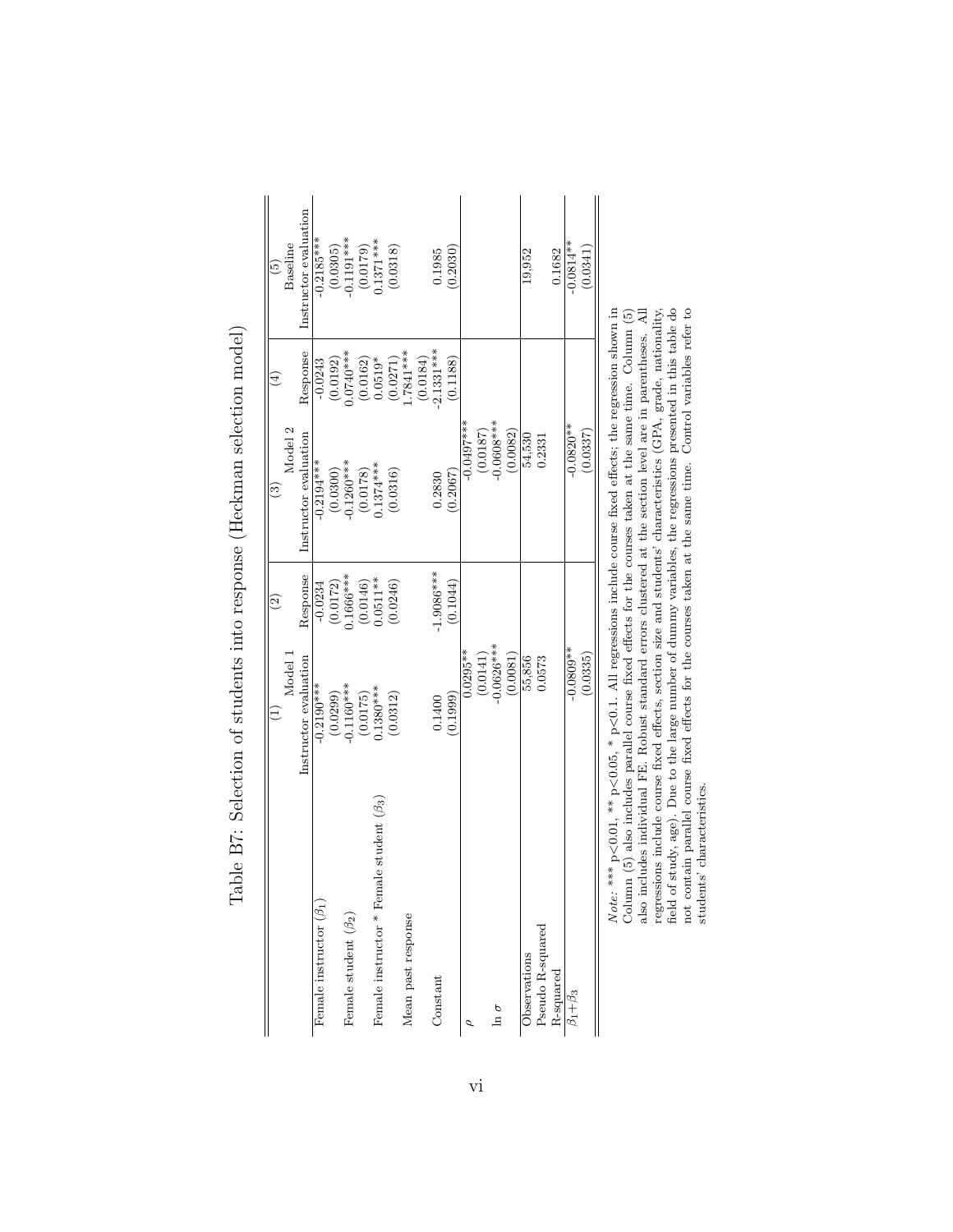|                 | (1)               |
|-----------------|-------------------|
|                 | Female instructor |
| PhD Student     | 0.0265            |
|                 | (0.1013)          |
| Lecturer        | 0.1034            |
|                 | (0.1098)          |
| Professor       | 0.0101            |
|                 | (0.1116)          |
| Age             | $-0.0113***$      |
|                 | (0.0032)          |
| Non-Dutch       | 0.0695            |
|                 | (0.0538)          |
| Full-time       | $-0.1269**$       |
|                 | (0.0644)          |
| Research fellow | $-0.0331$         |
|                 | (0.0741)          |
| Constant        | $0.7348***$       |
|                 | (0.1332)          |
| Observations    | 377               |
| R-squared       | 0.0921            |

Table B8: Instructor gender and instructor characteristics

Note: \*\*\* p<0.01, \*\* p<0.05, \* p<0.1. Dependent variable: Female instructor. Omitted category: student instructors. Standard errors are in parentheses.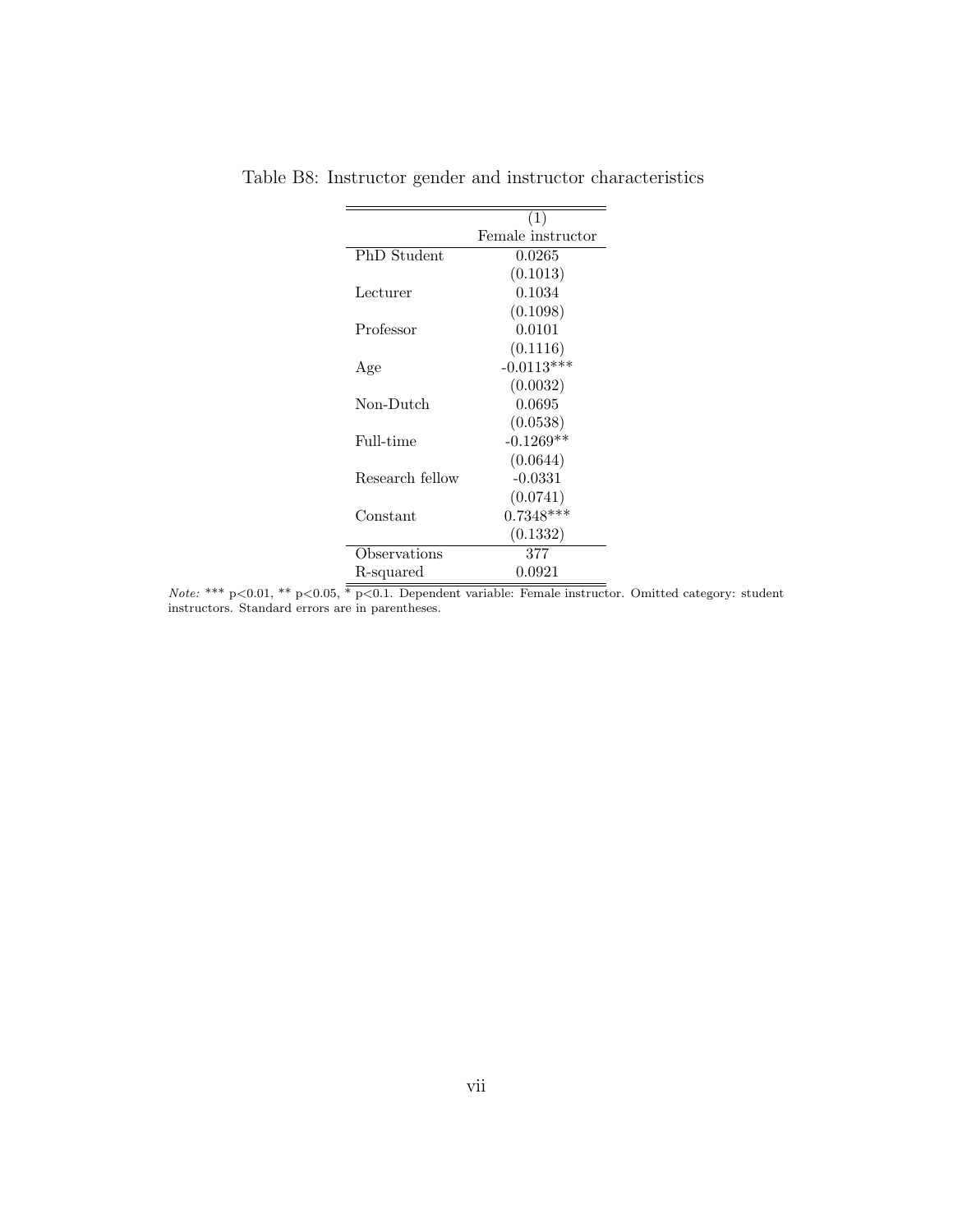Table B9: Effect of instructors gender on students' study hours for male students ( $\beta_1$ ; Panel 1) and female students ( $\beta_1 + \beta_3$ ; Panel 2) depending on instructor and student seniority

|                              |          | $\rightarrow$ Increasing Instructor Seniority $\rightarrow$ |             |           |          |  |  |
|------------------------------|----------|-------------------------------------------------------------|-------------|-----------|----------|--|--|
|                              | Student  | PhD student                                                 | Lecturer    | Professor | Overall  |  |  |
|                              |          | Panel 1: Male Students $(\beta_1)$                          |             |           |          |  |  |
| 1st year Bachelor            | $-.4427$ | $-.9951$                                                    | .7791       | -.7783    | $-.1223$ |  |  |
| 2nd year Bachelor and higher | .6486    | $-1.638**$                                                  | .2562       | .3307     | .0561    |  |  |
| Master                       | .9005    | .8763                                                       | .2837       | .2739     | .2381    |  |  |
| Overall                      | .0422    | -.5641                                                      | $.5847*$    | .3553     | .0443    |  |  |
|                              |          | Panel 2: Female Students $(\beta_1 + \beta_3)$              |             |           |          |  |  |
| 1st year Bachelor            | $-.5078$ | .8947                                                       | 1.0327      | $-3.6357$ | .0068    |  |  |
| 2nd year Bachelor and higher | .0287    | .6519                                                       | $-1.2892**$ | $-.6845$  | $-.1887$ |  |  |
| Master                       | 2.2919   | $-.5425$                                                    | $-.101$     | 1.9685    | .2086    |  |  |
| Overall                      | $-.1798$ | .1756                                                       | $-.0659$    | .7007     | $-.0393$ |  |  |
|                              |          | Panel 3: Number of observations                             |             |           |          |  |  |
| 1st year Bachelor            | 2,183    | 1,218                                                       | 1,634       | 307       | 5,342    |  |  |
| 2nd year Bachelor and higher | 2,515    | 1,876                                                       | 2,659       | 1,505     | 8,555    |  |  |
| Master                       | 654      | 1,707                                                       | 1,407       | 2,287     | 6,055    |  |  |
| Overall                      | 5,352    | 4,801                                                       | 5,700       | 4,099     | 19,952   |  |  |

Note: \*\*\* p<0.01, \*\* p<0.05, \* p<0.1. Dependent variable: Students' study hours. All estimates are based on regressions which include course fixed effects, parallel course fixed effects for the courses taken at the same time, section size and other control variables for students' characteristics (GPA, grade, nationality, field of study, age). Robust standard errors clustered at the section level are in parentheses.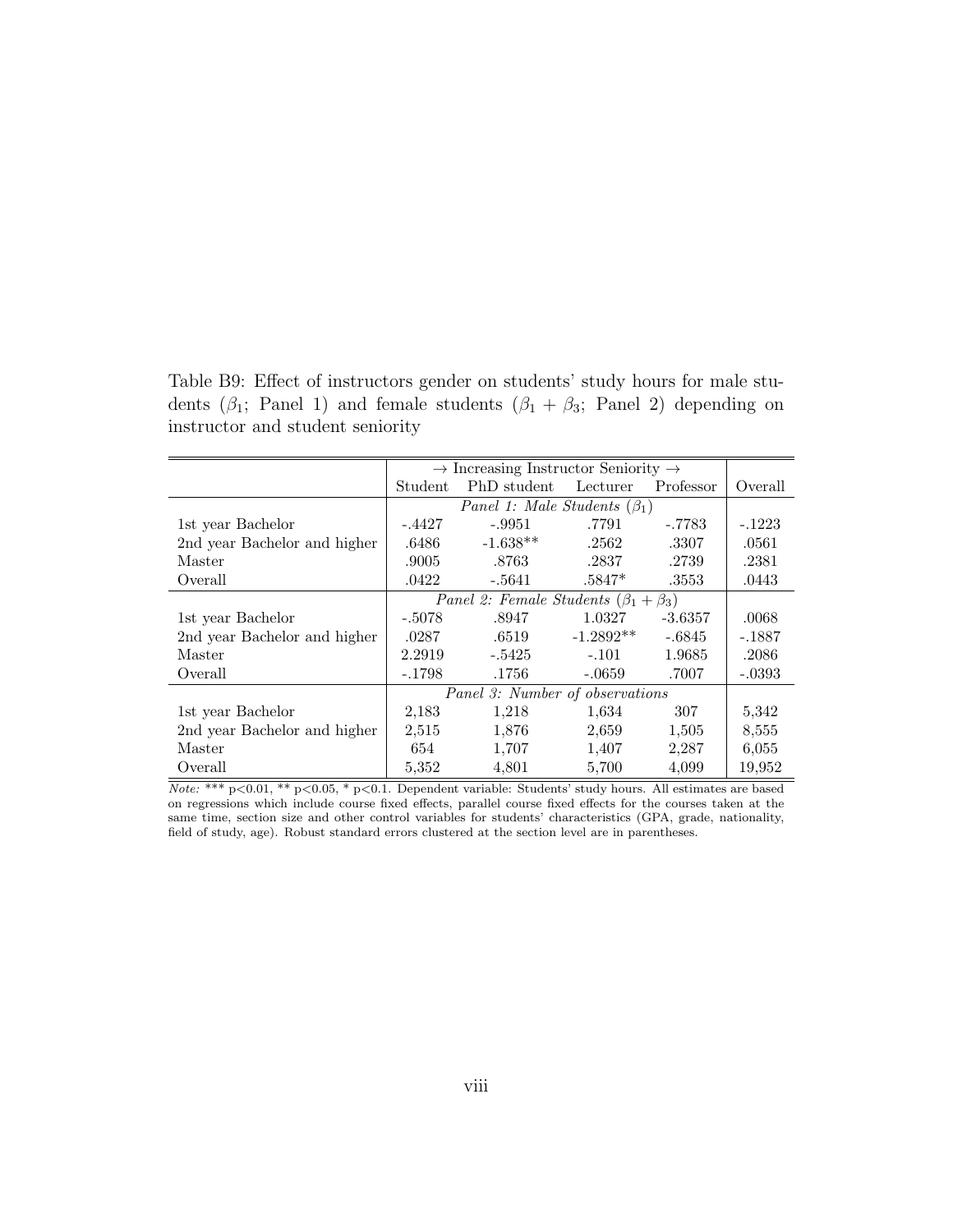Table B10: Effect of instructors gender on grades for male students  $(\beta_1;$  Panel 1) and female students  $(\beta_1 + \beta_3;$  Panel 2) depending on instructor and student seniority

|                              |          | $\rightarrow$ Increasing Instructor Seniority $\rightarrow$ |             |           |          |  |  |
|------------------------------|----------|-------------------------------------------------------------|-------------|-----------|----------|--|--|
|                              | Student  | PhD student                                                 | Lecturer    | Professor | Overall  |  |  |
|                              |          | Panel 1: Male Students $(\beta_1)$                          |             |           |          |  |  |
| 1st year Bachelor            | $-.0218$ | $-.0201$                                                    | .0067       | .0849     | $-.0119$ |  |  |
| 2nd year Bachelor and higher | .0791    | .0359                                                       | $-.0057$    | .0337     | .0681    |  |  |
| Master                       | .245     | .0469                                                       | $-.5009***$ | $-.0168$  | $-.0788$ |  |  |
| Overall                      | .0419    | .0241                                                       | $-.092$     | .0751     | .0109    |  |  |
|                              |          | <i>Panel 2: Female Students</i> $(\beta_1 + \beta_3)$       |             |           |          |  |  |
| 1st year Bachelor            | .0788    | $-.0383$                                                    | $-.1035$    | $-.2202$  | $-.0091$ |  |  |
| 2nd year Bachelor and higher | .1210    | -.1954                                                      | .0582       | .0515     | .0546    |  |  |
| Master                       | .0900    | $-.0157$                                                    | $-.1449$    | .1882     | .0188    |  |  |
| Overall                      | $.1000*$ | $-.0795$                                                    | .0123       | .1163     | .0397    |  |  |
|                              |          | Panel 3: Number of observations                             |             |           |          |  |  |
| 1st year Bachelor            | 2183     | 1,218                                                       | 1,634       | 307       | 5,342    |  |  |
| 2nd year Bachelor and higher | 2,515    | 1,876                                                       | 2,659       | 1,505     | 8,555    |  |  |
| Master                       | 654      | 1,707                                                       | 1,407       | 2,287     | 6,055    |  |  |
| Overall                      | 5,352    | 4,801                                                       | 5,700       | 4,099     | 19,952   |  |  |

 $\overline{Note: ** p<0.01, ** p<0.05, * p<0.1.}$  Dependent variable: Course grades. All estimates are based on regressions which include course fixed effects, parallel course fixed effects for the courses taken at the same time, section size and other control variables for students' characteristics (GPA, nationality, field of study, age). Robust standard errors clustered at the section level are in parentheses.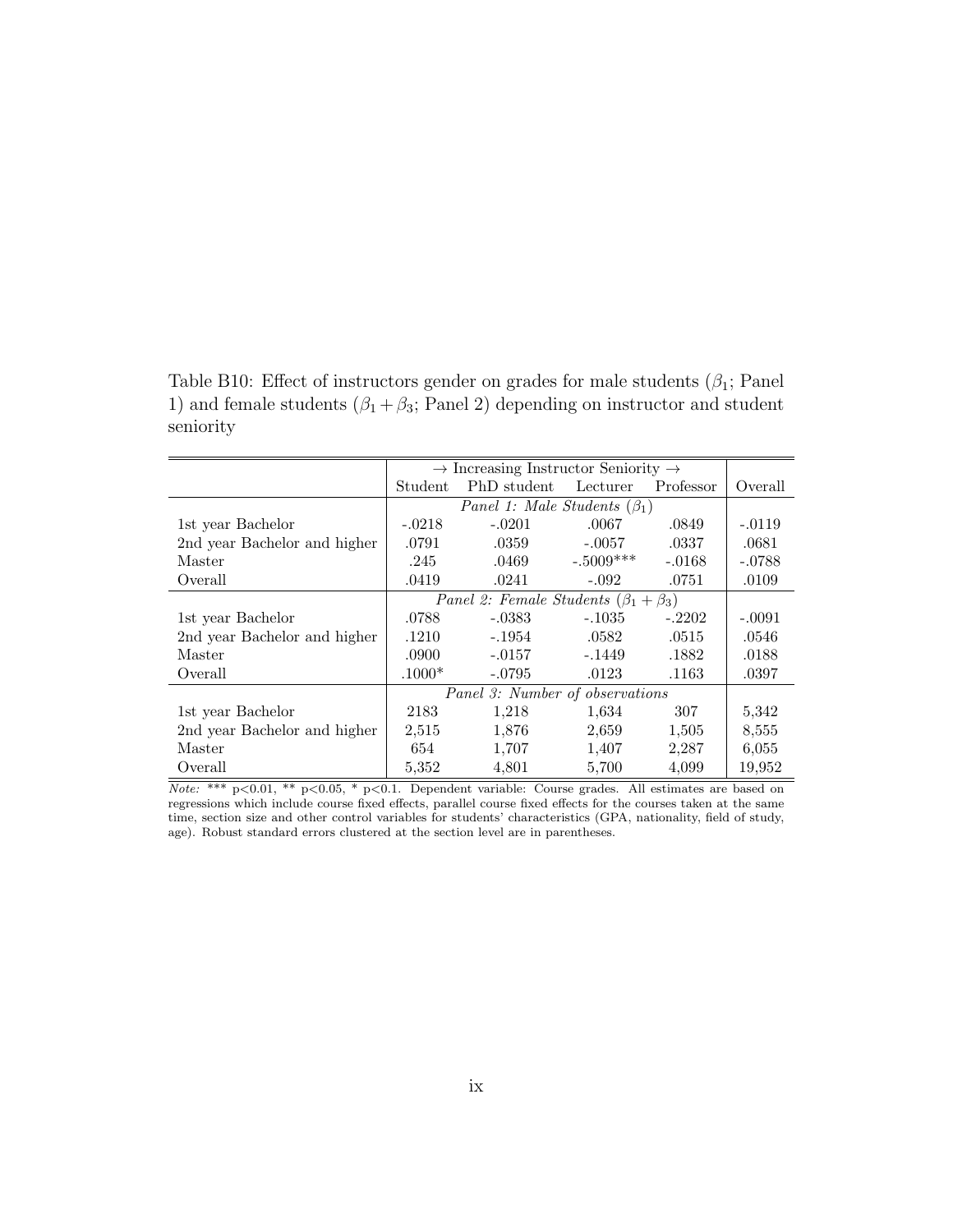|                               | $\mathbf{1}$ | $\left( 2\right)$ | $\left( 3\right)$ | $\overline{4}$ |
|-------------------------------|--------------|-------------------|-------------------|----------------|
| Female instructor             | $-0.0380$    | $-0.0113$         |                   |                |
|                               | (0.0511)     | (0.0515)          |                   |                |
| Students' evaluations         |              |                   | 0.0142            | 0.0051         |
|                               |              |                   | (0.0386)          | (0.0385)       |
| Constant                      | $0.0856***$  | 0.0260            | $0.0729***$       | 0.0187         |
|                               | (0.0307)     | (0.0417)          | (0.0249)          | (0.0367)       |
| Instructor seniority Controls | NO.          | YES               | NO.               | YES            |
| Observations                  | 690          | 688               | 688               | 687            |
| R-squared                     | 0.0008       | 0.0185            | 0.0002            | 0.0189         |

Table B11: Value added, instructor gender, and students' evaluations

Note: \*\*\* p<0.01, \*\* p<0.05, \* p<0.1. Dependent variable: Teacher value added. Standard errors are in parentheses. Unit of observation: instructor level.

Table B12: Estimates of gender bias in students' evaluations of male students  $(\beta_1;$  Panel 1) and female students  $(\beta_1 + \beta_3;$  Panel 2) depending on instructor and student seniority

|                              | $\rightarrow$ Increasing Instructor Seniority $\rightarrow$ |             |          |           |             |
|------------------------------|-------------------------------------------------------------|-------------|----------|-----------|-------------|
|                              | Student                                                     | PhD student | Lecturer | Professor | Overall     |
|                              | Panel 1: Male Students $(\beta_1)$                          |             |          |           |             |
| 1st year Bachelor            | -.1317                                                      | $-.3521**$  | $-.1072$ | .1001     | $-.1275**$  |
| 2nd year Bachelor and higher | $-.3478***$                                                 | .1518       | $-.0322$ | .1404     | $-.2404***$ |
| Master                       | $-.4691**$                                                  | $-.6316***$ | .204     | $-.0478$  | $-.2507***$ |
| All students                 | $-.2379***$                                                 | $-.2798***$ | $-0.392$ | .085      | $-.2069***$ |
|                              | <i>Panel 2: Female Students</i> $(\beta_1 + \beta_3)$       |             |          |           |             |
| 1st year Bachelor            | $-.1537$                                                    | $-.2629$    | $-.0403$ | .4645     | $-.0607$    |
| 2nd year Bachelor and higher | $-.4016***$                                                 | $.2286*$    | $.1934*$ | .3941     | $-.0701$    |
| Master                       | $-.5383**$                                                  | $-.4601***$ | .3482    | $.0787*$  | $-.1179*$   |
| All students                 | $-.274***$                                                  | $-.1359$    | $.1232*$ | $.2583**$ | $-.076**$   |
|                              | Panel 3: Number of observations                             |             |          |           |             |
| 1st year Bachelor            | 2,183                                                       | 1,218       | 1,634    | 307       | 5,342       |
| 2nd year Bachelor and higher | 2,515                                                       | 1,876       | 2,659    | 1,505     | 8,555       |
| Master                       | 654                                                         | 1,707       | 1,407    | 2,287     | 6,055       |
| All students                 | 5,352                                                       | 4,801       | 5,700    | 4,099     | 19,952      |

Note: \*\*\* p<0.01, \*\* p<0.05, \* p<0.1. Dependent variable: Instructor evaluation. All estimates are based on regressions which include course fixed effects, parallel course fixed effects for the courses taken at the same time, section size and other control variables for students' characteristics (GPA, grade, nationality, field of study, age). Robust standard errors clustered at the section level are in parentheses. The full table with student seniority can be found in the Online Appendix (Table ??).